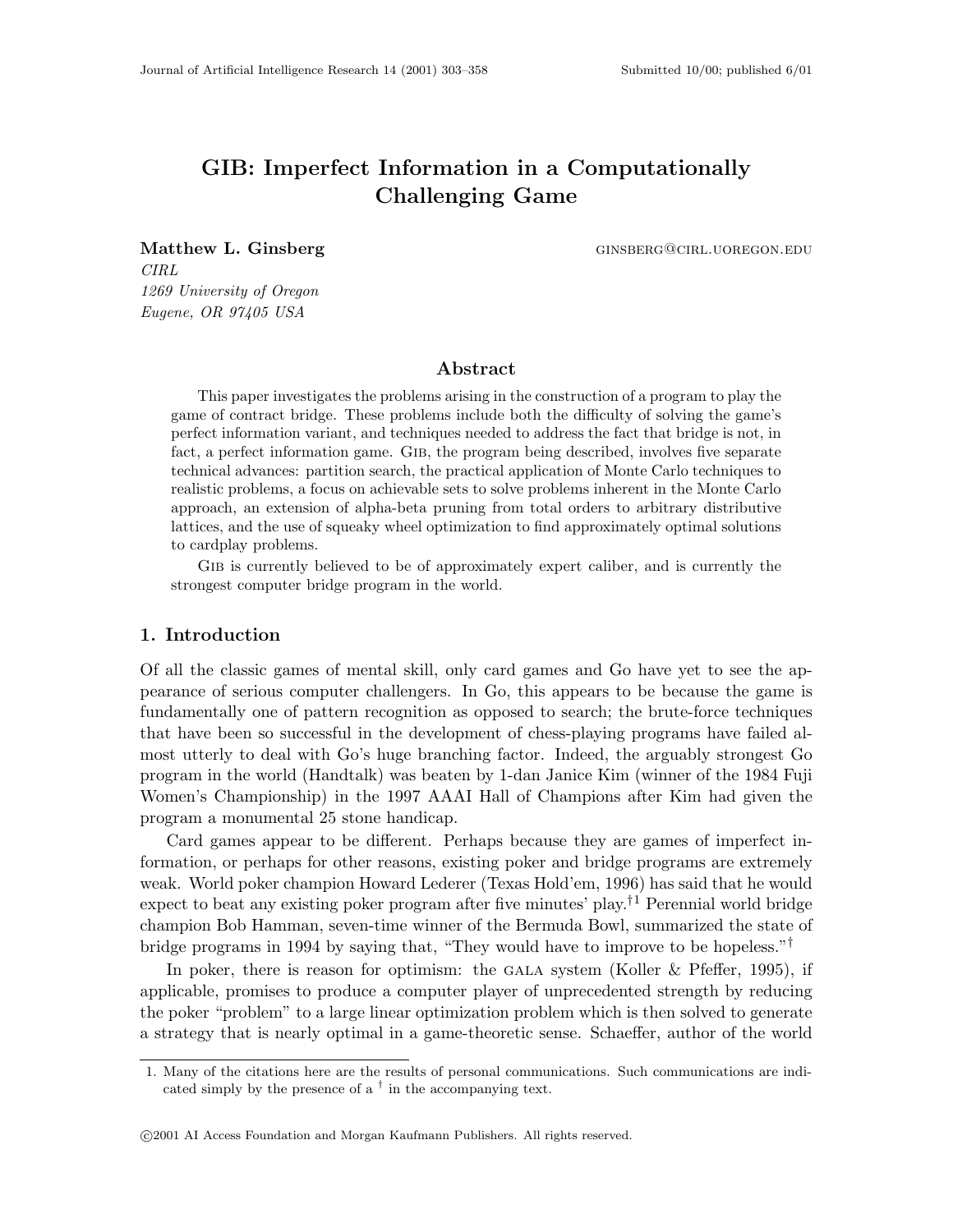champion checkers program Chinook (Schaeffer, 1997), is also reporting significant success in the poker domain (Billings, Papp, Schaeffer, & Szafron, 1998).

The situation in bridge has been bleaker. In addition, because the American Contract Bridge League (ACBL) does not rank the bulk of its players in meaningful ways, it is difficult to compare the strengths of competing programs or players.

In general, performance at bridge is measured by playing the same deal twice or more, with the cards held by one pair of players being given to another pair during the replay and the results then being compared.<sup>2</sup> A "team" in a bridge match thus typically consists of two pairs, with one pair playing the North/South (N/S) cards at one table and the other pair playing the E/W cards at the other table. The results obtained by the two pairs are added; if the sum is positive, the team wins this particular deal and if negative, they lose it.

In general, the numeric sum of the results obtained by the two pairs is converted to International Match Points, or imps. The purpose of the conversion is to diminish the impact of single deals on the total, lest an abnormal result on one particular deal have an unduly large impact on the result of an entire match.

Jeff Goldsmith<sup>†</sup> reports that the standard deviation on a single deal in bridge is about 5.5 imps, so that if two roughly equal pairs were to play the deal, it would not be surprising if one team beat the other by about this amount. It also appears that the difference between an average club player and an expert is about 1.5 imps (per deal played); the strongest players in the world are approximately 0.5 imps/deal better still. Excepting gib, the strongest bridge playing programs appear to be slightly weaker than average club players.

Progress in computer bridge has been slow. An incorporation of planning techniques into Bridge Baron, for example, appears to have led to a performance increment of approximately 1/3 imp per deal (Smith, Nau, & Throop, 1996). This modest improvement still leaves Bridge Baron far shy of expert-level (or even good amateur-level) performance.

Prior to 1997, bridge programs generally attempted to duplicate human bridge-playing methodology in that they proceeded by attempting to recognize the class into which any particular deal fell: finesse, end play, squeeze, etc. Smith et al.'s work on the Bridge Baron program uses planning to extend this approach, but the plans continue to be constructed from human bridge techniques. Nygate and Sterling's early work on PYTHON (Sterling  $\&$ Nygate, 1990) produced an expert system that could recognize squeezes but not prepare for them. In retrospect, perhaps we should have expected this approach to have limited success; certainly chess-playing programs that have attempted to mimic human methodology, such as paradise (Wilkins, 1980), have fared poorly.

Gib, introduced in 1998, works differently. Instead of modeling its play on techniques used by humans, GIB uses brute-force search to analyze the situation in which it finds itself. A variety of techniques are then used to suggest plays based on the results of the brute-force search. This technique has been so successful that all competitive bridge programs have switched from a knowledge-based approach to a search-based approach.

GIB's cardplay based on brute-force techniques was at the expert level (see Section 3) even without some of the extensions that we discuss in Section 5 and subsequently. The weakest part of GIB's game is bidding, where it relies on a large database of rules describing

<sup>2.</sup> The rules of bridge are summarized in Appendix A.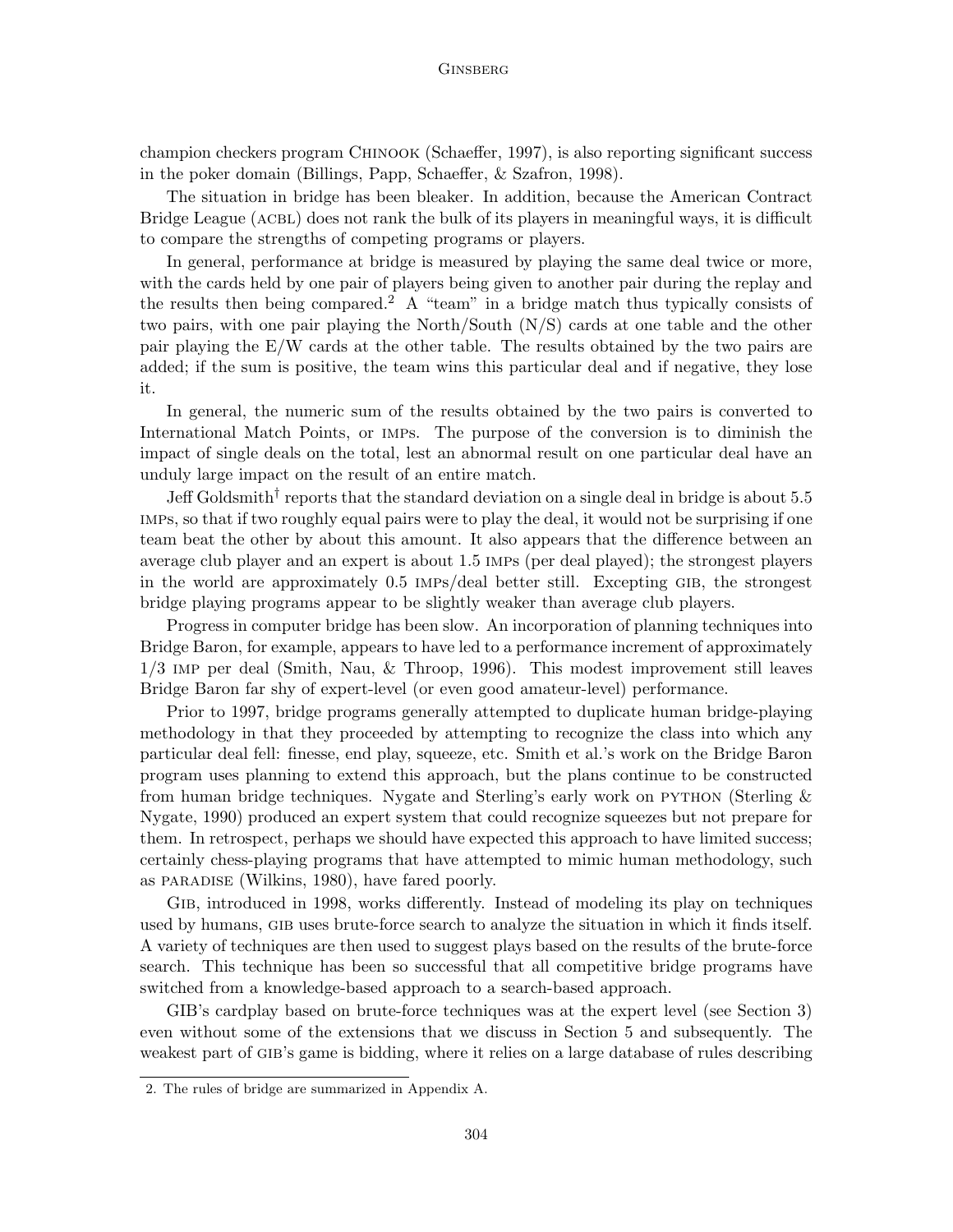the meanings of various auctions. Quantitative comparisons here are difficult, although the general impression of the stronger players using GIB are that its overall play is comparable to that of a human expert.

This paper describes the various techniques that have been used in the GIB project, as follows:

- 1. Gib's analysis in both bidding and cardplay rests on an ability to analyze bridge's perfect-information variant, where all of the cards are visible and each side attempts to take as many tricks as possible (this perfect-information variant is generally referred to as double dummy bridge). Double dummy problems are solved using a technique known as partition search, which is discussed in Section 2.
- 2. Early versions of GIB used *Monte Carlo methods* exclusively to select an action based on the double dummy analysis. This technique was originally proposed for cardplay by Levy (Levy, 1989), but was not implemented in a performance program before gib. Extending Levy's suggestion, gib uses Monte Carlo simulation for both cardplay (discussed in Section 3) and bidding (discussed in Section 4).
- 3. Section 5 discusses difficulties with the Monte Carlo approach. Frank et al. have suggested dealing with these problems by searching the space of possible plans for playing a particular bridge deal, but their methods appear to be intractable in both theory and practice (Frank & Basin, 1998; Frank, Basin, & Bundy, 2000). We instead choose to deal with the difficulties by modifying our understanding of the game so that the value of a bridge deal is not an integer (the number of tricks that can be taken) but is instead taken from a distributive lattice.
- 4. In Section 6, we show that the alpha-beta pruning mechanism can be extended to deal with games of this type. This allows us to find optimal plans for playing bridge end positions involving some 32 cards or fewer. (In contrast, Frank's method is capable only of finding solutions in 16 card endings.)
- 5. Finally, applying our ideas to the play of full deals (52 cards) requires solving an approximate version of the overall problem. In Section 7, we describe the nature of the approximation used and our application of *squeaky wheel optimization* (Joslin  $\&$ Clements, 1999) to solve it.

Concluding remarks are contained in Section 8.

# 2. Partition search

Computers are effective game players only to the extent that brute-force search can overcome innate stupidity; most of their time spent searching is spent examining moves that a human player would discard as obviously without merit.

As an example, suppose that White has a forced win in a particular chess position, perhaps beginning with an attack on Black's queen. A human analyzing the position will see that if Black doesn't respond to the attack, he will lose his queen; the analysis considers places to which the queen could move and appropriate responses to each.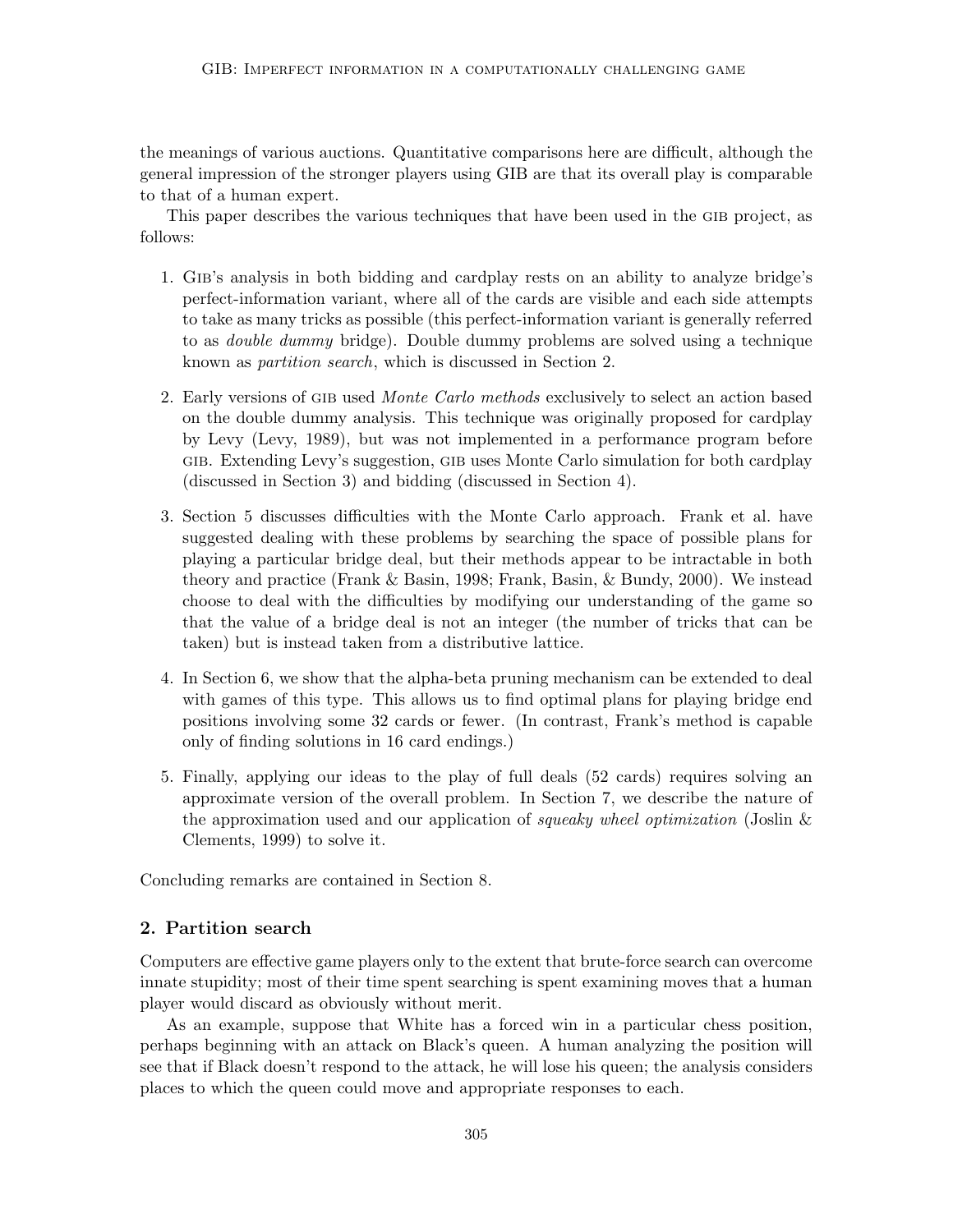A machine considers responses to the queen moves as well, of course. But it must also analyze in detail every *other* Black move, carefully demonstrating that each of these other moves can be refuted by capturing the Black queen. A six-ply search will have to analyze every one of these moves five further ply, even if the refutations are identical in all cases. Conventional pruning techniques cannot help here; using  $\alpha-\beta$  pruning, for example, the entire "main line" (White's winning choices and all of Black's losing responses) must be analyzed even though there is a great deal of apparent redundancy in this analysis.<sup>3</sup>

In other search problems, techniques based on the ideas of dependency maintenance (Stallman & Sussman, 1977) can potentially be used to overcome this sort of difficulty. As an example, consider chronological backtracking applied to a map coloring problem. When a dead end is reached and the search backs up, no information is cached and the effect is to eliminate only the specific dead end that was encountered. Recording information giving the reason for the failure can make the search substantially more efficient.

In attempting to color a map with only three colors, for example, thirty countries may have been colored while the detected contradiction involves only five. By recording the contradiction for those five countries, dead ends that fail for the same reason can be avoided.

Dependency-based methods have been of limited use in practice because of the overhead involved in constructing and using the collection of accumulated reasons. This problem has been substantially addressed in the work on dynamic backtracking (Ginsberg, 1993) and its successors such as RELSAT (Bayardo  $&$  Miranker, 1996), where polynomial limits are placed on the number of nogoods being maintained.

In game search, however, most algorithms already include significant cached information in the form of a transposition table (Greenblatt, Eastlake, & Crocker, 1967; Marsland, 1986). A transposition table stores a single game position and the backed up value that has been associated with it. The name reflects the fact that many games "transpose" in that identical positions can be reached by swapping the order in which moves are made. The transposition table eliminates the need to recompute values for positions that have already been analyzed.

These collected observations lead naturally to the idea that transposition tables should store not single positions and their values, but *sets* of positions and their values. Continuing the dependency-maintenance analogy, a transposition table storing sets of positions can prune the subsequent search far more efficiently than a table that stores only singletons.

There are two reasons that this approach works. The first, which we have already mentioned, is that most game-playing programs already maintain transposition tables, thereby incurring the bulk of the computational expense involved in storing such tables in a more general form. The second and more fundamental reason is that when a game ends with one player the winner, the reason for the victory is generally a local one. A chess game can be thought of as ending when one side has its king captured (a completely local phenomenon); a checkers game, when one side runs out of moves. Even if an internal search node is evaluated before the game ends, the reason for assigning it any specific value is likely to be independent of some global features (e.g., is the Black pawn on  $a5$  or  $a6$ ?). Partition search exploits both the existence of transposition tables and the locality of evaluation for realistic games.

<sup>3.</sup> An informal solution to this is Adelson-Velskiy et al.'s method of analogies (Adelson-Velskiy, Arlazarov, & Donskoy, 1975). This approach appears to have been of little use in practice because it is restricted to a specific class of situations arising in chess games.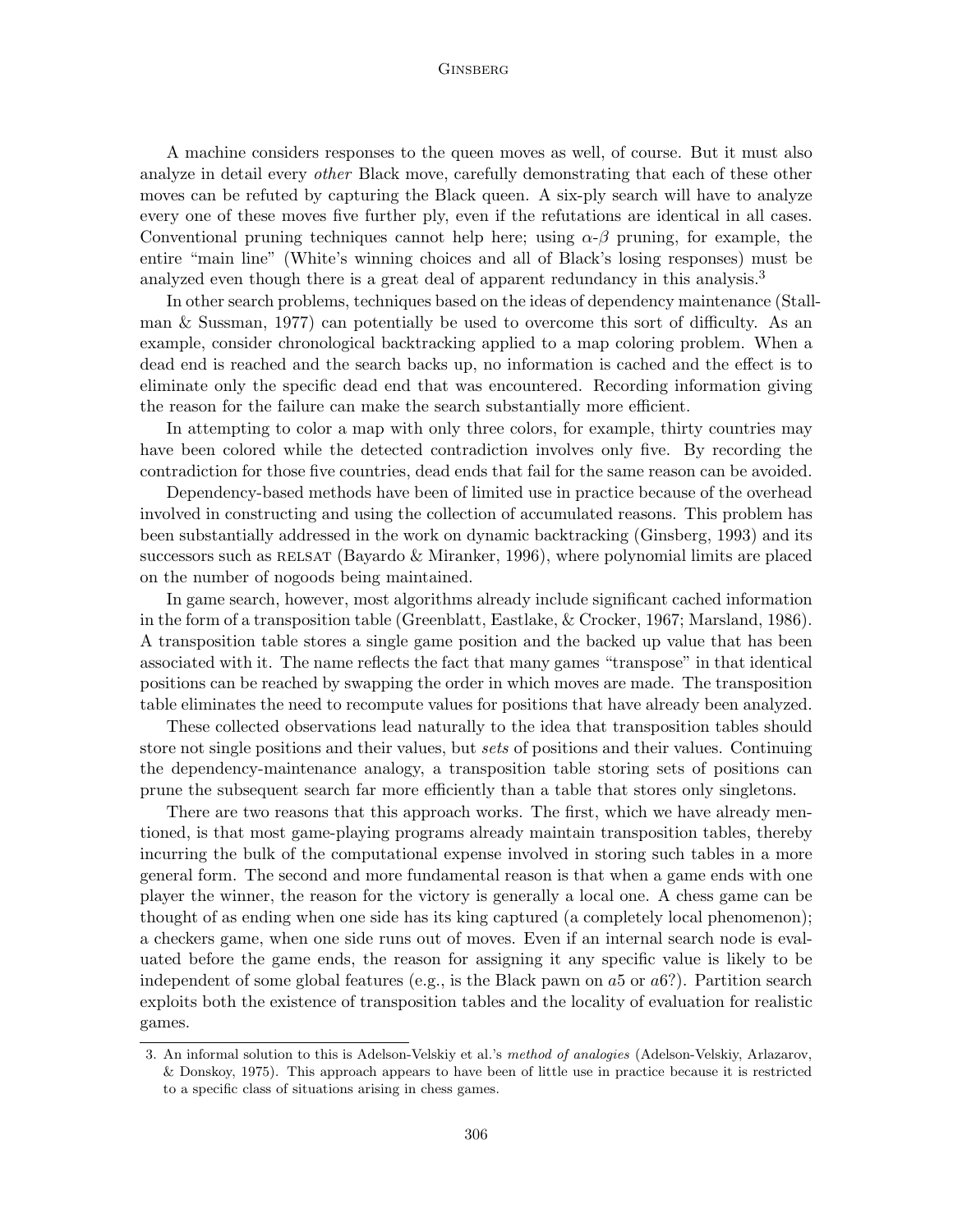

Figure 1: A portion of the game tree for tic-tac-toe

This section explains these ideas via an example and then describes them formally. Experimental results for bridge are also presented.

### 2.1 An example

Our illustrative examples for partition search will be taken from the game of tic-tac-toe. A portion of the game tree for this game appears in Figure 1, where we are analyzing a position that is a win for X. We show O's four possible moves, and a winning response for X in each case. Although X frequently wins by making a row across the top of the diagram,  $\alpha$ - $\beta$  pruning cannot reduce the size of this tree because O's losing options must all be analyzed separately.

Consider now the position at the lower left in the diagram, where X has won:

$$
\begin{array}{c|c}\n\mathbf{X} & \mathbf{X} & \mathbf{X} \\
\hline\n\mathbf{O} & \mathbf{O} & \mathbf{X}\n\end{array} (1)
$$

The reason that X has won is local. If we are retaining a list of positions with known outcomes, the entry we can make because of this position is:

$$
\begin{array}{c|c}\n\mathbf{X} & \mathbf{X} & \mathbf{X} \\
\hline\n? & ? & ?\n\end{array}\n\tag{2}
$$

where the ? means that it is irrelevant whether the associated square is marked with an X, an O, or unmarked. This table entry corresponds not to a single position, but to approximately  $3<sup>6</sup>$  because the unassigned squares can contain X's, O's, or be blank. We can reduce the game tree in Figure 1 to: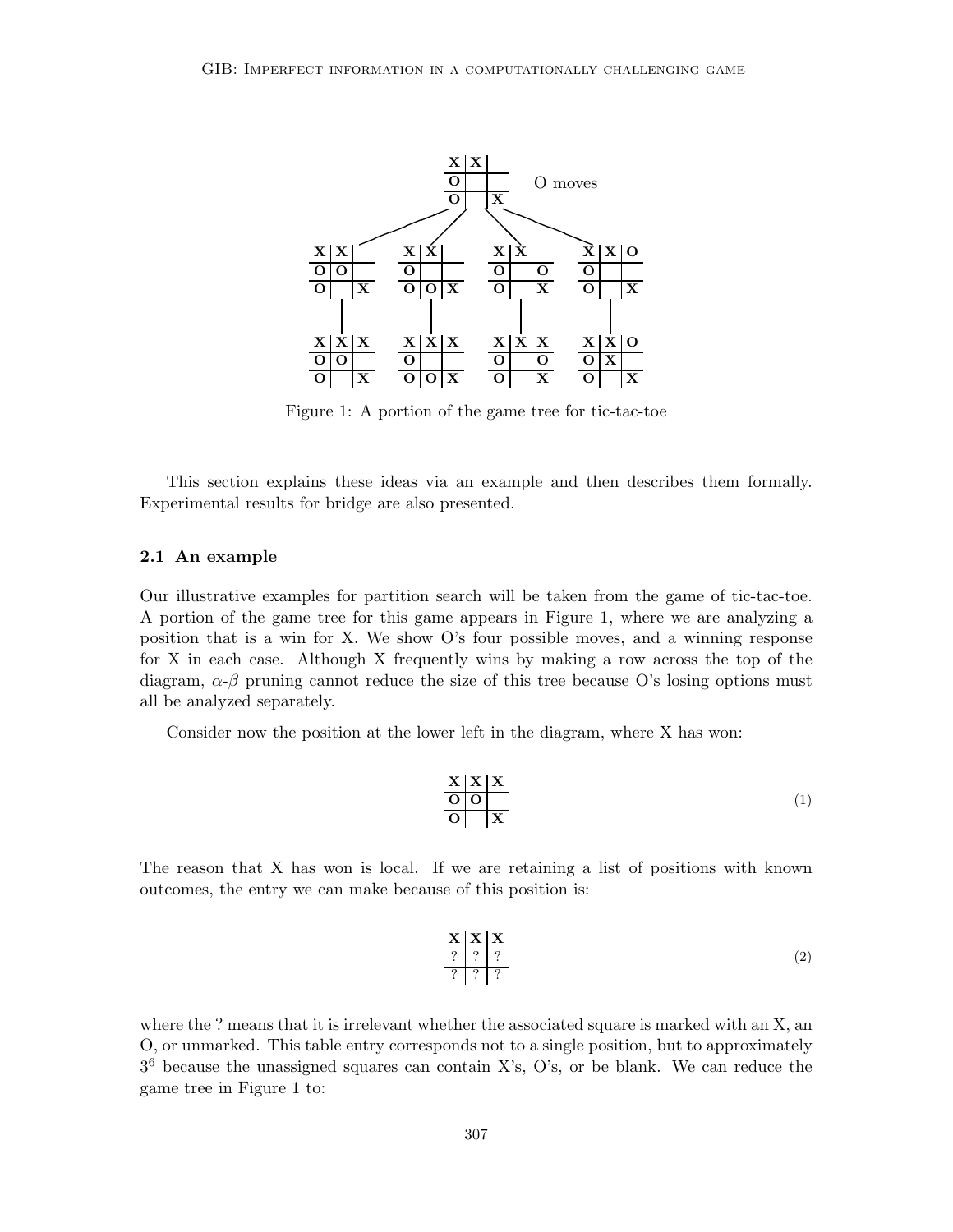

and the tree can be reduced to:



Finally, consider the position

$$
\begin{array}{c|c}\n\mathbf{X} & \mathbf{X} \\
\hline\n? & ? & \mathbf{X}\n\end{array} \n\tag{4}
$$

(3)

where it is O's turn as opposed to X's. If O moves in the second row, we get an instance of

while if O moves to the upper right, we get an instance of

<sup>4.</sup> We assume that O has not already won the game here, since X would not be "on play" if the game were over.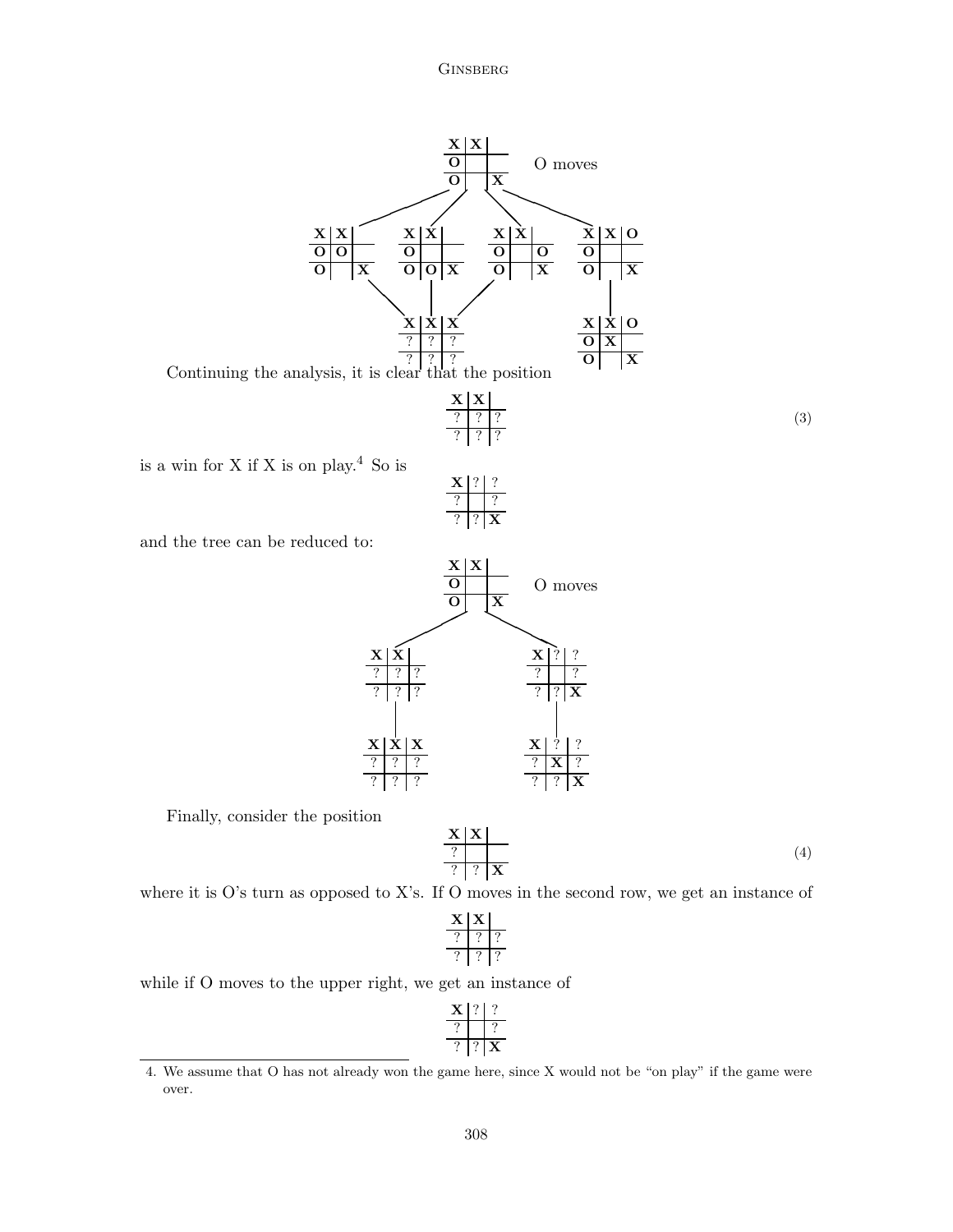Thus every one of O's moves leads to a position that is known to be a win for X, and we can conclude that the original position (4) is a win for X as well. The root node in the reduced tree can therefore be replaced with the position of (4).

These positions capture the essence of the algorithm we will propose: If player  $x$  can move to a position that is a member of a set known to be a win for  $x$ , the given position is a win as well. If every move is to a position that is a loss, the original position is also.

#### 2.2 Formalizing partition search

In this section, we present a summary of existing methods for evaluating positions in game trees. There is nothing new here; our aim is simply to develop a precise framework in which our new results can be presented.

**Definition 2.2.1** An interval-valued game is a quadruple  $(G, p_I, s, \text{ev})$ , where G is a finite set of legal positions,  $p_I \in G$  is the initial position,  $s : G \to 2^G$  gives the immediate successors of a given position, and ev is an evaluation function

$$
\mathrm{ev}: G \to \{\texttt{max}, \texttt{min}\} \cup [0,1]
$$

Informally,  $p' \in s(p)$  means that position p' can be reached from p in a single move, and the evaluation function ev labels internal nodes based upon whose turn it is to play (max or min) and values terminal positions in terms of some element of the unit interval  $[0, 1]$ .

The structures  $G, p<sub>I</sub>$ , s and ev are required to satisfy the following conditions:

- 1. There is no sequence of positions  $p_0, \ldots, p_n$  with  $n > 0$ ,  $p_i \in s(p_{i-1})$  for each i and  $p_n = p_0$ . In other words, there are no "loops" that return to an identical position.
- 2.  $ev(p) \in [0,1]$  if and only if  $s(p) = \emptyset$ . In other words,  $ev$  assigns a numerical value to p if and only if the game is over. Informally,  $ev(p) = \max$  means that the maximizer is to play and  $ev(p) = min$  means that the minimizer is to play.

We use  $2^G$  to denote the power set of G, the set of subsets of G. There are two further things to note about this definition.

First, the requirement that the game have no "loops" is consistent with all modern games. In chess, for example, positions can repeat but there is a concealed counter that draws the game if either a single position repeats three times or a certain number of moves pass without a capture or a pawn move. In fact, dealing with the hidden counter is more natural in a partition search setting than a conventional one, since the evaluation function is in general (although not always) independent of the value of the counter.

Second, the range of  $ev$  includes the entire unit interval [0, 1]. The value 0 represents a win for the minimizer, and 1 a win for the maximizer. The intermediate values might correspond to intermediate results (e.g., a draw) or, more importantly, allow us to deal with internal search nodes that are being treated as terminal and assigned approximate values because no time remains for additional search.

The evaluation function ev can be used to assign numerical values to the entire set G of positions: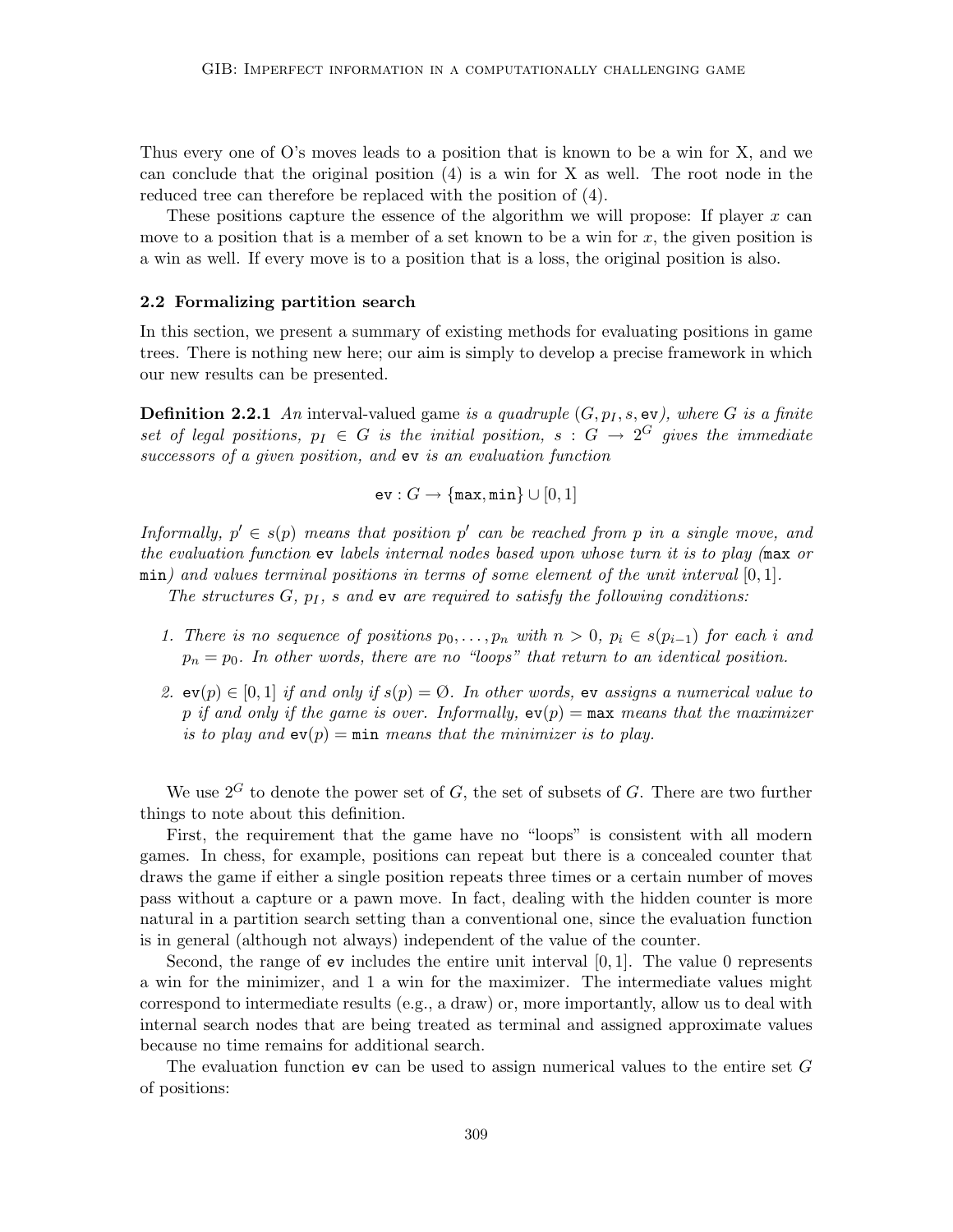**Definition 2.2.2** Given an interval-valued game  $(G, p_I, s, \texttt{ev})$ , we introduce a function  $ev_c : G \to [0,1]$  defined recursively by

$$
\texttt{ev}_c(p) = \begin{cases} \texttt{ev}(p), & \textit{if } \texttt{ev}(p) \in [0,1]; \\ \max_{p' \in s(p)} \texttt{ev}_c(p'), & \textit{if } \texttt{ev}(p) = \texttt{max}; \\ \min_{p' \in s(p)} \texttt{ev}_c(p'), & \textit{if } \texttt{ev}(p) = \texttt{min}. \end{cases}
$$

The value of  $(G, p_I, s, \texttt{ev})$  is defined to be  $\texttt{ev}_c(p_I)$ .

To evaluate a position in a game, we can use the well-known minimax procedure:

**Algorithm 2.2.3 (Minimax)** For a game  $(G, p_I, s, \text{ev})$  and a position  $p \in G$ , to compute  $ev_c(p)$ :

if  $ev(p) \in [0,1]$  return  $ev(p)$  $\mathbf{if}~\mathsf{ev}(p) = \mathtt{max}~\mathbf{return}~\max_{p' \in s(p)} \mathtt{minimax}(p')$  $\mathbf{if}\; \mathtt{ev}(p) = \mathtt{min}\; \mathbf{return}\; \min_{p' \in s(p)} \mathtt{minimax}(p')$ 

There are two ways in which the above algorithm is typically extended. The first involves the introduction of transposition tables; we will assume that a new entry is added to the transposition table  $T$  whenever one is computed. (A modification to cache only selected results is straightforward.) The second involves the introduction of  $\alpha$ - $\beta$  pruning. Incorporating these ideas gives us the algorithm at the top of the next page.

Each entry in the transposition table consists of a position p, the current cutoffs  $[x, y]$ , and the computed value v. Note the need to include information about the cutoffs in the transposition table itself, since the validity of any particular entry depends on the cutoffs in question.

As an example, suppose that the value of some node is in fact 1 (a win for the maximizer) but that when the node is evaluated with cutoffs of  $[0, 0.5]$  a value of 0.5 is returned (indicating a draw) because the maximizer has an obviously drawing line. It is clear that this value is only accurate for the given cutoffs; wider cutoffs will lead to a different answer.

In general, the upper cutoff  $y$  is the currently smallest value assigned to a minimizing node; the minimizer can do at least this well in that he can force a value of  $y$  or lower. Similarly, x is the currently greatest value assigned to a maximizing node. These cutoff values are updated as the algorithm is invoked recursively in the lines responsible for setting  $v<sub>new</sub>$ , the value assigned to a child of the current position p.

**Proposition 2.2.4** Suppose that  $v = \alpha\beta(p, [x, y])$  for each entry  $(p, [x, y], v)$  in T. Then if  $ev_c(p) \in [x, y]$ , the value returned by Algorithm 2.2.5 is  $ev_c(p)$ .  $\Box$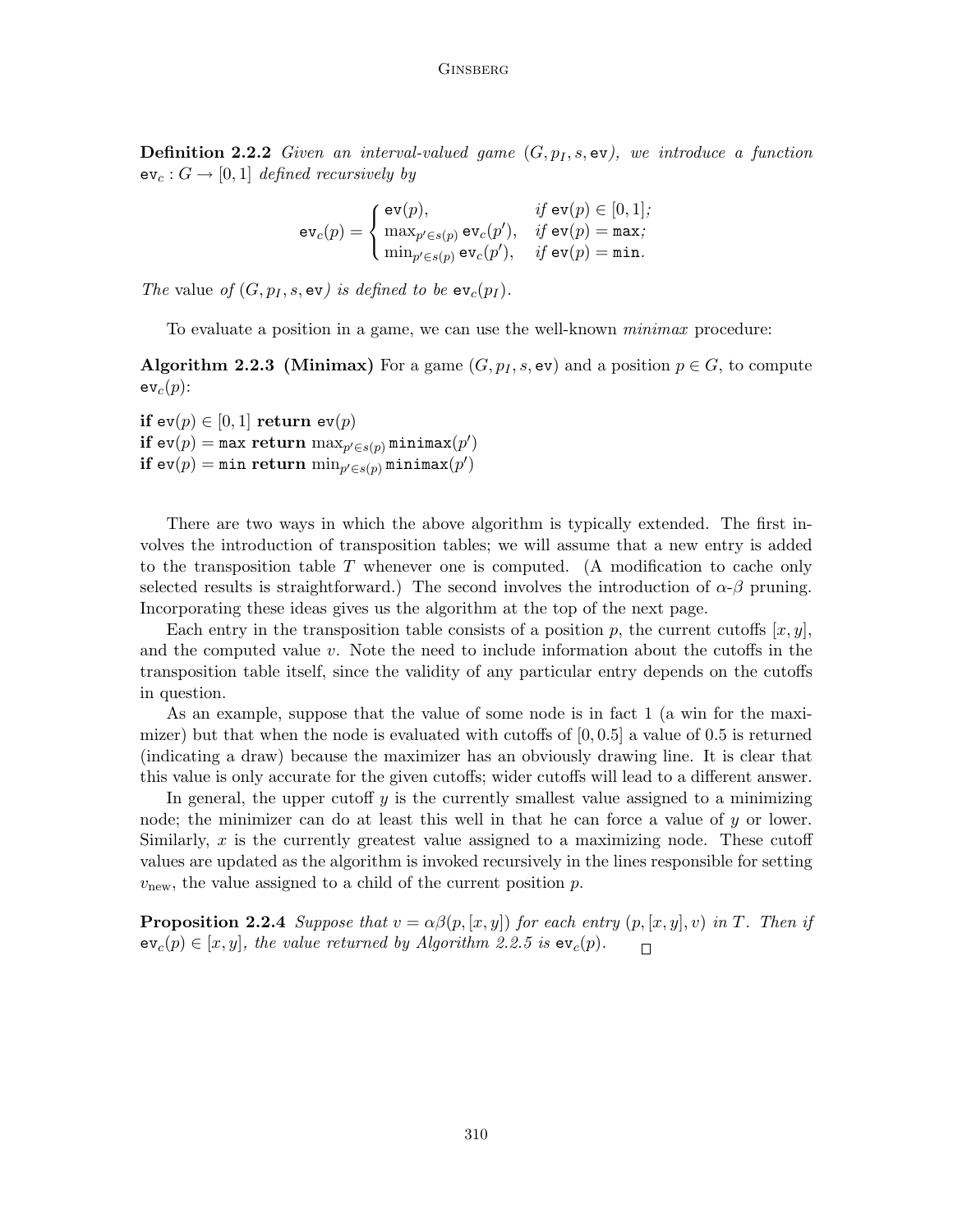Algorithm 2.2.5 ( $\alpha$ - $\beta$  pruning with transposition tables) Given an interval-valued game  $(G, p_I, s, \text{ev})$ , a position  $p \in G$ , cutoffs  $[x, y] \subseteq [0, 1]$  and a transposition table T consisting of triples  $(p, [a, b], v)$  with  $p \in G$  and  $a \leq b, v \in [0, 1],$  to compute  $\alpha\beta(p, [x, y])$ :

```
if there is an entry (p, [x, y], z) in T return z
if ev(p) \in [0, 1] then v_{\text{ans}} = ev(p)if ev(p) = max then
   v_{\text{ans}} := 0for each p' \in s(p) do
          v_{\text{new}} = \alpha \beta(p', [\max(v_{\text{ans}}, x), y])if v_{\text{new}} \geq y then
             T := T \cup (p, [x, y], v_{\text{new}})return v_{\text{new}}if v_{\text{new}} > v_{\text{ans}} then v_{\text{ans}} = v_{\text{new}}if ev(p) = min then
   v_{\text{ans}} := 1for each p' \in s(p) do
          v_{\text{new}} = \alpha \beta(p', [x, \min(v_{\text{ans}}, y)])if v_{\text{new}} \leq x then
             T := T \cup (p, [x, y], v_{\text{new}})return v_{\text{new}}if v_{\text{new}} < v_{\text{ans}} then v_{\text{ans}} = v_{\text{new}}T := T \cup (p, [x, y], v_{\text{ans}})return v_{\text{ans}}
```
### 2.3 Partitions

We are now in a position to present our new ideas. We begin by formalizing the idea of a position that can reach a known winning position or one that can reach only known losing ones.

**Definition 2.3.1** Given an interval-valued game  $(G, p_I, s, \texttt{ev})$  and a set of positions  $S \subseteq G$ , we will say that the set of positions that can reach S is the set of all p for which  $s(p) \cap S \neq \emptyset$ . This set will be denoted  $R_0(S)$ . The set of positions **constrained** to reach S is the set of all p for which  $s(p) \subseteq S$ , and is denoted  $C_0(S)$ .

These definitions should match our intuition; the set of positions that can reach a set S is indeed the set of positions p for which some element of S is an immediate successor of p, so that  $s(p) \cap S \neq \emptyset$ . Similarly, a position p is constrained to reach S if every immediate successor of p is in S, so that  $s(p) \subseteq S$ .

Unfortunately, it may not be feasible to construct the  $R_0$  and  $C_0$  operators explicitly; there may be no concise representation of the set of all positions that can reach S. In practice, this will be reflected in the fact that the data structures being used to describe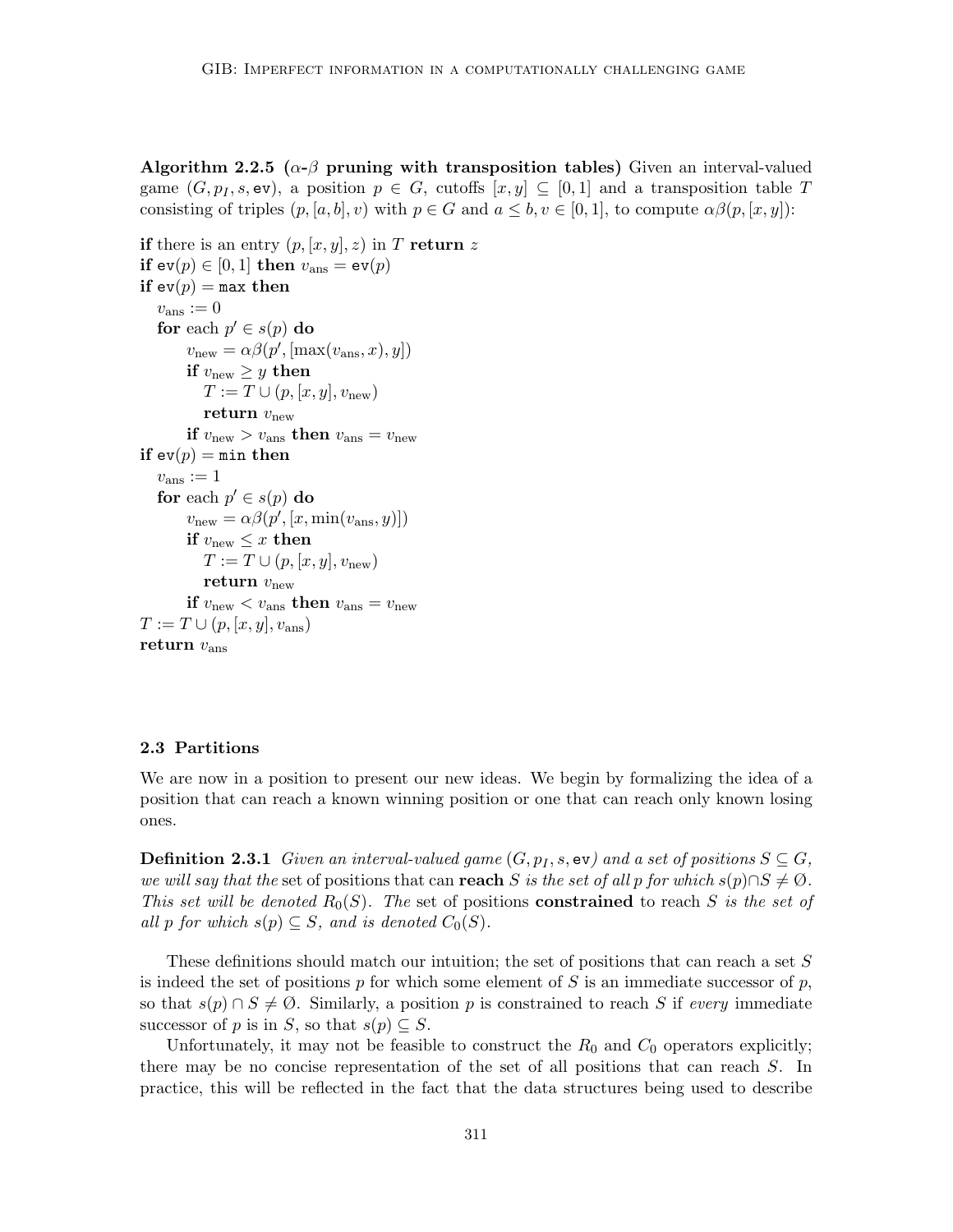the set S may not conveniently describe the set  $R_0(S)$  of all situations from which S can be reached.

Now suppose that we are expanding the search tree itself, and we find ourselves analyzing a particular position  $p$  that is determined to be a win for the maximizer because the maximizer can move from p to the winning set  $S$ ; in other words, p is a win because it is in  $R_0(S)$ . We would like to record at this point that the set  $R_0(S)$  is a win for the maximizer, but may not be able to construct or represent this set conveniently. We will therefore assume that we have some computationally effective way to approximate the  $R_0$  and  $C_0$ functions, in that we have (for example) a function  $R$  that is a conservative implementation of  $R_0$  in that if R says we can reach S, then so we can:

$$
R(p, S) \subseteq R_0(S)
$$

 $R(p, S)$  is intended to represent a set of positions that are "like p in that they can reach the (winning) set S." Note the inclusion of p as an argument to  $R(p, S)$ , since we certainly want  $p \in R(p, S)$ . We are about to cache the fact that every element of  $R(p, S)$  is a win for the maximizer, and certainly want that information to include the fact that  $p$  itself has been shown to be a win. Thus we require  $p \in R(p, S)$  as well.

Finally, we need some way to generalize the information returned by the evaluation function; if the evaluation function itself identifies a position  $p$  as a win for the maximizer, we want to have some way to generalize this to a wider set of positions that are also wins. We formalize this by assuming that we have some generalization function  $P$  that "respects" the evaluation function in the sense that the value returned by  $P$  is a set of positions that ev evaluates identically.

**Definition 2.3.2** Let  $(G, p_I, S, \text{ev})$  be an interval-valued game. Let f be any function with range  $2^G$ , so that f selects a set of positions based on its arguments. We will say that f respects the evaluation function ev if whenever  $p, p' \in F$  for any F in the range of f,  $ev(p) = ev(p').$ 

A partition system for the game is a triple  $(P, R, C)$  of functions that respect ev such that:

- 1. P :  $G \to 2^G$  maps positions into sets of positions such that for any position p,  $p \in$  $P(p)$ .
- 2.  $R: G \times 2^G \rightarrow 2^G$  accepts as arguments a position p and a set of positions S. If  $p \in R_0(S)$ , so that p can reach S, then  $p \in R(p, S) \subseteq R_0(S)$ .
- 3. C :  $G \times 2^G \rightarrow 2^G$  accepts as arguments a position p and a set of positions S. If  $p \in C_0(S)$ , so that p is constrained to reach S, then  $p \in C(p, S) \subseteq C_0(S)$ .

As mentioned above, the function  $P$  tells us which positions are sufficiently "like"  $p$  that they evaluate to the same value. In tic-tac-toe, for example, the position (1) where X has won with a row across the top might be generalized by  $P$  to the set of positions

$$
\frac{\mathbf{X} \mid \mathbf{X} \mid \mathbf{X}}{? \quad ? \quad ?} \tag{5}
$$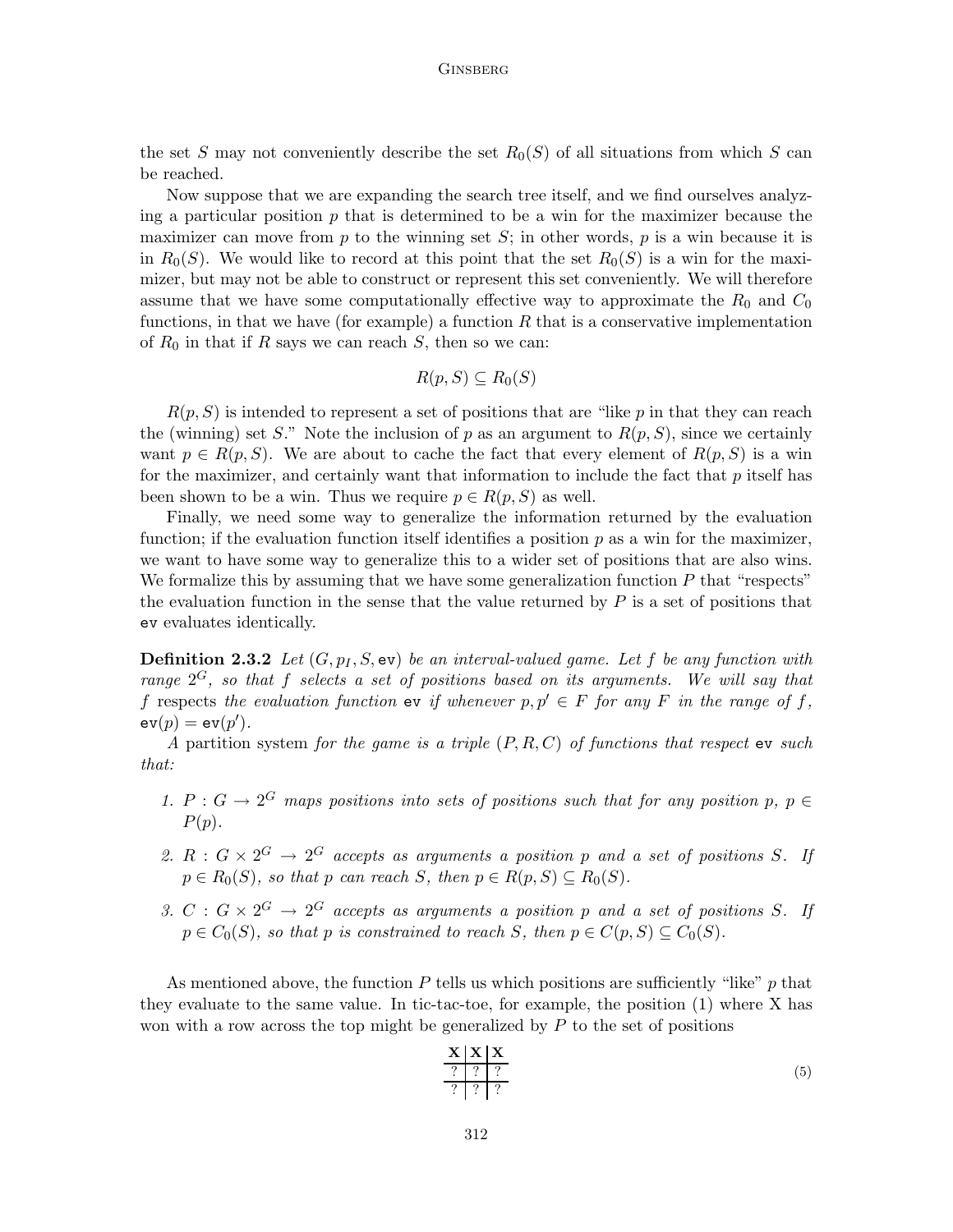as in (2).

The functions R and C approximate  $R_0$  and  $C_0$ . Once again turning to our tic-tac-toe example, suppose that we take S to be the set of positions appearing in  $(5)$  and that p is given by

> $\mathbf{X} \mid \mathbf{X}$ O O  $O \mid X$

so that *S* can be reached from *p*. 
$$
R(p, S)
$$
 might be

$$
\begin{array}{c|c}\n\mathbf{X} & \mathbf{X} \\
\hline\n? & ? & ? \\
\hline\n? & ? & ?\n\end{array}\n\tag{6}
$$

as in (3), although we could also take  $R(p, S) = \{p\}$  or  $R(p, S)$  to be

$$
\begin{array}{c|c|c|c|c} \n \textbf{X} & \textbf{X} & \textbf{X} & \textbf{X} & \textbf{X} \\ \n \hline\n \textbf{O} & \textbf{O} & \textbf{O} & \textbf{O} & \textbf{O} & \textbf{O} \\ \n \hline\n \textbf{O} & \textbf{X} & \textbf{O} & \textbf{O} & \textbf{O} & \textbf{O} \\ \n \textbf{X} & \textbf{O} & \textbf{O} & \textbf{O} & \textbf{O} & \textbf{O} & \textbf{O} \\ \n \end{array}
$$

although this last union might be awkward to represent. Note again that  $R$  and  $C$  are functions of p as well as S; the set returned must include the given position p but can otherwise be expected to vary as p does.

We will now modify Algorithm 2.2.5 so that the transposition table, instead of caching results for single positions, caches results for sets of positions. As discussed in the introduction to this section, this is an analog to the introduction of truth maintenance techniques into adversary search. The modified algorithm 2.3.3 appears in Figure 2 and returns a pair of values – the value for the given position, and a set of positions that will take the same value.

**Proposition 2.3.4** Suppose that  $v = \alpha\beta(p, [x, y])$  for every  $(S, [x, y], v)$  in T and  $p \in S$ . Then if  $ev_c(p) \in [x, y]$ , the value returned by Algorithm 2.3.3 is  $ev_c(p)$ .

**Proof.** We need to show that when the algorithm returns, any position in  $S_{\text{ans}}$  will have the value  $v_{\text{ans}}$ . This will ensure that the transposition table remains correct.

To see this, suppose that the node being expanded is a maximizing node; the minimizing case is dual. Suppose first that this node is a loss for the maximizer, having value 0.

In showing that the node is a loss, we will have examined successor nodes that are in sets denoted  $S<sub>new</sub>$  in Algorithm 2.3.3; if the maximizer subsequently finds himself in a position from which he has no moves outside of the various  $S_{\text{new}}$ , he will still be in a losing position. Since  $S_{all} = \bigcup S_{new}$ , the maximizer will lose in any position from which he is constrained to next move into an element of  $S_{\text{all}}$ . Since every position in  $C(p, S_{\text{all}})$  has this property, it is safe to take  $S_{\text{ans}} = C(p, S_{\text{all}})$ . This is what is done in the first line with a dagger in the algorithm.

The more interesting case is where the eventual value of the node is nonzero; now in order for another node  $n$  to demonstrably have the same value, the maximizer must have no new options at n, and must still have some move that achieves the value  $v_{\text{ans}}$  at n.

The first condition is identical to the earlier case where  $v_{\text{ans}} = 0$ . For the second, note that any time the maximizer finds a new best move, we set  $S_{\text{ans}}$  to the set of positions that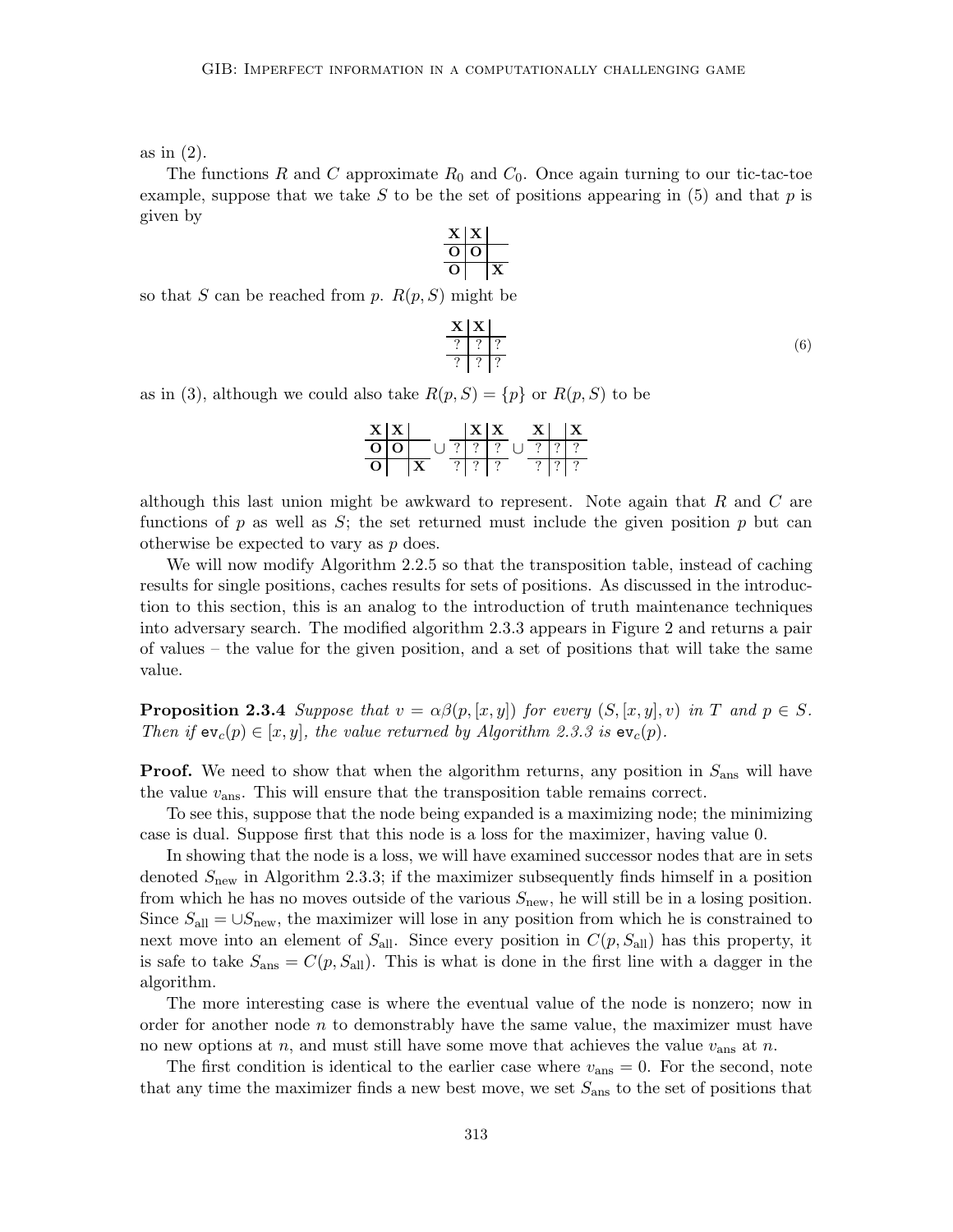**Algorithm 2.3.3 (Partition search)** Given a game  $(G, p_I, s, \text{ev})$  and  $(P, R, C)$  a partition system for it, a position  $p \in G$ , cutoffs  $[x, y] \subseteq [0, 1]$  and a transposition table T consisting of triples  $(S, [a, b], v)$  with  $S \subseteq G$  and  $a \leq b, v \in [0, 1]$ , to compute  $\alpha\beta(p, [x, y])$ :

```
if there is an entry (S, [x, y], z) with p \in S return \langle z, S \rangleif ev(p) \in [0, 1] then \langle v_{\text{ans}}, S_{\text{ans}} \rangle = \langle ev(p), P(p) \rangleif ev(p) = max then
    v_{\text{ans}} := 0S_{\text{all}} := \emptysetfor each p' \in s(p) do
             \langle v_{\text{new}}, S_{\text{new}} \rangle = \alpha \beta(p', [\text{max}(v_{\text{ans}}, x), y])if v_{\text{new}} \geq y then
                T := T \cup (S_{\text{new}}, [x, y], v_{\text{new}})return \langle v_{\text{new}}, S_{\text{new}} \rangleif v_{\text{new}} > v_{\text{ans}} then \langle v_{\text{ans}}, S_{\text{ans}} \rangle = \langle v_{\text{new}}, S_{\text{new}} \rangleS_{\text{all}} := S_{\text{all}} \cup S_{\text{new}}if v_{\text{ans}} = 0 then S_{\text{ans}} = C(p, S_{\text{all}}) †
    else S_{\text{ans}} = R(p, S_{\text{ans}}) \cap C(p, S_{\text{all}}) † \ddaggerif ev(p) = min then
    v_{\text{ans}} := 1S_{\text{all}}:=\text{\O}for each p' \in s(p) do
             \langle v_{\text{new}}, S_{\text{new}} \rangle = \alpha \beta(p', [x, \min(v_{\text{ans}}, y)])if v_{\text{new}} \leq x then
                T := T \cup (S_{\text{new}}, [x, y], v_{\text{new}})return \langle v_{\text{new}}, S_{\text{new}} \rangleif v_{\text{new}} < v_{\text{ans}} then \langle v_{\text{ans}}, S_{\text{ans}} \rangle = \langle v_{\text{new}}, S_{\text{new}} \rangleS_{\text{all}} := S_{\text{all}} \cup S_{\text{new}}if v_{\text{ans}} = 1 then S_{\text{ans}} = C(p, S_{\text{all}})else S_{\text{ans}} = R(p, S_{\text{ans}}) \cap C(p, S_{\text{all}}) ‡
T := T \cup (S_{\text{ans}}, [x, y], v_{\text{ans}})return \langle v_{\rm ans}, S_{\rm ans} \rangle
```
Figure 2: The partition search algorithm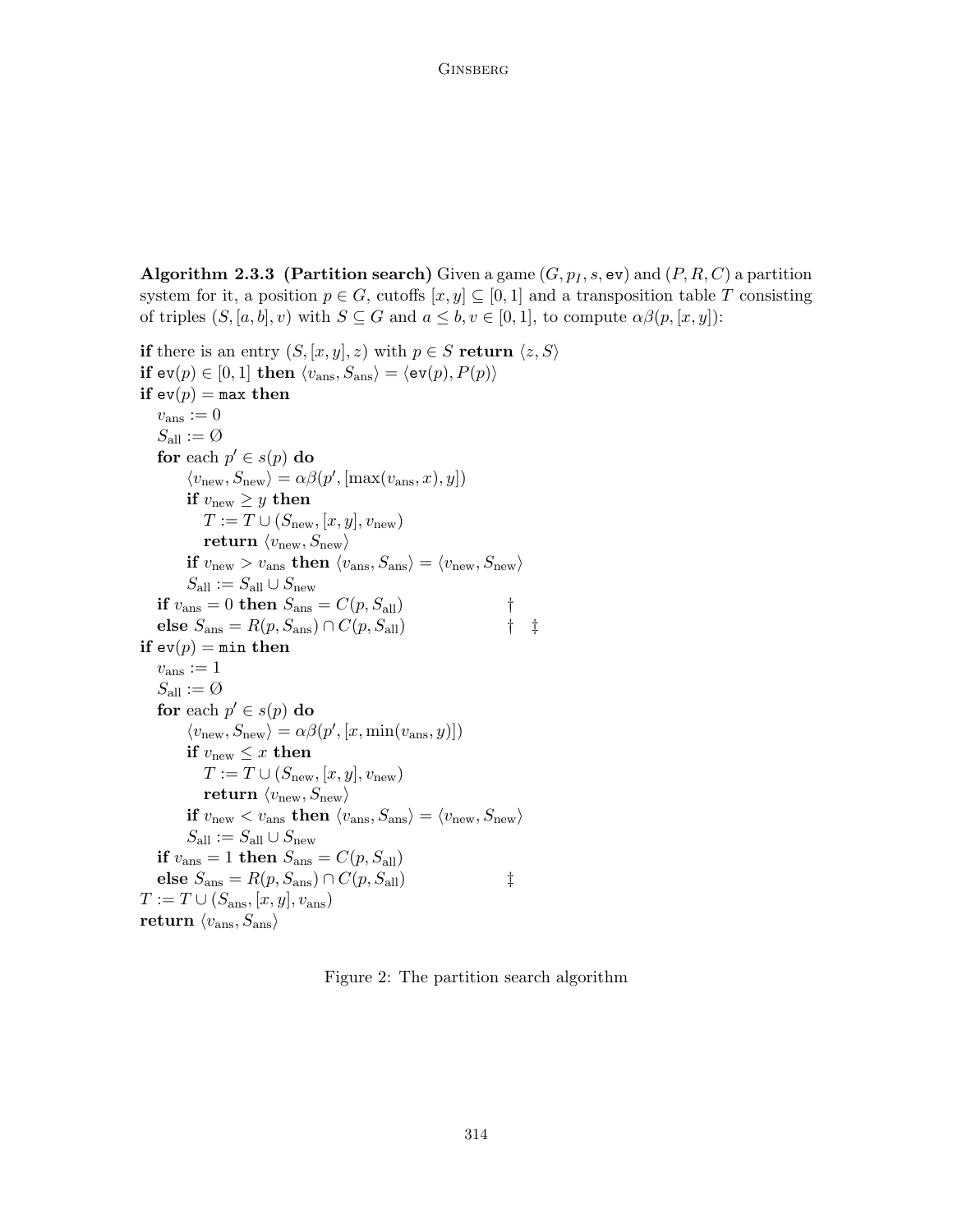we know recursively achieve the same value. When we complete the maximizer's loop in the algorithm, it follows that  $S_{\text{ans}}$  will be a set of positions from which the maximizer can indeed achieve the value  $v_{\text{ans}}$ . Thus the maximizer can also achieve that value from any position in  $R(p, S_{\text{ans}})$ . It follows that the overall set of positions known to have the value  $v_{\text{ans}}$  is given by  $R(p, S_{\text{ans}}) \cap C(p, S_{\text{all}})$ , intersecting the two conditions of this paragraph. This is what is done in the second daggered step in the algorithm.  $\Box$ 

#### 2.4 Zero-window variations

The effectiveness of partition search depends crucially on the size of the sets maintained in the transposition table. If the sets are large, many positions will be evaluated by lookup. If the sets are small, partition search collapses to conventional  $\alpha$ - $\beta$  pruning.

An examination of Algorithm 2.3.3 suggests that the points in the algorithm at which the sets are reduced the most are those marked with a *double* dagger in the description, where an intersection is required because we need to ensure both that the player can make a move equivalent to his best one and that there are no other options. The effectiveness of the method would be improved if this possibility were removed.

To see how to do this, suppose for a moment that the evaluation function always returned 0 or 1, as opposed to intermediate values. Now if the maximizer is on play and the value  $v_{\text{new}} = 1$ , a prune will be generated because there can be no better value found for the maximizer. If all of the  $v_{\text{new}}$  are 0, then  $v_{\text{ans}} = 0$  and we can avoid the troublesome intersection. The maximizer loses and there is no "best" move that we have to worry about making.

In reality, the restriction to values of 0 or 1 is unrealistic. Some games, such as bridge, allow more than two outcomes, while others cannot be analyzed to termination and need to rely on evaluation functions that return approximate values for internal nodes. We can deal with these situations using a technique known as *zero-window search* (originally called scout search (Pearl, 1980)). To evaluate a specific position, one first estimates the value to be e and then determines whether the actual value is above or below  $e$  by treating any value  $v > e$  as a win for the maximizer and any value  $v \leq e$  as a win for the minimizer. The results of this calculation can then be used to refine the guess, and the process is repeated. If no initial estimate is available, a binary search can be used to find the value to within any desired tolerance.

Zero-window search is effective because little time is wasted on iterations where the estimate is wildly inaccurate; there will typically be many lines showing that a new estimate is needed. Most of the time is spent on the last iteration or two, developing tight bounds on the position being considered. There is an analog in conventional  $\alpha$ - $\beta$  pruning, where the bounds typically get tight quickly and the bulk of the analysis deals with a situation where the value of the original position is known to lie in a fairly narrow range.

In zero-window search, a node always evaluates to 0 or 1, since either  $v > e$  or  $v \leq e$ . This allows a straightforward modification to Algorithm 2.3.3 that avoids the troublesome cases mentioned earlier.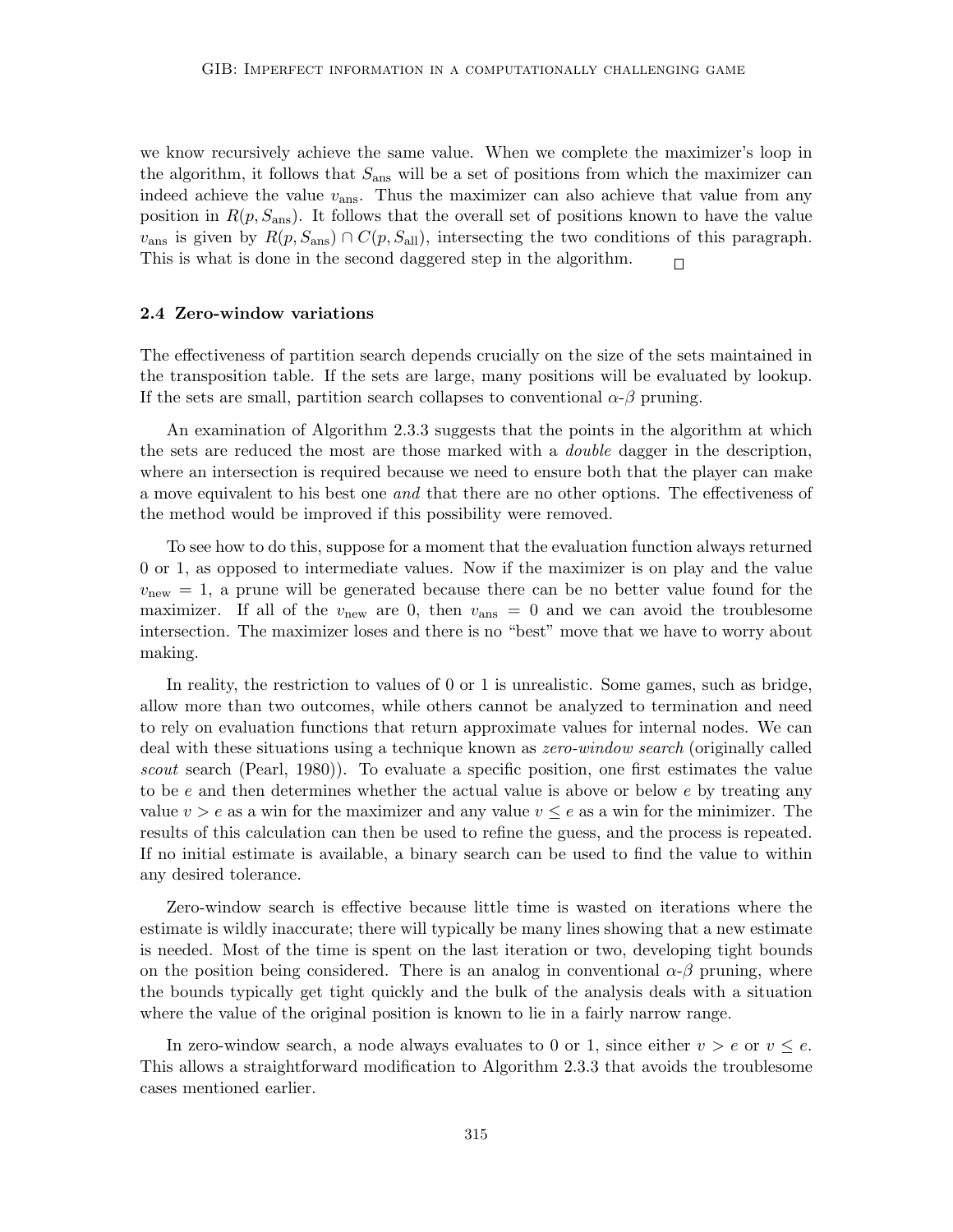#### 2.5 Experimental results

Partition search was tested by analyzing 1000 randomly generated bridge deals and comparing the number of nodes expanded using partition search and conventional methods.

In addition to our general interest in bridge, there are two reasons why it can be expected that partition search will be useful for this game. First, partition search requires that the functions  $R_0$  and  $C_0$  support a partition-like analysis; it must be the case that an analysis of one situation will apply equally well to a variety of similar ones. Second, it must be possible to build approximating functions  $R$  and  $C$  that are reasonably accurate representatives of  $R_0$  and  $C_0$ .

Bridge satisfies both of these properties. Expert discussion of a particular deal often will refer to small cards as x's, indicating that it is indeed the case that the exact ranks of these cards are irrelevant. Second, it is possible to "back up"  $x$ 's from one position to its predecessors. If, for example, one player plays a club with no chance of having it impact the rest of the game, and by doing so reaches a position in which subsequent analysis shows him to have two small clubs, then he clearly must have had *three* small clubs originally. Finally, the fact that cards are simply being replaced by  $x$ 's means that it is possible to construct data structures for which the time per node expanded is virtually unchanged from that using conventional methods.

Perhaps an example will make this clearer. Consider the following partial bridge deal in which East is to lead and there are no trumps:



An analysis of this situation shows that in the main line, the only cards that win tricks by virtue of their ranks are the spade Ace, King and Queen. This sanctions the replacement of the above figure by the following more general one: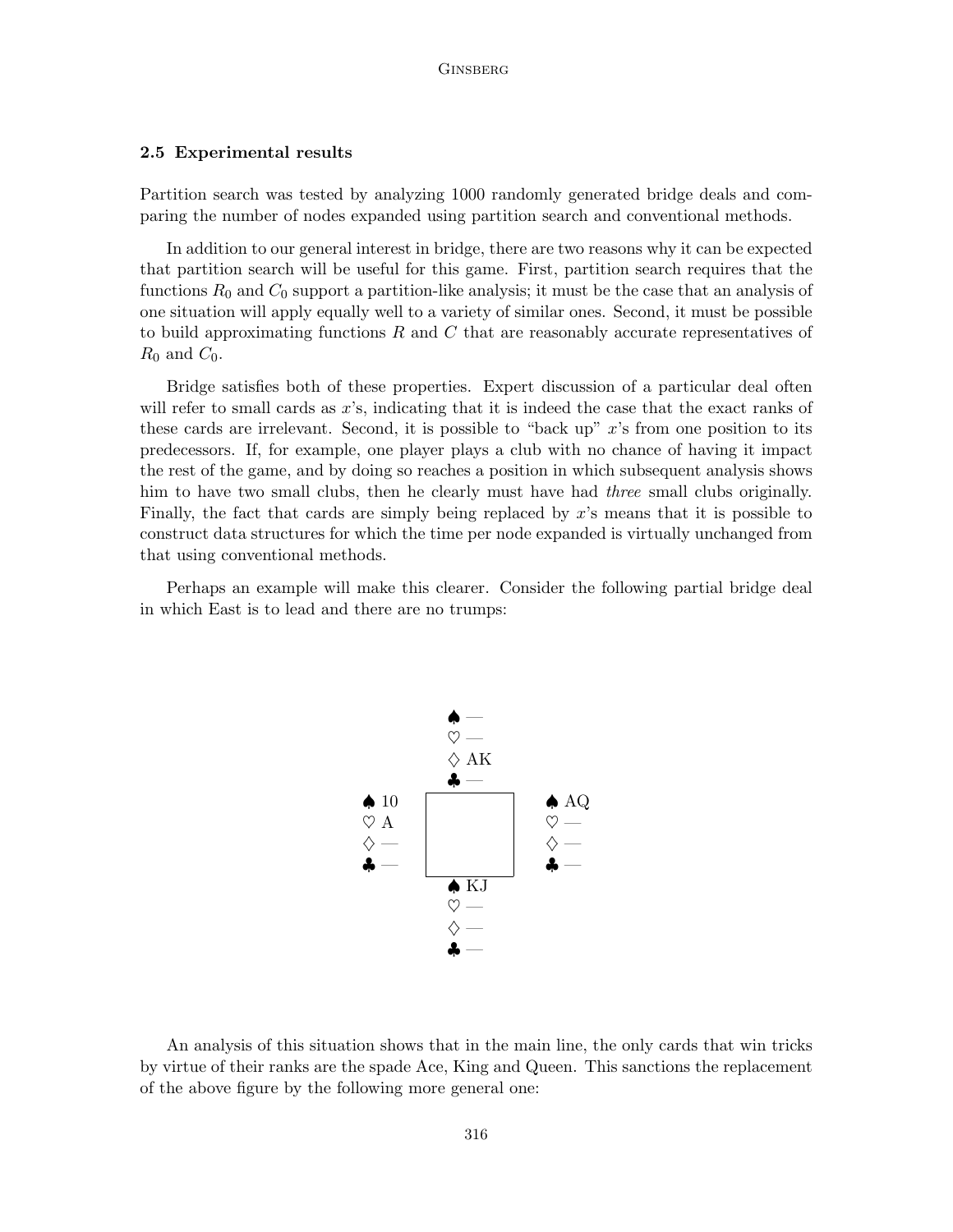

Note first that this replacement is sound in the sense that every position that is an instance of the second diagram is *guaranteed* to have the same value as the original. We have not resorted to an informal argument of the form "Jacks and lower tend not to matter," but instead to a precise argument of the form, "In the expansion of the search tree associated with the given deal, Jacks and lower were proven *never* to matter."

Bridge also appears to be extremely well-suited (no pun intended) to the kind of analysis that we have been describing; a chess analog might involve describing a mating combination and saying that "the position of Black's queen didn't matter." While this does happen, casual chess conversation is much less likely to include this sort of remark than bridge conversation is likely to refer to a host of small cards as  $x$ 's, suggesting at least that the partition technique is more easily applied to bridge than to chess (or to other games).

That said, however, the results for bridge are striking, leading to performance improvements of an order of magnitude or more on fairly small search spaces (perhaps  $10^6$  nodes). The deals we tested involved between 12 and 48 cards and were analyzed to termination, so that the depth of the search varied from 12 to 48. (The solver without partition search was unable to solve larger problems.) The branching factor for minimax without transposition tables appeared to be approximately 4, and the results appear in Figure 3.

Each point in the graph corresponds to a single deal. The position of the point on the x-axis indicates the number of nodes expanded using  $\alpha-\beta$  pruning and transposition tables, and the position on the y-axis the number expanded using partition search as well. Both axes are plotted logarithmically.

In both the partition and conventional cases, a binary zero-window search was used to determine the exact value to be assigned to the hand, which the rules of bridge constrain to range from 0 to the number of tricks left (one quarter of the number of cards in play). As mentioned previously, hands generated using a full deck of 52 cards were not considered because the conventional method was in general incapable of solving them. The program was run on a Sparc 5 and PowerMac 6100, where it expanded approximately 15K nodes/second. The transposition table shares common structure among different sets and as a result, uses approximately 6 bytes/node.

The dotted line in the figure is  $y = x$  and corresponds to the breakeven point relative to  $\alpha$ - $\beta$  pruning in isolation. The solid line is the least-squares best fit to the logarithmic data, and is given by  $y = 1.57x^{0.76}$ . This suggests that partition search is leading to an effective reduction in branching factor of  $b \to b^{0.76}$ . This improvement, above and beyond that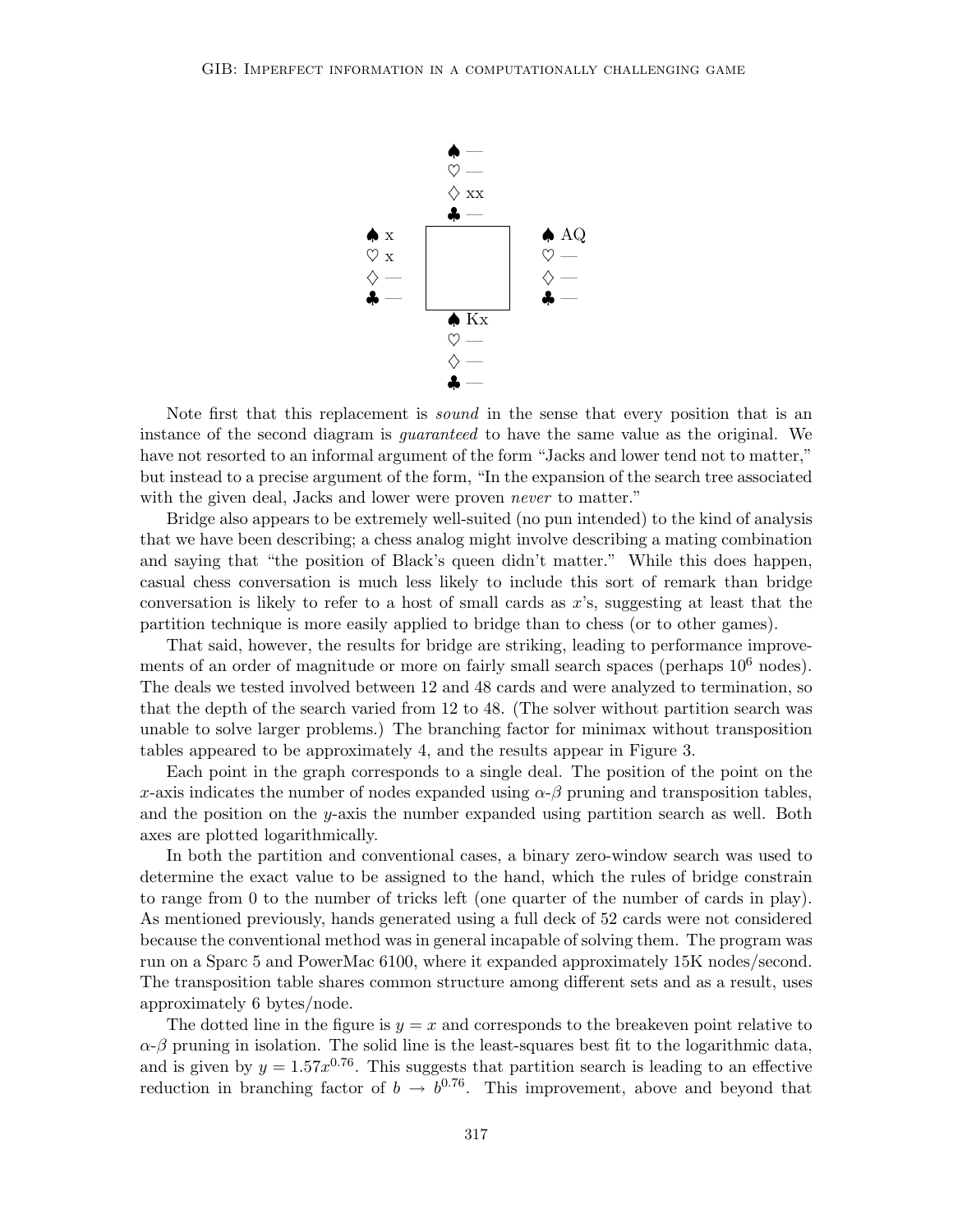

Figure 3: Nodes expanded as a function of method

provided by  $\alpha-\beta$  pruning, can be contrasted with  $\alpha-\beta$  pruning itself, which gives a reduction when compared to pure minimax of  $b \to b^{0.75}$  if the moves are ordered randomly (Pearl, 1982) and  $b \rightarrow b^{0.5}$  if the ordering is optimal.

The method was also applied to full deals of 52 cards, which can be solved while expanding an average of  $18,000$  nodes per deal.<sup>5</sup> This works out to about a second of CPU time.

# 3. Monte Carlo cardplay algorithms

One way in which we might use our perfect-information cardplay engine to proceed in a realistic situation would be to deal the unseen cards at random, biasing the deal so that it was consistent both with the bidding and with the cards played thus far. We could then analyze the resulting deal double dummy and decide which of our possible plays was the strongest. Averaging over a large number of such Monte Carlo samples would allow us to deal with the imperfect nature of bridge information. This idea was initially suggested by Levy (Levy, 1989), although he does not appear to have realized (see below) that there are problems with it in practice.

Algorithm 3.0.1 (Monte Carlo card selection) To select a move from a candidate set M of such moves:

<sup>5.</sup> The version of gib that was released in October of 2000 replaced the transposition table with a data structure that uses a fixed amount of memory, and also sorts the moves based on narrowness (suggested by Plaat et al. (Plaat, Schaeffer, Pijls, & de Bruin, 1996) to be rooted in the idea of conspiracy search (McAllester, 1988)) and the killer heuristic. While the memory requirements are reduced, the overall performance is little changed.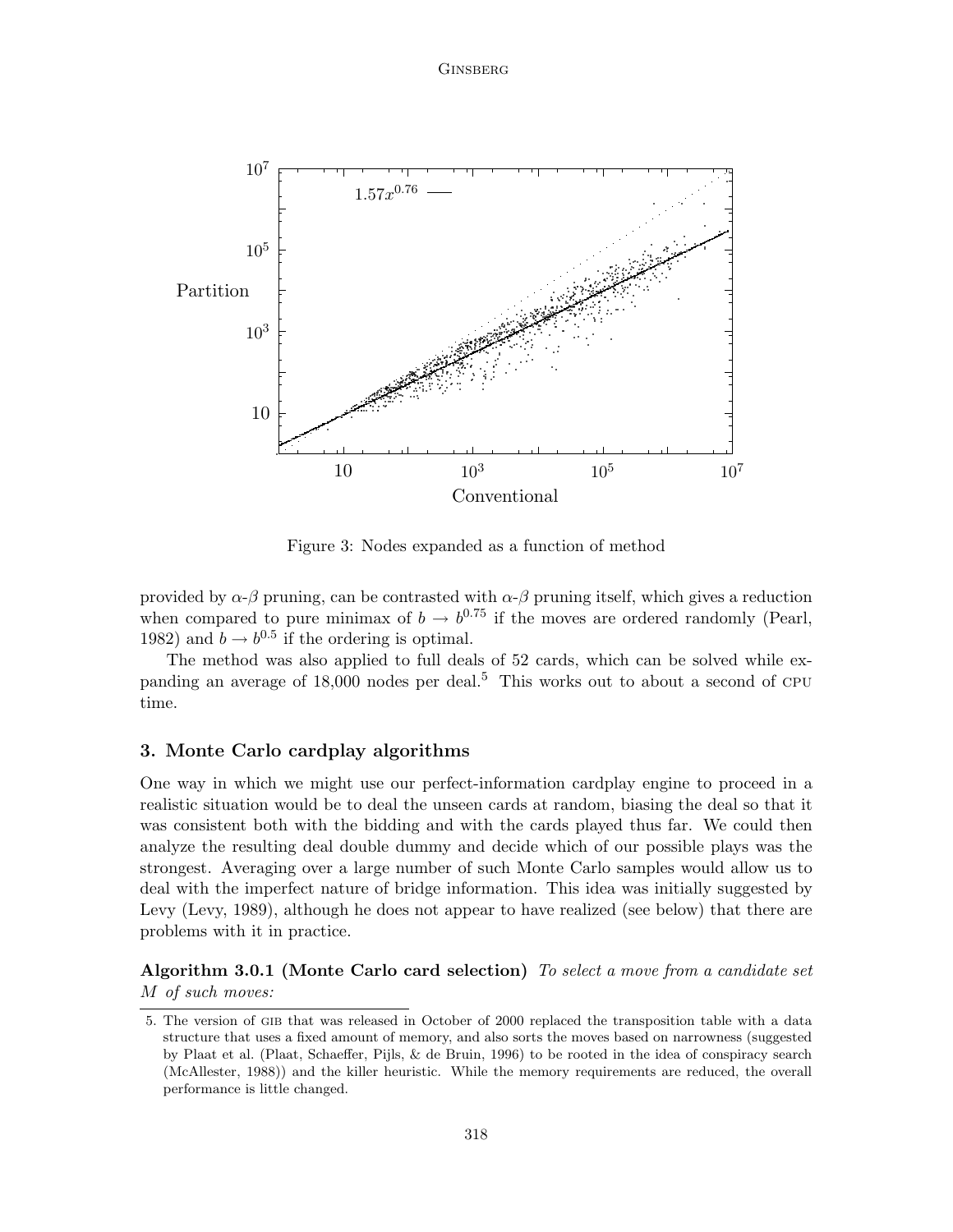- 1. Construct a set D of deals consistent with both the bidding and play of the deal thus far.
- 2. For each move  $m \in M$  and each deal  $d \in D$ , evaluate the double dummy result of making the move m in the deal d. Denote the score obtained by making this move  $s(m, d)$ .
- 3. Return that m for which  $\sum_{d} s(m, d)$  is maximal.

The Monte Carlo approach has drawbacks that have been pointed out by a variety of authors, including Koller<sup>†</sup> and others (Frank & Basin, 1998). Most obvious among these is that the approach never suggests making an "information gathering play." After all, the perfect-information variant on which the decision is based invariably assumes that the information will be available by the time the next decision must be made! Instead, the tendency is for the approach to simply defer important decisions; in many situations this may lead to information gathering inadvertently, but the amount of information acquired will generally be far less than other approaches might provide.

As an example, suppose that on a particular deal, GIB has four possible lines of play to make its contract:

- 1. Line A works if West has the  $\bigcirc$ Q.
- 2. Line B works if East has the  $\bigcirc$ Q.
- 3. Line C defers the guess until later.
- 4. Line D (the clever line) works independent of who has the  $\bigcirc$ Q.

Assuming that either player is equally likely to hold the  $\bigtriangleup Q$ , a Monte Carlo analyzer will correctly conclude that line  $A$  works half the time, and line  $B$  works half the time. Line C, however, will be presumed to work all of the time, since the contract can still be made (double dummy) if the guess is deferred. Line  $D$  will also be concluded to work all of the time (correctly, in this case).

As a result, GIB will choose randomly between the last two possibilities above, believing as it does that if it can only defer the guess until later (even the next card), it will make that guess correctly. The correct play, of course, is D.

We will discuss a solution to these difficulties in Sections 5–7; although GIB's defensive cardplay continues to be based on the above ideas, its declarer play now uses stronger techniques. Nevertheless, basing the card play on the algorithm presented leads to extremely strong results, approximately at the level of a human expert. Since GIB's introduction, all other competitive bridge-playing programs have switched their cardplay to similar methods, although gib's double dummy analysis is substantially faster than most of the other programs and its play is correspondingly stronger.

We will describe three tests of GIB's cardplay algorithms: Performance on a commercially available set of benchmarks, performance in a human championship designed to highlight cardplay in isolation, and statistical performance measured over a large set of deals.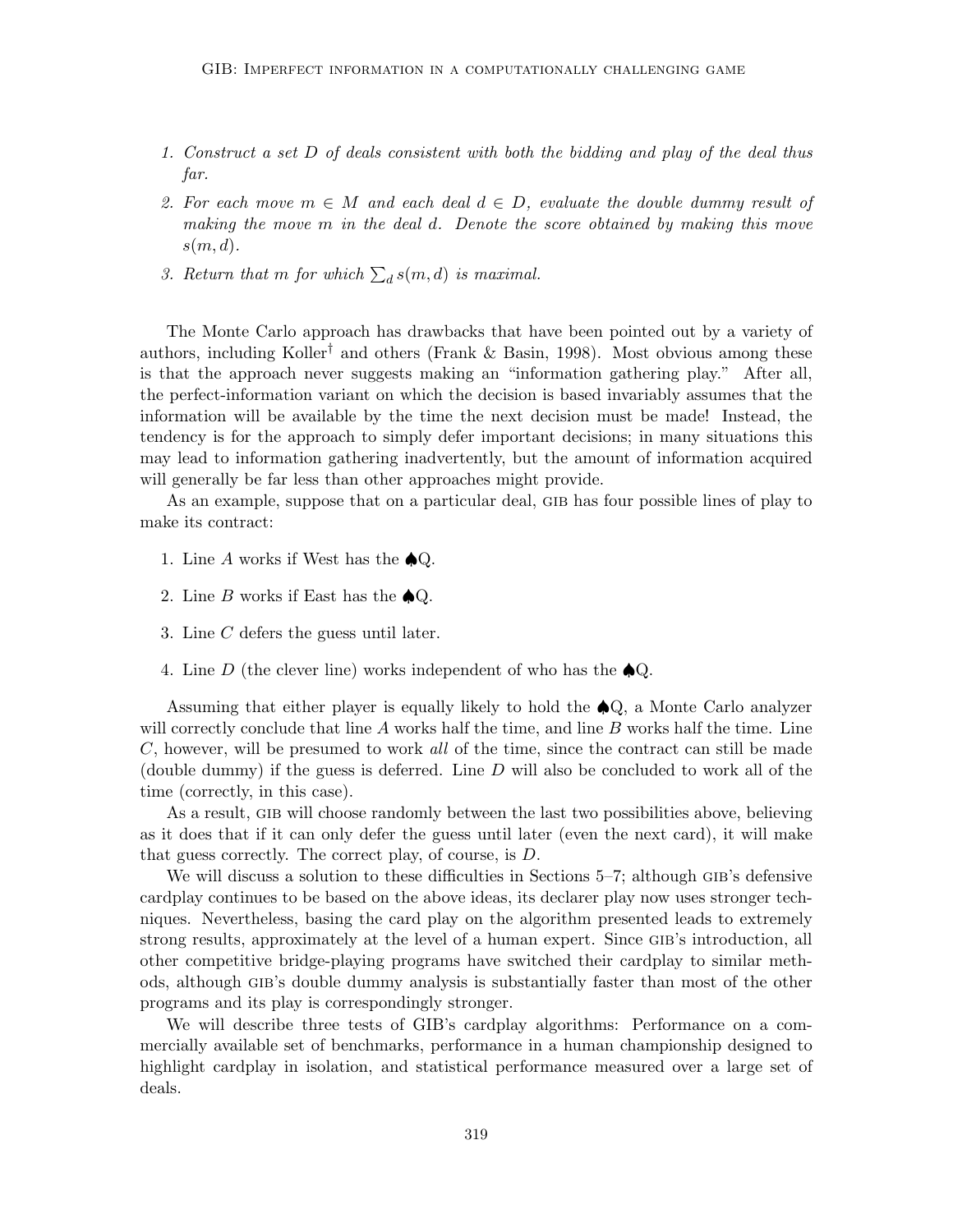For the first test, we evaluated the strength of GIB's cardplay using *Bridge Master* (BM), a commercial program developed by Canadian internationalist Fred Gitelman. BM contains 180 deals at 5 levels of difficulty. Each of the 36 deals on each level is a problem in declarer play. If you misplay the hand, BM moves the defenders' cards around if necessary to ensure your defeat.

BM was used for the test instead of randomly dealt deals because the signal to noise ratio is far higher; good plays are generally rewarded and bad ones punished. Every deal also contains a lesson of some kind; there are no completely uninteresting deals where the line of play is irrelevant or obvious. There are drawbacks to testing gib's performance on nonrandomly dealt deals, of course, since the BM deals may in some way not be representative of the problems a bridge player would actually encounter at the table.

The test was run under Microsoft Windows on a 200 MHz Pentium Pro. As a benchmark, Bridge Baron (BB) version 6 was also tested on the same deals using the same hardware.<sup>6</sup> BB was given 10 seconds to select each play, and GIB was given 90 seconds to play the entire deal with a maximum Monte Carlo sample size of 50.<sup>7</sup> New deals were generated each time a play decision needed to be made.

These numbers approximately equalized the computational resources used by the two programs; BB could in theory take 260 seconds per deal (ten seconds on each of 26 plays), but in practice took substantially less. Gib was given the auctions as well; there was no facility for doing this in BB. This information was critical on a small number of deals.

Here is how the two systems performed:

| Level          | $_{\rm BB}$    | GIB   |
|----------------|----------------|-------|
| 1              | 16             | 31    |
| $\overline{2}$ | 8              | 23    |
| 3              | $\overline{2}$ | 12    |
| 4              | 1              | 21    |
| 5              | 4              | 13    |
| Total          | 33             | 100   |
|                | 18.3%          | 55.6% |

Each entry is the number of deals that were played successfully by the program in question.

GIB's mistakes are illuminating. While some of them involve failing to gather information, most are problems in combining multiple chances (as in case D above). As BM's deals get more difficult, they more often involve combining a variety of possibly winning options and that is why GIB's performance falls off at levels 2 and 3.

At still higher levels, however, BM typically involves the successful development of complex end positions, and gib's performance rebounds. This appeared to happen to BB as well, although to a much lesser extent. It was gratifying to see GIB discover for itself the complex end positions around which the BM deals are designed, and more gratifying still to witness gib's discovery of a maneuver that had hitherto not been identified in the bridge literature, as described in Appendix B.

<sup>6.</sup> The current version is Bridge Baron 10 and could be expected to perform guardedly better in a test such as this. Bridge Baron 6 does not include the Smith enhancements (Smith et al., 1996).

<sup>7.</sup> GIB's Monte Carlo sample size is fixed at 50 in most cases, which provides a good compromise between speed of play and accuracy of result.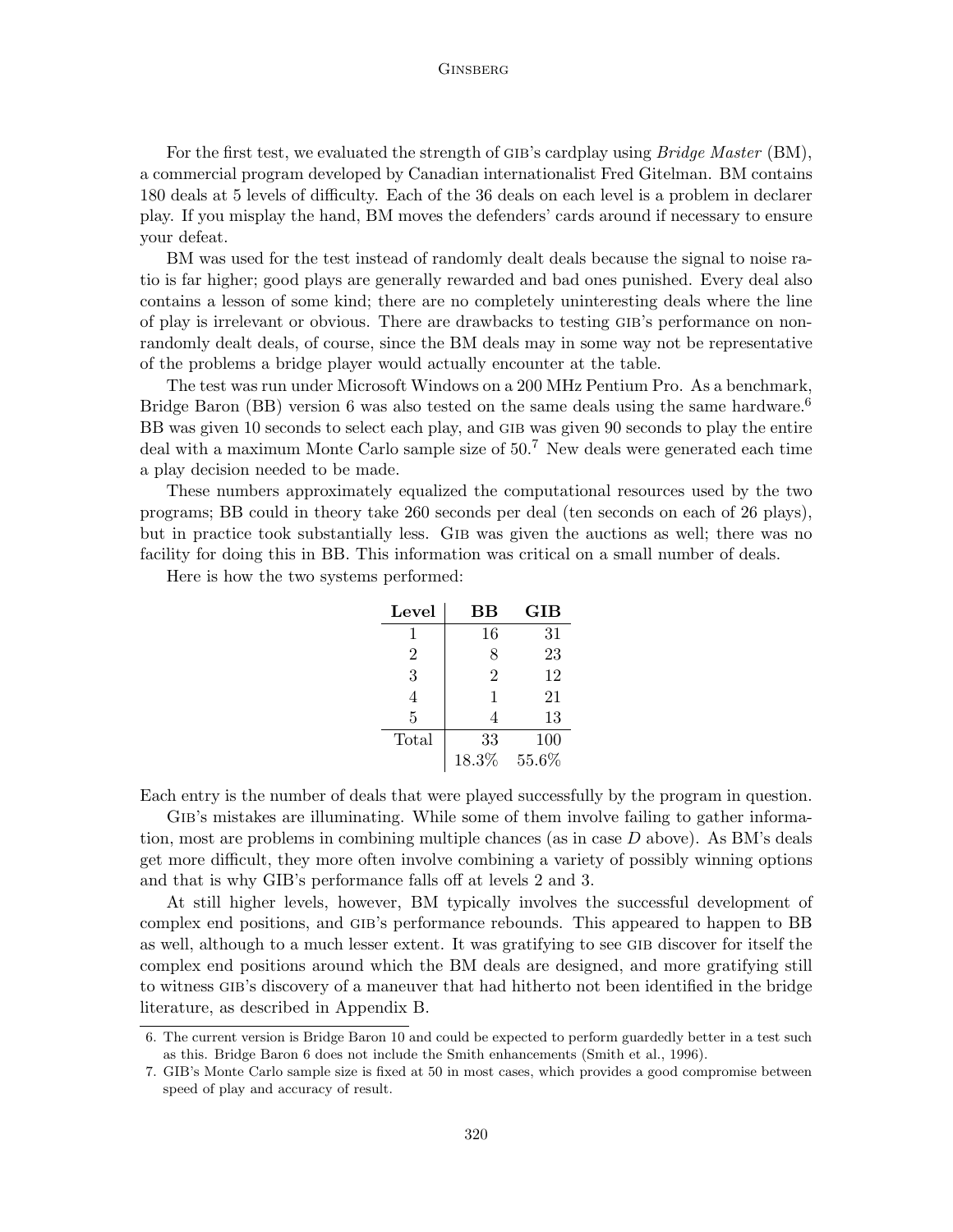Experiments such as this one are tedious, because there is no text interface to a commercial program such as Bridge Master or Bridge Baron. As a result, information regarding the sensitivity of gib's performance to various parameters tends to be only anecdotal.

GIB solves an additional 16 problems (bringing its total to  $64.4\%$ ) given additional resources in the form of extra time (up to 100 seconds per play, although that time was very rarely taken), a larger Monte Carlo sample (100 deals instead of 50) and hand-generated explanations of the opponents' bids and opening leads. Each of the three factors appeared to contribute equally to the improved performance.

Other authors are reporting comparable levels of performance for gib. Forrester, working with a different but similar benchmark (Blackwood, 1979), reports<sup>8</sup> that GIB solves  $68\%$  of the problems given 20 seconds/play, and 74% of them given 30 seconds/play. Deals where gib has outplayed human experts are the topic of a series of articles in the Dutch bridge magazine IMP (Eskes, 1997, and sequels).<sup>9</sup> Based on these results, GIB was invited to participate in an invitational event at the 1998 world bridge championships in France; the event involved deals similar to Bridge Master's but substantially more difficult. Gib joined a field of 34 of the best card players in the world, each player facing twelve such problems over the course of two days. Gib was leading at the halfway mark, but played poorly on the second day (perhaps the pressure was too much for it), and finished twelfth.

The human participants were given 90 minutes to play each deal, although they were penalized slightly for playing slowly. GIB played each deal in about ten minutes, using a Monte Carlo sample size of 500; tests before the event indicated little or no improvement if gib were allotted more time. Michael Rosenberg, the eventual winner of the contest and the pre-tournament favorite, in fact made one more mistake than did Bart Bramley, the second place finisher. Rosenberg played just quickly enough that Bramley's accumulated time penalties gave Rosenberg the victory. The scoring method thus favors GIB slightly.

Finally, GIB's performance was evaluated directly using records from actual play. These records are available from high levels of human competition (world and national championships, typically), so that it is possible to determine exactly how frequently humans make mistakes at the bridge table. In Figure 4, we show the frequency with which this data indicates that a human declarer, leading to the nth trick of a deal, makes a mistake that causes his contract to become unmakeable on a double-dummy basis. The y axis gives the frequency of the mistakes and is plotted logarithmically; as one would expect, play becomes more accurate later in the deal.

We also give similar data for GIB, based on large sample of deals that GIB played against itself. The error profiles of the two are quite similar.

Before turning to defensive play, let me point out that this method of analysis favors GIB slightly. Failing to make an information gathering play gets reflected in the above figure, since the lack of information will cause gib to make a double-dummy mistake subsequently. But human declarers often work to give the defenders problems that exploit their relative lack of information, and that tactic is not rewarded in the above analysis. Similar results for defensive play appear in Figure 5.

<sup>8.</sup> Posting to rec.games.bridge on 14 July 1997.

<sup>9.</sup> http://www.imp-bridge.nl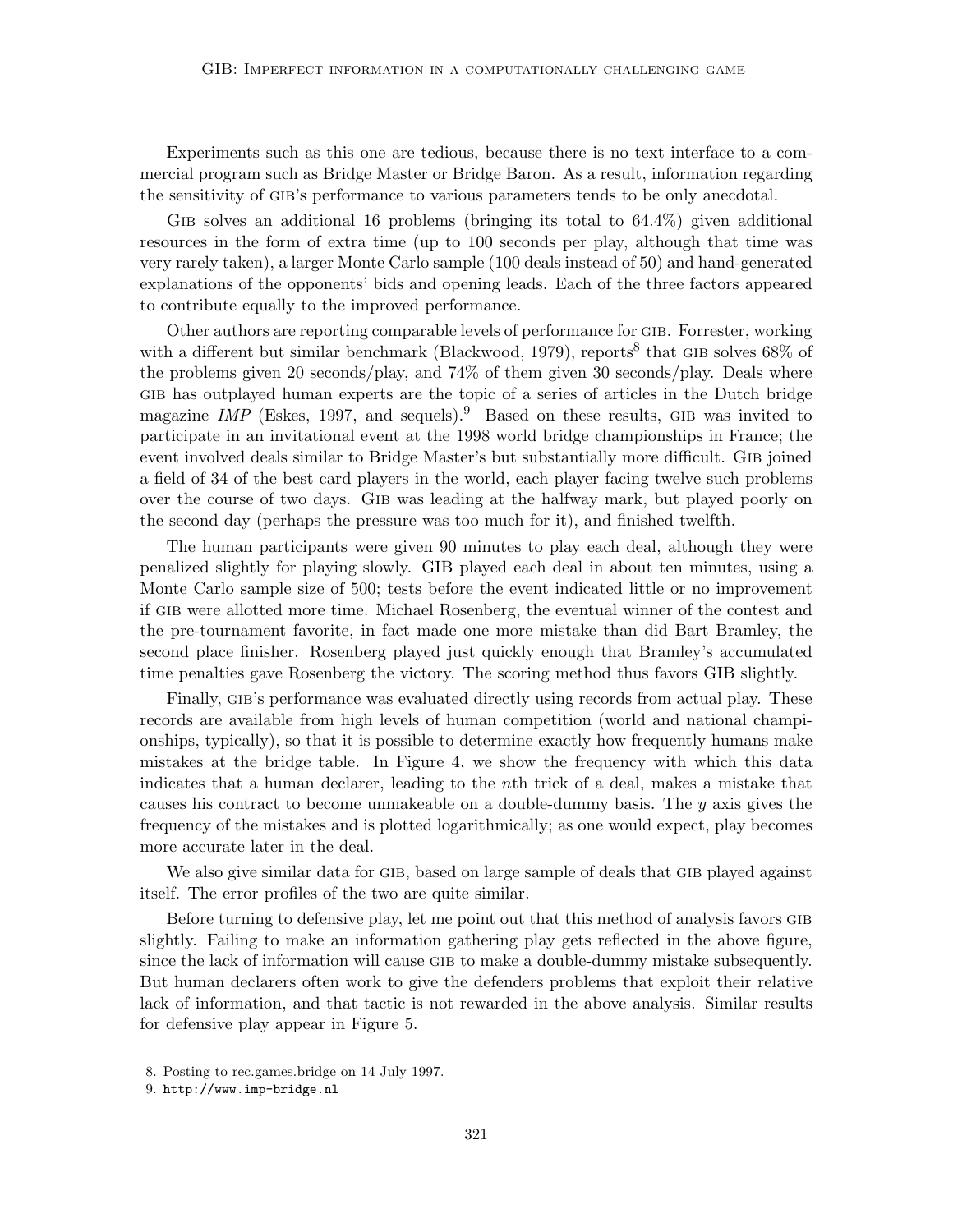

Figure 4: Gib's performance as declarer



Figure 5: Gib's performance as defender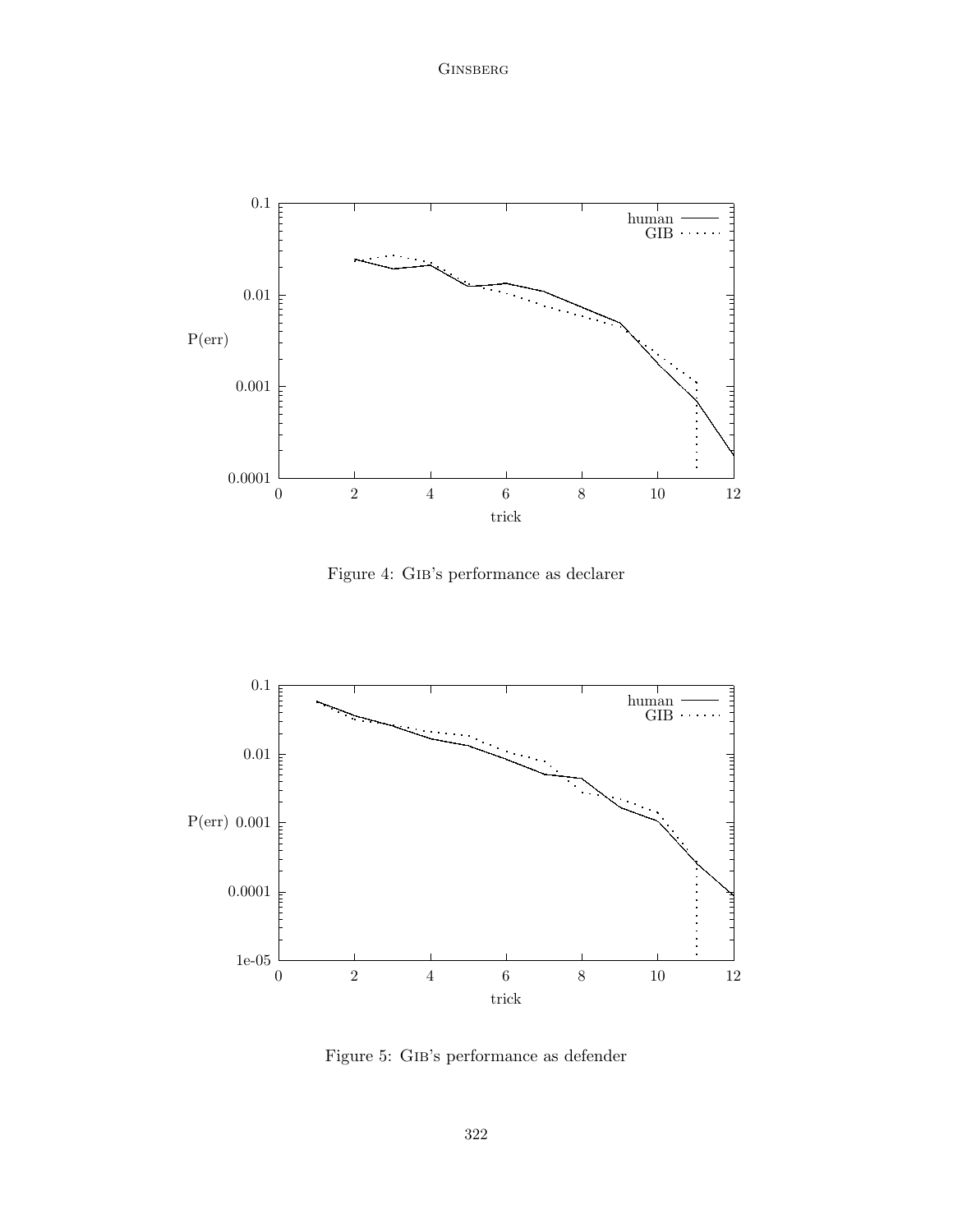There are two important technical remarks that must be made about the Monte Carlo algorithm before proceeding. First, note that we were cavalier in simply saying, "Construct a set D of deals consistent with both the bidding and play of the deal thus far."

To construct deals consistent with the bidding, we first simplify the auction as observed, building constraints describing each of the hands around the table. We then deal hands consistent with the constraints using a deal generator that deals unbiased hands given restrictions on the number of cards held by each player in each suit. This set of deals is then tested to remove elements that do not satisfy the remaining constraints, and each of the remaining deals is passed to the bidding module to identify those for which the observed bids would have been made by the players in question. (This assumes that GIB has a reasonable understanding of the bidding methods used by the opponents.) The overall dealing process typically takes one or two seconds to generate the full set of deals needed by the algorithm.

Now the card play must be analyzed. Ideally, gib would do something similar to what it does for the bidding, determining whether each player would have played as indicated on any particular deal. Unfortunately, it is simply impractical to test each hypothetical decision recursively against the cardplay module itself. Instead, GIB tries to evaluate the probability that West (for example) has the  $\bigtriangleup K$  (for example), and to then use these probabilities to weight the sample itself.

To understand the source of the weighting probabilities, let us consider a specific example. Suppose that in some particular situation, GIB plays the  $\clubsuit$ 5. The analysis indicates that 80% of the time that the next player (say West) holds the  $\clubsuit K$ , it is a mistake for West not to play it. In other words, West's failure to play the ♠K leads to odds of 4:1 that he hasn't got it.

These odds are now used via Bayes' rule to adjust the probability that West holds the ♠K at all. The probabilities are then modified further to include information revealed by defensive signalling (if any), and the adjusted probabilities are finally used to bias the Monte Carlo sample. The evaluation  $\sum_d s(m, d)$  in Algorithm 3.0.1 is replaced with  $\sum_d w_d s(m, d)$ where  $w_d$  is the weight assigned to deal d. More heavily weighted deals thus have a larger impact on gib's eventual decision.

The second technical point regarding the algorithm itself involves the fact that it needs to run quickly and that it may need to be terminated before the analysis is complete. For the former, there are a variety of greedy techniques that can be used to ensure that a move  $m$ is not considered if we can show  $\sum_{d} s(d, m) \leq \sum_{d} s(d, m')$  for some m'. The algorithm also uses iterative broadening (Ginsberg & Harvey, 1992) to ensure that a low-width answer is available if a high-width search fails to terminate in time. Results from the low- and high-width searches are combined when time expires.

Also regarding speed, the algorithm requires that for each deal in the Monte Carlo sample and each possible move, we evaluate the resulting position exactly. Knowing simply that move  $m_1$  is not as good as move  $m_2$  for deal d is not enough;  $m_1$  may be better than  $m_2$ elsewhere and we need to compare them quantitatively. This approach is aided substantially by the partition search idea, where entries in the transposition table correspond not to single positions and their evaluated values, but to sets of positions and values. In many cases,  $m_1$  and  $m_2$  may fall into the same entry of the partition table long before they actually transpose into one another exactly.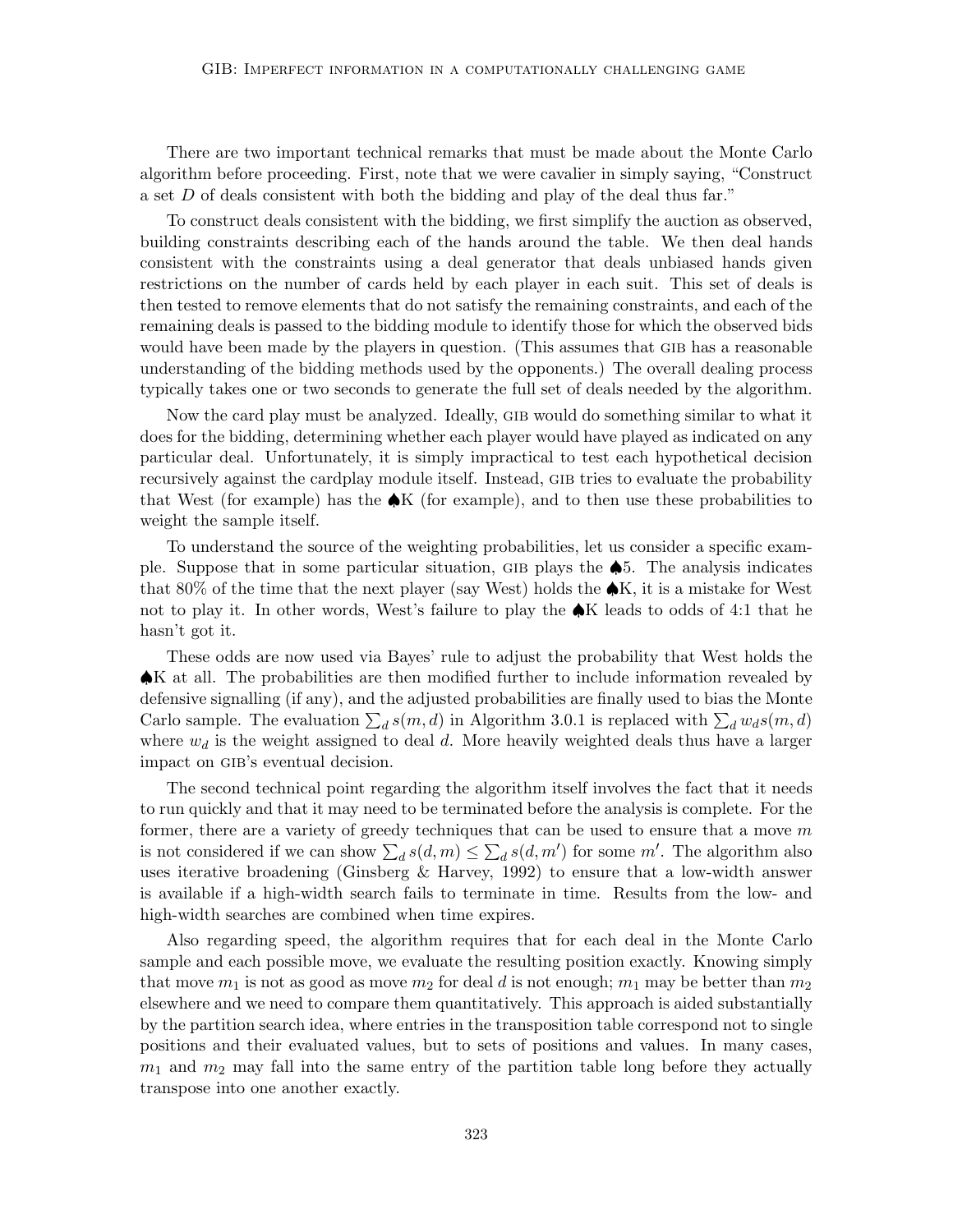# 4. Monte Carlo bidding

The purpose of bidding in bridge is twofold. The primary purpose is to share information about your cards with your partner so that you can cooperatively select an optimal final contract. A secondary purpose is to disrupt the opponents' attempt to do the same.

In order to achieve this purpose, a wide variety of bidding "languages" have been developed. In some, when you suggest clubs as trumps, it means you have a lot of them. In others, the suggestion is only temporary and the information conveyed is quite different. In all of these languages, *some* meaning is assigned to a wide variety of bids in particular situations; there are also default rules that assign meanings to bids that have no specifically assigned meanings. Any computer bridge player will need similar understandings.

Bidding is interesting because the meanings frequently overlap; there may be one or more bids that are suitable (or nearly so) on any particular set of cards. Existing computer programs have simply matched possible bids against large databases giving their meanings, searching for that bid that best matches the cards that the machines hold. World champion Chip Martel reports<sup>†</sup> that human experts take a different approach.<sup>10,11</sup>

Although expert bidding is based on a database such as that used by existing programs, close decisions are made by simulating the results of each candidate action. This involves projecting how the bidding is likely to proceed and evaluating the play in one of a variety of possible final contracts. An expert gets his "judgment" from a Monte Carlo-like simulation of the results of possible bids, often referred to in the bridge-playing community as a Borel simulation (so named after the first player to describe the method). GIB takes a similar tack.

Algorithm 4.0.2 (Borel simulation) To select a bid from a candidate set  $B$ , given a database Z that suggests bids in various situations:

- 1. Construct a set D of deals consistent with the bidding thus far.
- 2. For each bid  $b \in B$  and each deal  $d \in D$ , use the database Z to project how the auction will continue if the bid b is made. (If no bid is suggested by the database, the player in question is assumed to pass.) Compute the double dummy result of the eventual contract, denoting it  $s(b, d)$ .
- 3. Return that b for which  $\sum_{d} s(b, d)$  is maximal.

As with the Monte Carlo approach to card play, this approach does not take into account the fact that bridge is not played double dummy. Human experts often choose not to make bids that will convey too much information to the opponents in order to make the defenders' task as difficult as possible. This consideration is missing from the above algorithm.<sup>12</sup>

<sup>10.</sup> The 1994 Rosenblum Cup World Team Championship was won by a team that included Martel and Rosenberg.

<sup>11.</sup> Frank suggests (Frank, 1998) that the existing machine approach is capable of reaching expert levels of performance. While this appears to have been true in the early 1980's (Lindelöf, 1983), modern expert bidding practice has begun to highlight the disruptive aspect of bidding, and machine performance is no longer likely to be competitive.

<sup>12.</sup> In theory at least, this issue could be addressed using the single-dummy ideas that we will present in subsequent sections. Computational considerations currently make this impractical, however.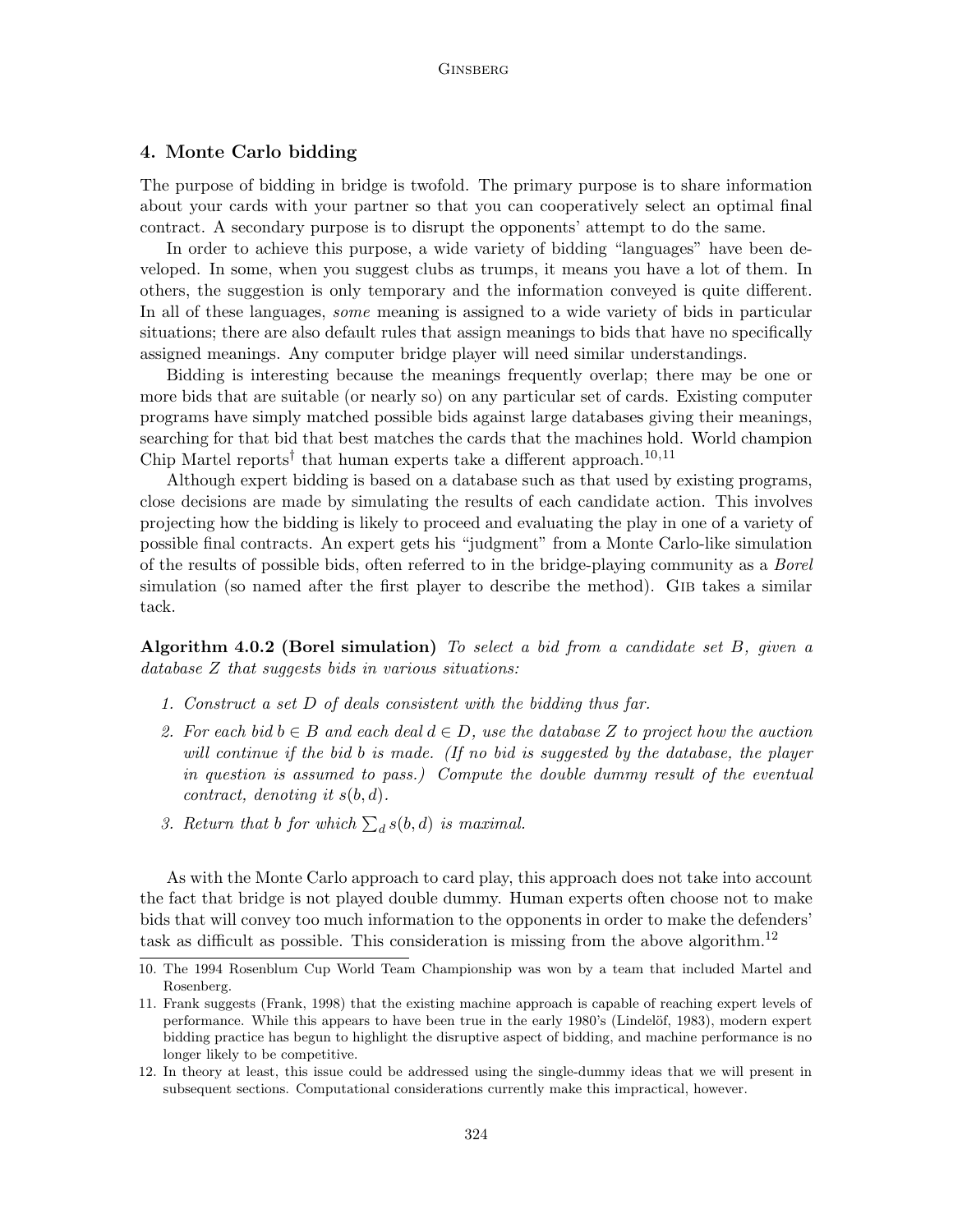There are more serious problems also, generally centering around the development of the bidding database Z.

First, the database itself needs to be built and debugged. A large number of rules need to be written, typically in a specialized language and dependent upon the bridge expertise of the author. The rules need to be debugged as actual play reveals oversights or other difficulties.

The nature and sizes of these databases vary enormously, although all of them represent very substantial investments on the part of the authors. The database distributed with meadowlark bridge includes some 7300 rules; that with q-plus bridge 2500 rules comprising 40,000 lines of specialized code. Gib's database is built using a derivative of the Meadowlark language, and includes about 3000 rules.

All of these databases doubtless contain errors of one sort or another; one of the nice things about most bidding methods is that they tend to be fairly robust against such problems. Unfortunately, the Borel algorithm described above introduces substantial instability in gib's overall bidding.

To understand this, suppose that the database Z is somewhat conservative in its actions. The projection in step 2 of Algorithm 4.0.2 now leads each player to assume its partner bids conservatively, and therefore to bid somewhat aggressively to compensate. The partnership as a whole ends up overcompensating.

Worse still, suppose that there is an omission of some kind in  $Z$ ; perhaps every time someone bids 7 $\diamondsuit$ , the database suggests a foolish action. Since 7 $\diamondsuit$  is a rare bid, a bidding system that matches its bids directly to the database will encounter this problem infrequently.

GIB, however, will be much more aggressive, bidding  $7\diamond$  often on the grounds that doing so will cause the opponents to make a mistake. In practice, of course, the bug in the database is unlikely to be replicated in the opponents' minds, and GIB's attempts to exploit the gap will be unrewarded or worse.

This is a serious problem, and appears to apply to any attempt to heuristically model an adversary's behavior: It is difficult to distinguish a good choice that is successful because the opponent has no winning options from a bad choice that appears successful because the heuristic fails to identify such options.

There are a variety of ways in which this problem might be addressed, none of them perfect. The most obvious is simply to use gib's aggressive tendencies to identify the bugs or gaps in the bidding database, and to fix them. Because of the size of the database, this is a slow process.

Another approach is to try to identify the bugs in the database automatically, and to be wary in such situations. If the bidding simulation indicates that the opponents are about to achieve a result much worse than what they might achieve if they saw each other's cards, that is evidence that there may be a gap in the database. Unfortunately, it is also evidence that gib is simply effectively disrupting its opponents' efforts to bid accurately.

Finally, restrictions could be placed on GIB that require it to make bids that are "close" to the bids suggested by the database, on the grounds that such bids are more likely to reflect improvements in judgment than to highlight gaps in the database.

All of these techniques are used, and all of them are useful. GIB's bidding is substantially better than that of earlier programs, but not yet of expert caliber.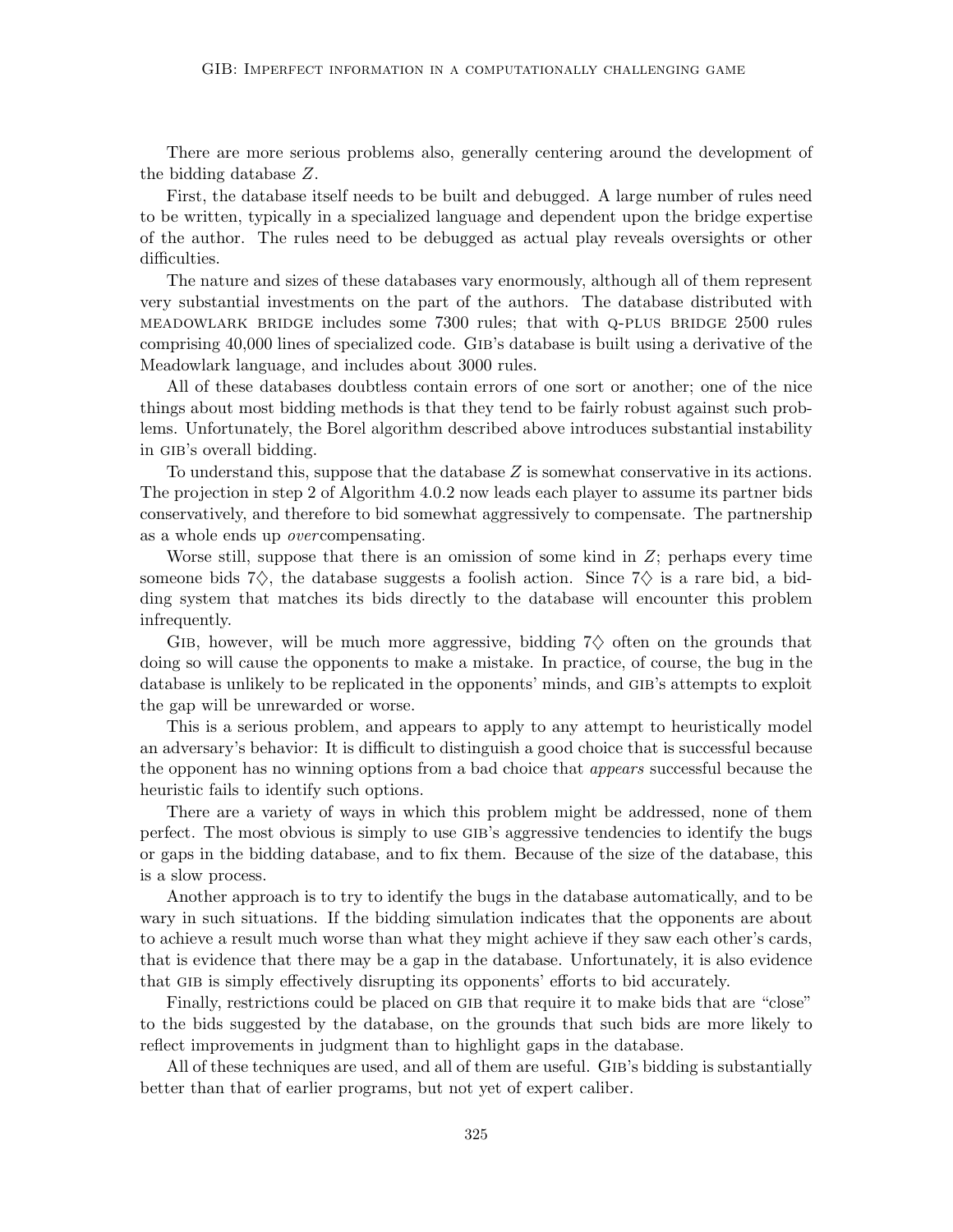The bidding was tested as part of the 1998 Baron Barclay/OKBridge World Computer Bridge Championships, and the 2000 Orbis World Computer Bridge Championship. Each program bid deals that had previously been bid and played by experts; a result of 0 on any particular deal meant that the program bid to a contract as good as the average expert result. A positive result was better, and a negative result was worse.

There were 20 deals in each contest; although card play was not an issue, the deals were selected to pose challenges in bidding and a standard deviation of 5.5 imps/deal is still a reasonable estimate. One standard deviation over the 20 deal set could thus be expected to be about 25 imps.

GIB's final score in the 1998 bidding contest was  $+2$  IMPs; in the 2000 contest it was  $+9$ IMPs. In both cases, it narrowly edged out the expert field against which it was compared.<sup>13</sup> The next best program in 1998, Blue Chip Bridge, finished with a score of -35 imps, not dissimilar from the -37 imps that had been sufficient to win the bidding contest in 1997. The second place program in 2000 (once again Blue Chip Bridge) had a score of -2 imps.

### 5. The value of information

In previous sections of this paper, we have described Monte Carlo methods for dealing with the fact that bridge is a game of imperfect information, and have also described possible problems with this approach. We now turn to ways to overcomes some of these difficulties.

For the moment, let me assume that we replace bridge with a  $\{0, 1\}$  game, so that we are interested only in the question of whether declarer makes his contract. Overtricks or extra undertricks are irrelevant. At least as a first approximation, bridge experts often look at hands this way, only subsequently refining the analysis.

If you ask such an expert why he took a particular line on a deal, he will often say something like, "I was playing for each opponent to have three hearts," or "I was playing for West to hold the spade queen." What he is reporting is that set of distributions of the unseen cards for which he was expecting to make the hand.

At some level, the expert is treating the value of the game not as zero or one (which it would be if he could see the unseen cards), but as a function from the set of possible distributions of unseen cards into  $\{0, 1\}$ . If we denote this set of distributions by S, the value of the game is thus a function

$$
f: S \to \{0, 1\}
$$

We will follow standard mathematical notation and denote the set  $\{0, 1\}$  by 2 and denote the set of functions  $f: S \to 2$  by  $2^S$ .

It is possible to extend max and min from the set  $\{0,1\}$  to  $2<sup>S</sup>$  in a pointwise fashion, so that, for example

$$
\min(f, g)(s) = \min(f(s), g(s))\tag{7}
$$

for functions  $f, g \in 2^S$  and a specific situation  $s \in S$ . The maximizing function is defined similarly.

<sup>13.</sup> This is in spite of the earlier remark that GIB's bidding is not of expert caliber. GIB was fortunate in the bidding contests in that most of the problems involved situations handled by the database. When faced with a situation that it does not understand, GIB's bidding deteriorates drastically.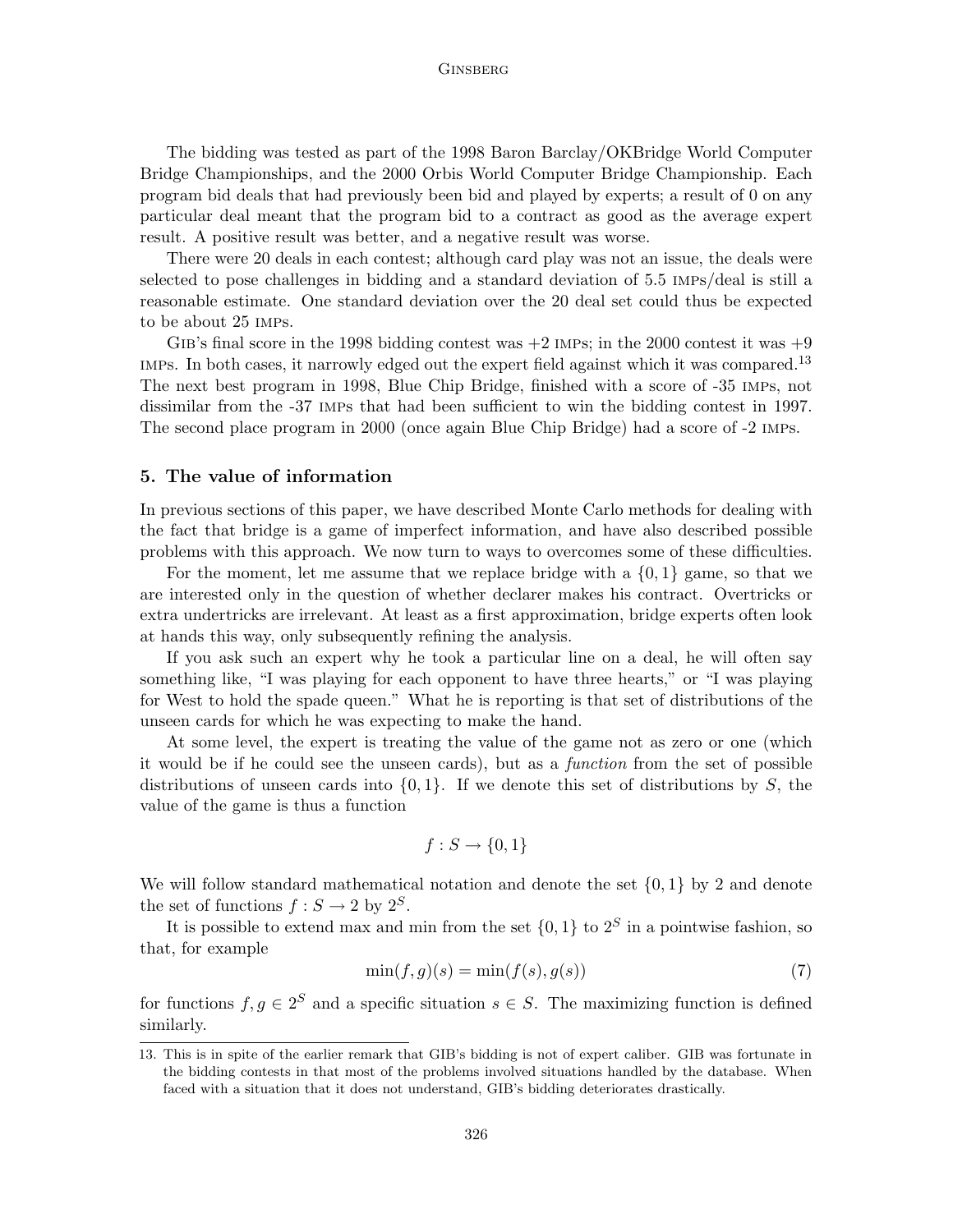As an example, suppose that in a particular situation, there is one line of play  $f$  that wins if West has the  $\triangle Q$ . There is another line of play g that wins if East has exactly three hearts. Now  $\min(f, g)$  is the line of play that wins just in case *both* West has the  $\triangle Q$ and East has three hearts, while  $\max(f, g)$  is the line of play that wins if either condition obtains.

It is important to realize that the set  $2<sup>S</sup>$  is not totally ordered by these max and min functions, like the unit interval is. Instead,  $2<sup>S</sup>$  is an instance of a mathematical structure known as a *lattice* (Grätzer, 1978, and Section  $6$ ). At this point, we note only that we can extend Definition 2.2.1 to any set with maximization and minimization operators:

**Definition 5.0.3** A game is an octuple  $(G, V, p_I, s, \text{ev}, f_+, f_-)$  such that:

- 1. G is a finite set of possible positions in the game.
- 2. V is the set of values for the game.
- 3.  $p_I \in G$  is the initial position of the game.
- 4.  $s: G \to 2^G$  gives the successors of a given position.
- 5. ev :  $G$  → {max, min} ∪ *V* gives the value for terminal positions or indicates which player is to move for nonterminal positions.
- 6.  $f_+ : \mathcal{P}(V) \to V$  and  $f_- : \mathcal{P}(V) \to V$  are the combination functions for the maximizer and minimizer respectively.

The structures  $G, V, p<sub>I</sub>, s$  and ev are required to satisfy the following conditions (unchanged from Definition 2.2.1):

- 1. There is no sequence of positions  $p_0, \ldots, p_n$  with  $n > 0$ ,  $p_i \in s(p_{i-1})$  for each i and  $p_n = p_0$ . In other words, there are no "loops" that return to an identical position.
- 2.  $ev(p) \in V$  if and only if  $s(p) = \emptyset$ .

This definition extends Definition 2.2.1 only in that the value set and combination functions have been generalized. A such, Definition 5.0.3 includes both "conventional" games in which the values are numeric and the combination functions are max/min, and our more general setting where the values are functional and the combination functions combine them as described above.

As usual, we can use the maximization and minimization functions to assign a value to the root of the tree:

**Definition 5.0.4** Given a game  $(G, V, p_I, s, ev, f_+, f_-)$ , we introduce a function  $ev_c : G \rightarrow$ V defined recursively by

$$
\mathrm{ev}_c(p) = \left\{ \begin{matrix} \mathrm{ev}(p), & \text{if } \mathrm{ev}(p) \in V; \\ f_+\{\mathrm{ev}_c(p')|p' \in s(p)\}, & \text{if } \mathrm{ev}(p) = \mathtt{max}; \\ f_-\{\mathrm{ev}_c(p')|p' \in s(p)\}, & \text{if } \mathrm{ev}(p) = \mathtt{min}. \end{matrix} \right.
$$

The value of  $(G, V, p_I, s, \text{ev}, f_+, f_-)$  is defined to be  $\text{ev}_c(p_I)$ .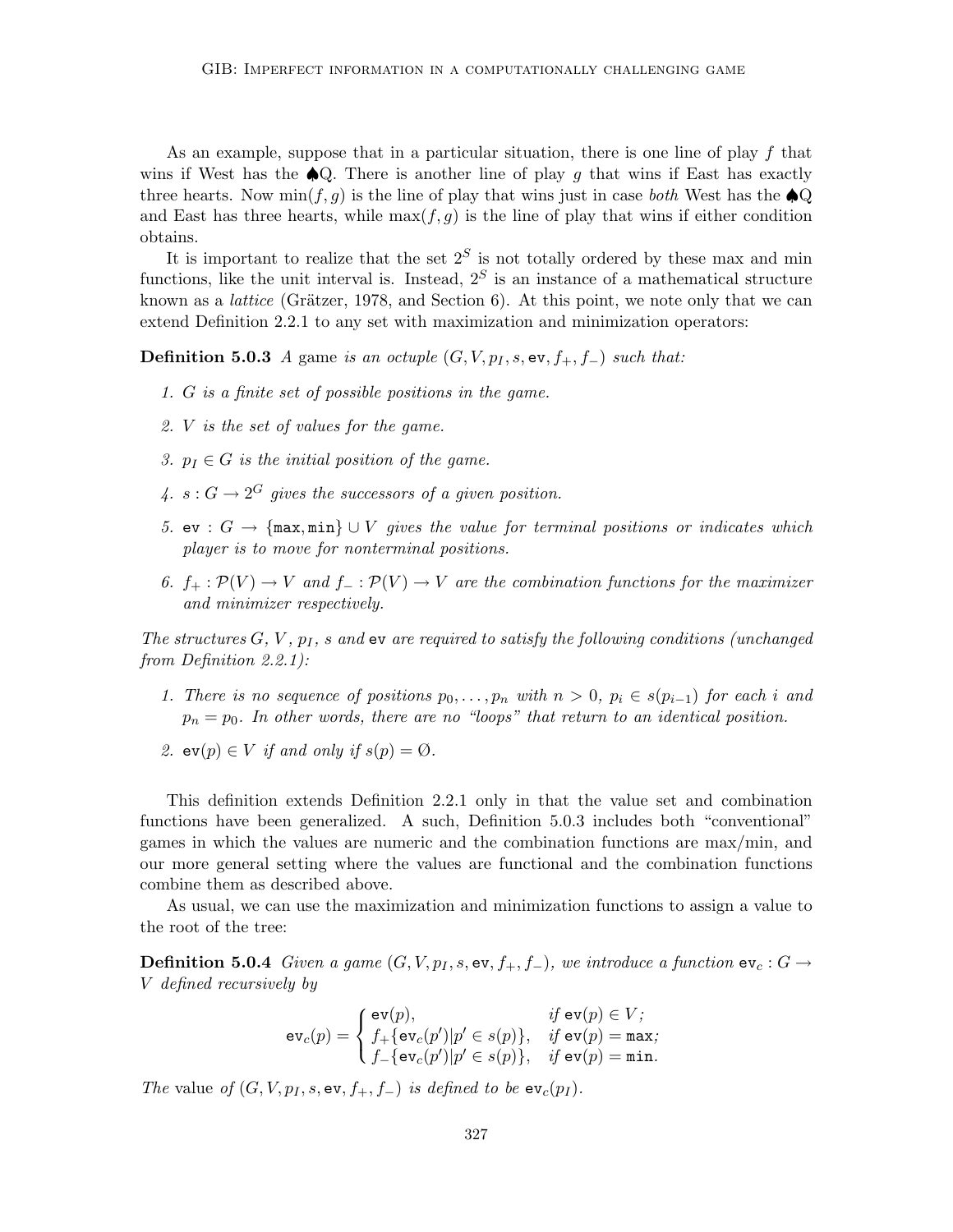The definition is well founded because the game has no loops, and it is straightforward to extend the minimax algorithm 2.2.3 to this more general formalism. We will discuss extensions of  $\alpha$ - $\beta$  pruning in the next section.

To flesh out our previous informal description, we need to instantiate Definition 5.0.3. We do this by having the value of any particular node correspond to the set of positions where the maximizer can win:

- 1. The set G of positions is a set of pairs  $(p, Z)$  where p is a position with only two of the four bridge hands visible (i.e., a position in the "single dummy" game), and  $Z$  is that subset of  $S$  (the set of situations) that is consistent both with  $p$  and with the cards that were played to reach p from the initial position.
- 2. The value set V is  $2^S$ .
- 3. The initial position  $p_I$  is  $(p_0, S)$ , where  $p_0$  is the initial single-dummy position.
- 4. The successor function is described as follows:
	- (a) If the declarer/maximizer is on play in the given position, the successors are obtained by enumerating the maximizer's legal plays and leaving the set Z of situations unchanged.
	- (b) If the minimizer is on play in the given position, the successors are obtained by playing any card c that is legal in any element of Z and then restricting Z to that subset for which  $c$  is in fact a legal play.
- 5. Terminal nodes are nodes where all cards have been played, and therefore correspond to single situations s, since the locations of all cards have been revealed. For such a terminal position, if the declarer has made his contract, the value is  $S$  (the entire set of positions possible at the root). If the declarer has failed to make his contract, the value is  $S - \{s\}.$
- 6. The maximization and minimization functions are computed pointwise, so that

$$
f_+(U,V)=U\cup V
$$

and

$$
f_{-}(U,V) = U \cap V
$$

Given an initial single-dummy situation  $p$  corresponding to a set  $S$  of situations, we will call the above game the  $(p, S)$  game.

Proposition 5.0.5 Suppose that the set of situations for which the maximizer can make his contract is  $T \subseteq S$ . Then the value of the  $(p, S)$  game is T.

It is natural to view T as an element of  $2^S$ ; it is the function mapping points in T to 1 and points outside of T to 0.

**Proof.** The proof proceeds by induction on the depth of the game tree. If the root node p is also terminal, then  $S = \{s\}$  and the value is clearly set correctly (to s or  $\emptyset$ ) by the definition of the  $(p, S)$  game.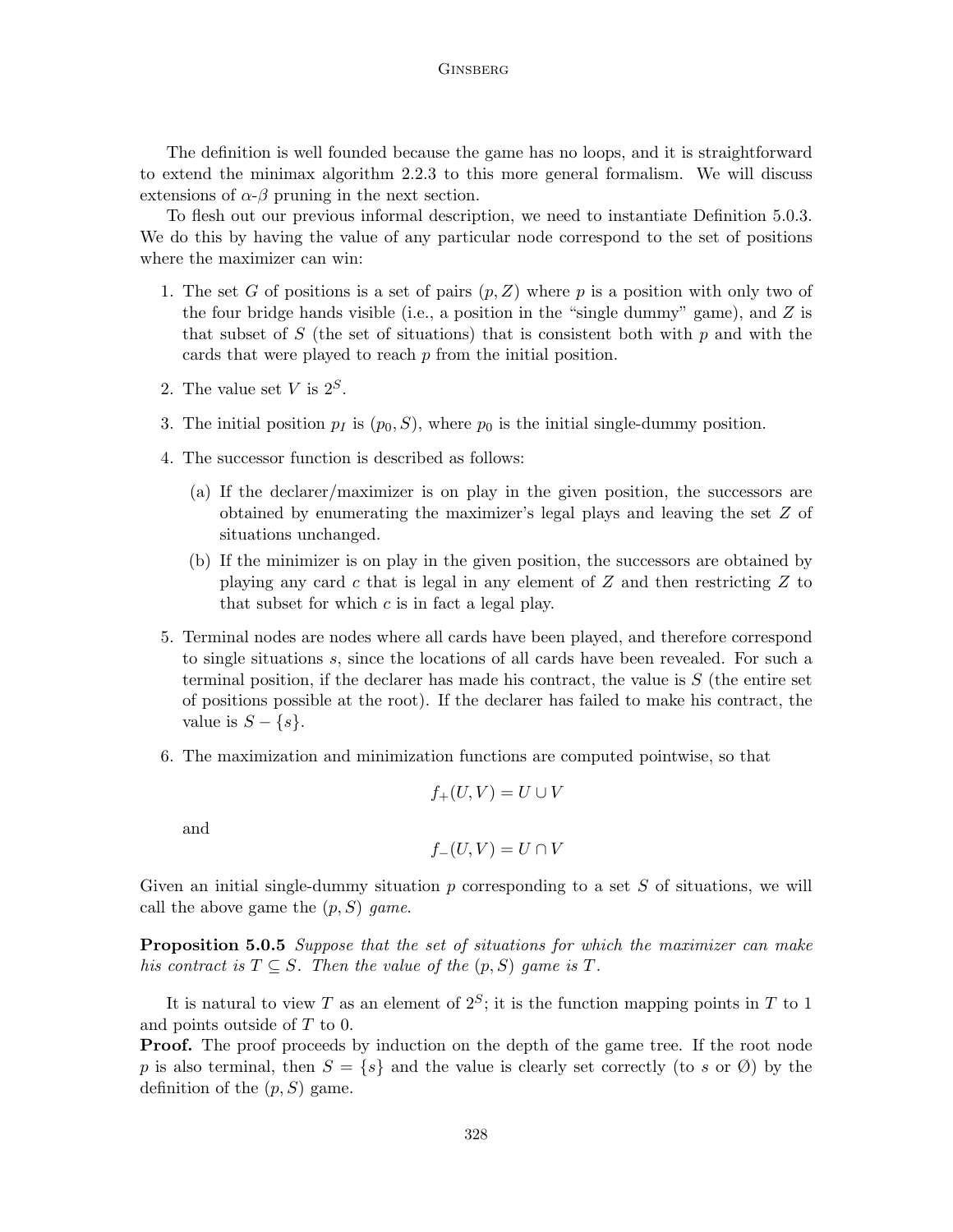If p is nonterminal, suppose first that it is a maximizing node. Now let  $s \in S$  be some particular situation. If the maximizer can win in s, then there is some successor  $(p', S')$ to  $(p, S)$  where the maximizer wins, and hence by the inductive hypothesis, the value of  $(p', S')$  is a set U with  $s \in U$ . But since the maximizer moves in p, the value assigned to  $(p, S)$  is a superset of the value assigned to any subnode, so that  $s \in ev_c(p, S) = T$ .

If, on the other hand, the maximizer cannot win in s, then he cannot win in any child of s. If  $(p_i, S_i)$  are the successors of  $(p, S)$  in the game tree, then again by the inductive hypothesis, we must have  $s \notin ev_c(p_i, S_i)$  for each i. But

$$
\text{ev}_c(p,S) = \cup_i \text{ev}_c(p_i,S_i)
$$

so that  $s \notin ev_c(p, S) = T$ .

For the minimizing case, suppose that the maximizer wins in s. Then the maximizer must win in every successor of s, so that  $s \in ev_c(p_i, S_i)$  for each such successor and therefore  $s \in \text{ev}_c(p, S)$ . Alternatively, if the minimizer wins in s, he must have a legal winning option so that  $s \notin \text{ev}_c(p_i, S_i)$  for some i and therefore  $s \notin \text{ev}_c(p, S)$ .  $\Box$ 

Unfortunately, Proposition 5.0.5 is in some sense exactly what we wanted not to prove: it says that our modified game computes the set of situations in which it is possible for the maximizer to make his contract if he has perfect information about the opponents' cards, not the set of situations in which it is possible for him to make his contract given his actual state of incomplete information.

Before we go on to deal with this, however, let me look at an example in some detail. The example we will use is similar to that of Section 3 and involves a situation where the maximizer can make his contract if either West has the ♠Q or East has three hearts. I will denote by S the set of situations where West has the  $\bigcirc$ Q, and by T the set where East has three hearts. It's possible to tie in the "defer the guess" example from Section 3 as well, so I will do that also. Here is the game tree for the game in question:



At the root node, the maximizer has four choices. If he makes the move on the left (playing for S, as it turns out), the minimizer then moves in a situation where the maximizer wins if S holds and loses if  $T$  holds. For the second move, where the maximizer is essentially playing for  $T$ , the reverse is true.

In the third case, the maximizer defers the guess. We suppose that he is on play again immediately, forced to commit between playing for  $S$  and playing for  $T$ . In the last case, he wins independent of whether T or S obtains.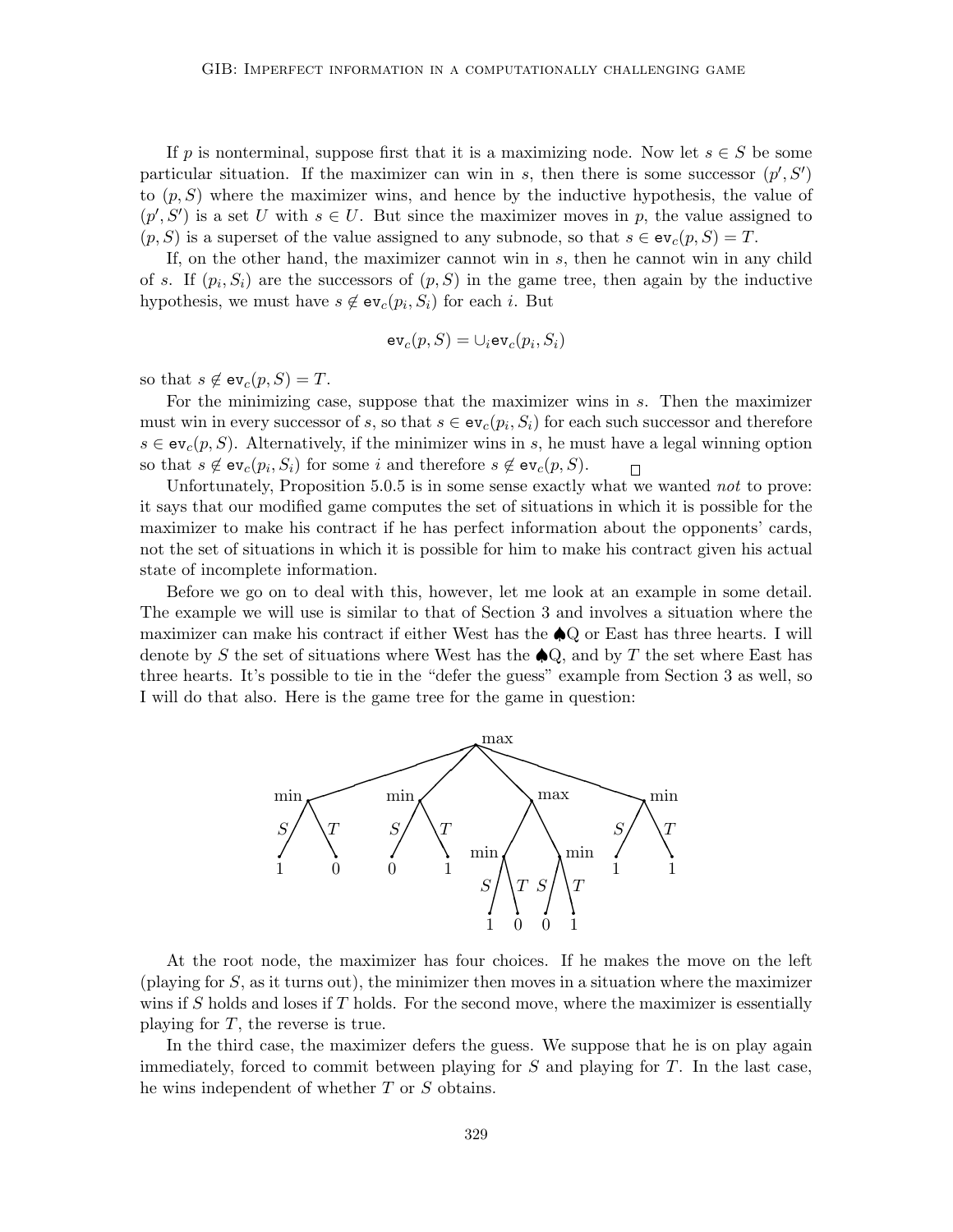In the Monte Carlo setting, the above tree will actually be split based on the element of the sample in question. In some cases,  $S$  will be true and we will examine only this subtree:



The maximizer can win by making any move other than the second. In the cases where T obtains, we examine:



Here, the maximizer can win by making any move other than the first. In all cases, both of the last two moves win for the maximizer, since this approach cannot recognize the fact that the third move simply defers the guess while the fourth wins outright.

Now let us return to the situation where we include information about the sets that it is possible to play for. Here is the tree again:



The first thing that we need to do is to realize that the terminal nodes should not be labelled with 1's and 0's but instead with sets where the maximizer can win. This produces: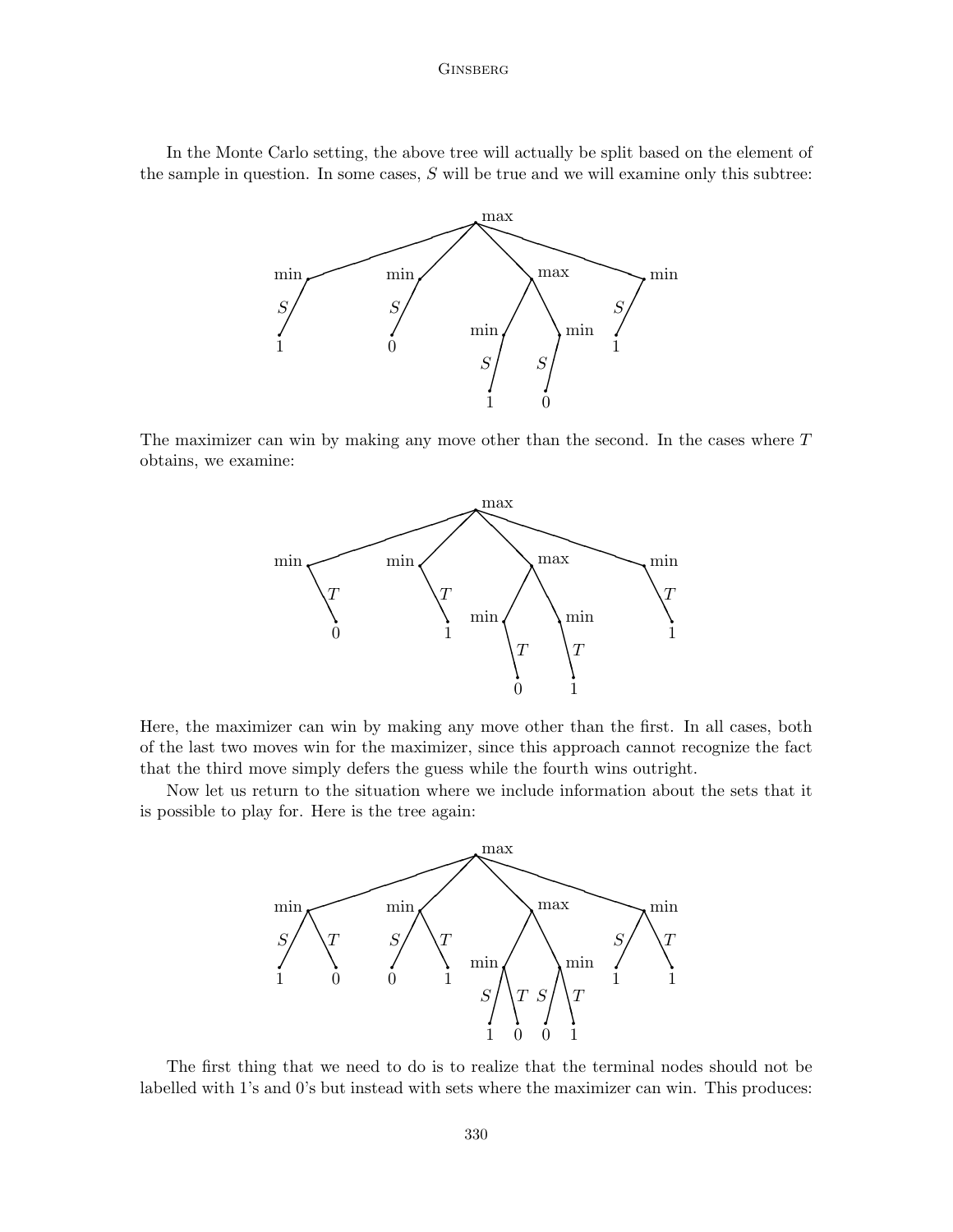

To understand the labels, consider the two leftmost fringe nodes. The leftmost node gets labelled with  $T$  "for free" because  $T$  is eliminated by the fact that the minimizer chose  $S$ . Since the maximizer wins in  $S$ , the maximizer wins in all cases.

For the second fringe node,  $S$  is included by virtue of the minimizer's moving to  $T$ ;  $T$ is not included because the minimizer actually wins on this line. Hence the label of T for the node in question. This analysis assumes that  $S$  and  $T$  are disjoint; if they overlap, the labels become slightly more complex but the overall analysis is little changed.

Backing up the values one step gives us:



The minimizer, playing with perfect information, always does as best he can. The first interior node's label of  $S$ , for example, means that the maximizer wins only if  $S$  actually is the case.

Of course, our definitions thus far imply that the maximizer is playing with perfect information as well, and we can back up the rest of the tree to get:

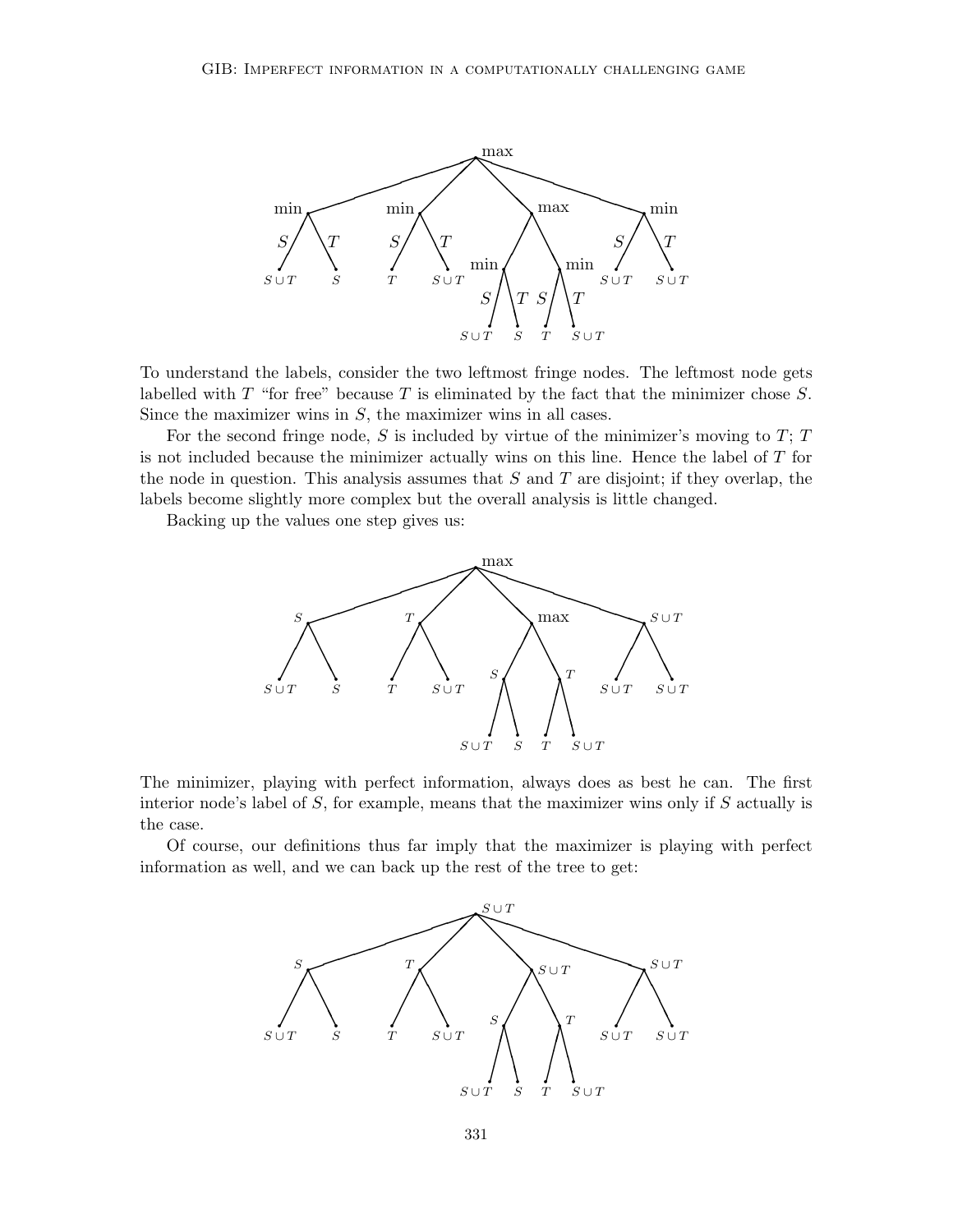

Figure 6: Defense vs. declarer play for humans

As before, the maximizer "wins" with either of the last two options.

Before we address the fact that the players do not in fact have perfect information, let me point out that in most bridge analyses, imperfect information is assumed to be an issue for the maximizer only. The defenders are assumed to be operating with complete information for at least the following reasons:

- 1. In general, there is a premium for declaring as opposed to defending, so that both sides want to declare. Typically, the pair with greater assets in terms of high cards wins the "bidding battle" and succeeds in becoming the declaring side, so that the overall assets available to the defenders in terms of high cards are generally less than those available to the declarer. This means that the defenders will generally be able to predict each other's hands with more accuracy than the declarer can.
- 2. The defenders can signal, conveying to one another information about the cards they hold. (As an example, play of an unnecessarily high card often indicates an even number of cards in the suit being played.) They are generally assumed to signal only information that is useful to them but not to declarer, once again improving their collective ability to play as if they had perfect information.
- 3. After the first two or three tricks, defenders' play is typically closer to double dummy than is the declarer's. This is shown in Figure 6, which contrasts the quality of human play as defender with the quality of human play as declarer; we make more mistakes declaring than defending as of trick four. (This figure is analogous to Figures 4 and 5.)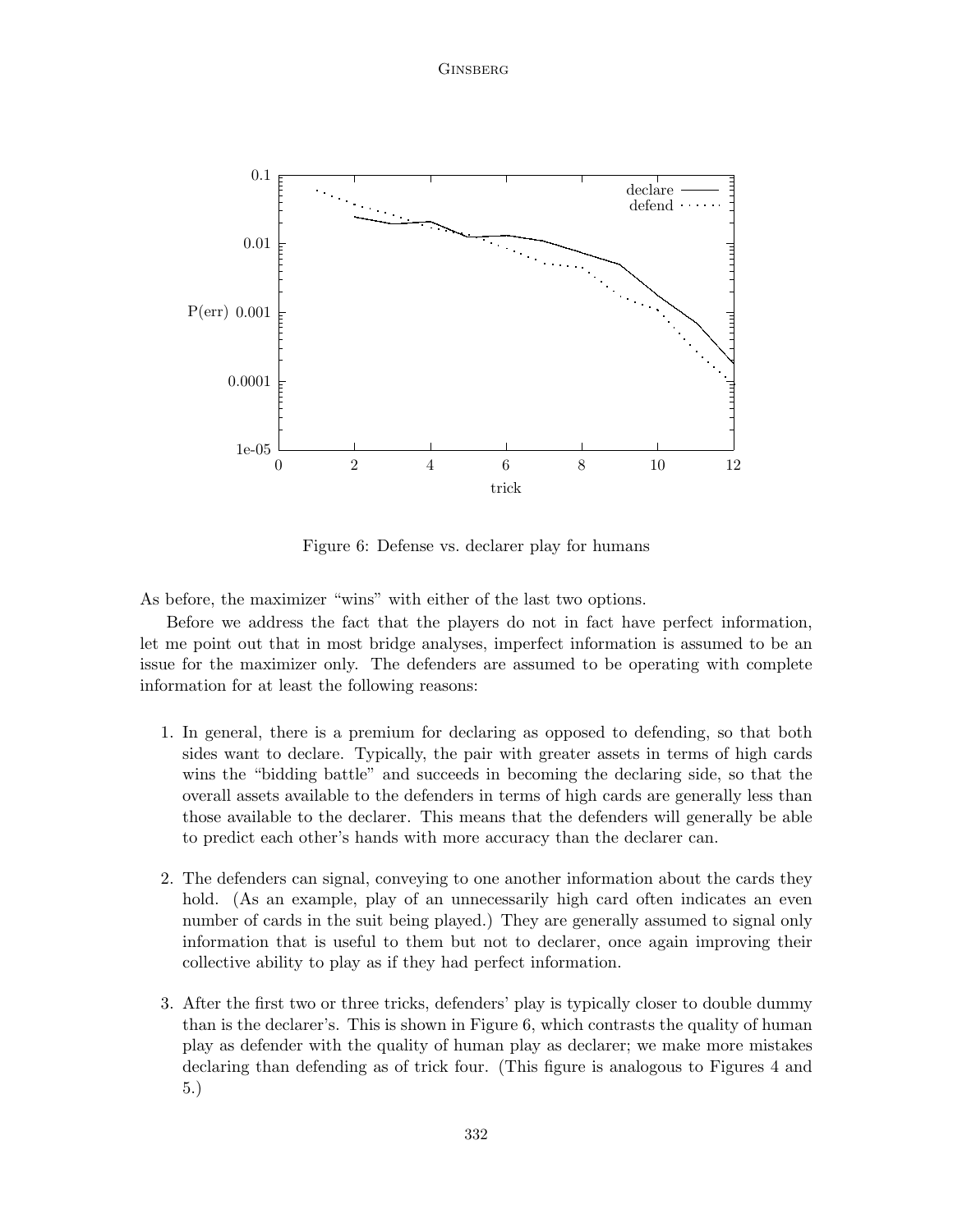There are some deals where it is important for declarer to exploit uncertainty on the part of the defenders, but these are definitely the exception as opposed to the rule.

This suggests that Proposition 5.0.5 is doing a reasonable job of modeling the defenders' cardplay, but the combination function for the maximizer needs to be modified to reflect the imperfect-information nature of his task.

To understand this, let us return to our putative expert, who suggested at the beginning of this section that he might be playing for West to hold the spade queen. What he might say in a bit more detail is, "I could play for each opponent to hold exactly three hearts, or I could play for West to hold the spade queen. The latter was the better chance."

This suggests that the value assigned to the position by the maximizer is not a single set of situations (those in which he can make the contract), but a set  $S$  of sets of situations. Each set  $S \in \mathcal{S}$  corresponds to one set of situations that the maximizer could play for, given his incomplete knowledge of the positions of the opposing cards.

Extending the notation used earlier in this section, we will denote the set of sets of situations by  $2^{2^S}$ . The maximizer's combination function on  $2^{2^S}$  is given by

$$
\max(\mathcal{F}, \mathcal{G}) = \mathcal{F} \cup \mathcal{G}
$$
\n<sup>(8)</sup>

where each of  $\mathcal F$  and  $\mathcal G$  are sets of sets of situations. This says that if the maximizer is on play in a situation p, and he has one move that will allow him to select from a set  $\mathcal F$  of things to "play for" and another move that will allow him to select from a set  $G$ , then his choice at p is to select from any element of  $\mathcal{F} \cup \mathcal{G}$ .

The minimizer's function is a bit more subtle. Suppose that at a node  $p$ , the minimizer can move to a successor with value  $\mathcal{F} = \{F_i\}$ , or to a successor with value  $\mathcal{G} = \{G_i\}$ . What value should we assign to  $p$ ?

Since the minimizer has perfect information, he will always guarantee that the maximizer achieves the minimum value for the actual situation. Whatever element of  $F_i \in \mathcal{F}$  or  $G_j \in \mathcal{G}$ is eventually selected by the maximizer, the eventual value of p will be the minimum of  $F_i$ and  $G_i$ . In other words

$$
\min(\{F_i\}, \{G_j\}) = \{\min(F_i, G_j)\}\tag{9}
$$

where the individual minima are computed using the perfect information rule (7).

**Definition 5.0.6** Let G be the set of positions in an imperfect information game, a set of pairs  $(p, Z)$  where p is a position from the point of view of the maximizing player and Z is the set of perfect information positions consistent with p. The imperfect information game for G is the game  $(G, V, p_I, s, \text{ev}, f_+, f_-)$  where:

- 1. The value set V is  $2^{2^S}$ .
- 2. The initial position  $p_I$  is  $(p_0, S)$ , where  $p_0$  is the initial imperfect information position and S is the set of all perfect information positions consistent with it.
- 3. The successor function is described as follows:
	- (a) If the maximizer is on play in the given position, the successors are obtained by enumerating the maximizer's legal plays and leaving the elements of the set Z of situations unchanged.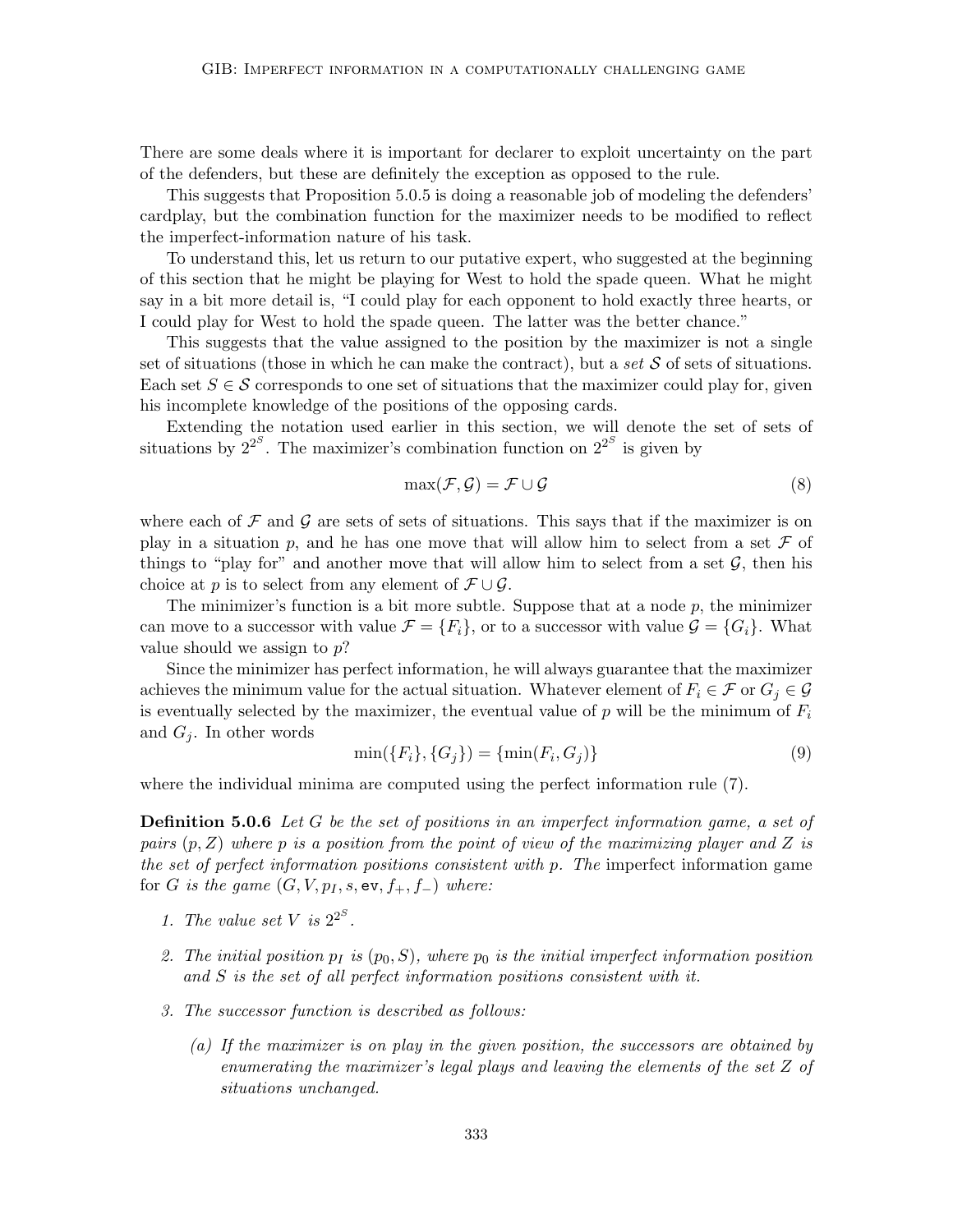- (b) If the minimizer is on play in the given position, the successors are obtained by making playing any card c that is legal in any element of  $X$  and then restricting Z to those situations for which c is in fact a legal play.
- 4. Terminal nodes are nodes where all cards have been played, and therefore correspond to single situations s. For such a terminal position, if the declarer has made his contract, the value is  $({s}, {S})$ . If the declarer has failed to make his contract, the value is  $({s}, {S - {s}}).$
- 5. The maximization and minimization functions are given by (8) and (9) respectively.

**Theorem 5.0.7** Suppose that the value of the imperfect information game for  $G$  is  $T$ . Then a set of positions  $T$  is a subset of an element of  $T$  if and only if the maximizer has a strategy that wins in every element of  $T$ , assuming that the minimizer plays with perfect information.

**Proof.** Once again, the proof proceeds by induction on the depth of the game tree. And once again, the case where  $p$  is a terminal position is handled easily by the definition. For the inductive case, we consider the maximizer and minimizer separately.

For the maximizer, suppose that there is some set  $T$  of situations that satisfies the conditions of the theorem, so that the maximizer has a strategy that caters to all of the elements of T. Then the first move of that strategy will be some single move to a position  $p_i$  that is a successor of p and that caters to the elements of T. Thus if the value of the successful child is  $\mathcal{F}, T$  is a subset of some  $F \in \mathcal{F}$  by the inductive hypothesis. Thus if the value of the original game is  $\mathcal{G}, T$  is a subset of an element of  $\mathcal{G}$  by virtue of  $(8)$ .

Alternatively, if T is a set for which the maximizer has no such strategy, then clearly the maximizer cannot have a strategy after making any of the moves to the successor positions  $p_i$ . This means that no superset  $U \supseteq T$  in any  $ev_c(p_i)$ , and thus no superset of T in  $ev_c(p)$ either.

The minimizing case is not really any harder. Suppose first that the maximizer has no strategy for succeeding in every situation in  $T$ . Then the minimizer (playing with perfect information) must have some move to a position  $p_i$  with value  $\mathcal{F}_i$  such that T is not a subset of any element of  $\mathcal{F}_i$ . Now if  $\mathcal{F}_i = \{T_i\}$ , recall that

$$
\min(\{T_i\}, \{U_i\}) = \{T_i \cap U_j\},\
$$

and  $T \nsubseteq T_i$  for each i. Thus  $T \nsubseteq T_i \cap U_j$  for each i and j, and there is no  $V \supseteq T$  with

$$
V \in \min(\{T_i\}, \{U_i\})
$$

For the last case, suppose that the maximizer does have a strategy for succeeding in every situation in  $T$ . That means that after any move for the minimizer, the maximizer will still have a strategy that succeeds in T, so that if  $p_i$  are the successors of p and  $ev_c(p_i) = T_i$ , then there is a  $T_i \in \mathcal{T}_i$  with  $T \subseteq T_i$ . Now  $T \subseteq \bigcap_i T_i \in \min(\mathcal{T}_i) = \mathsf{ev}_c(p)$ . Thus  $\mathsf{ev}_c(p)$ contains an element that is a superset of T.  $\Box$ 

Using this result, we can in theory compute exactly the set of things we might play for given a single-dummy bridge problem. Before we turn to the issues involved in doing so in practice, however, let me repeat the example of this section using the imperfect information technique. Here is the game tree again with values assigned to the terminal nodes: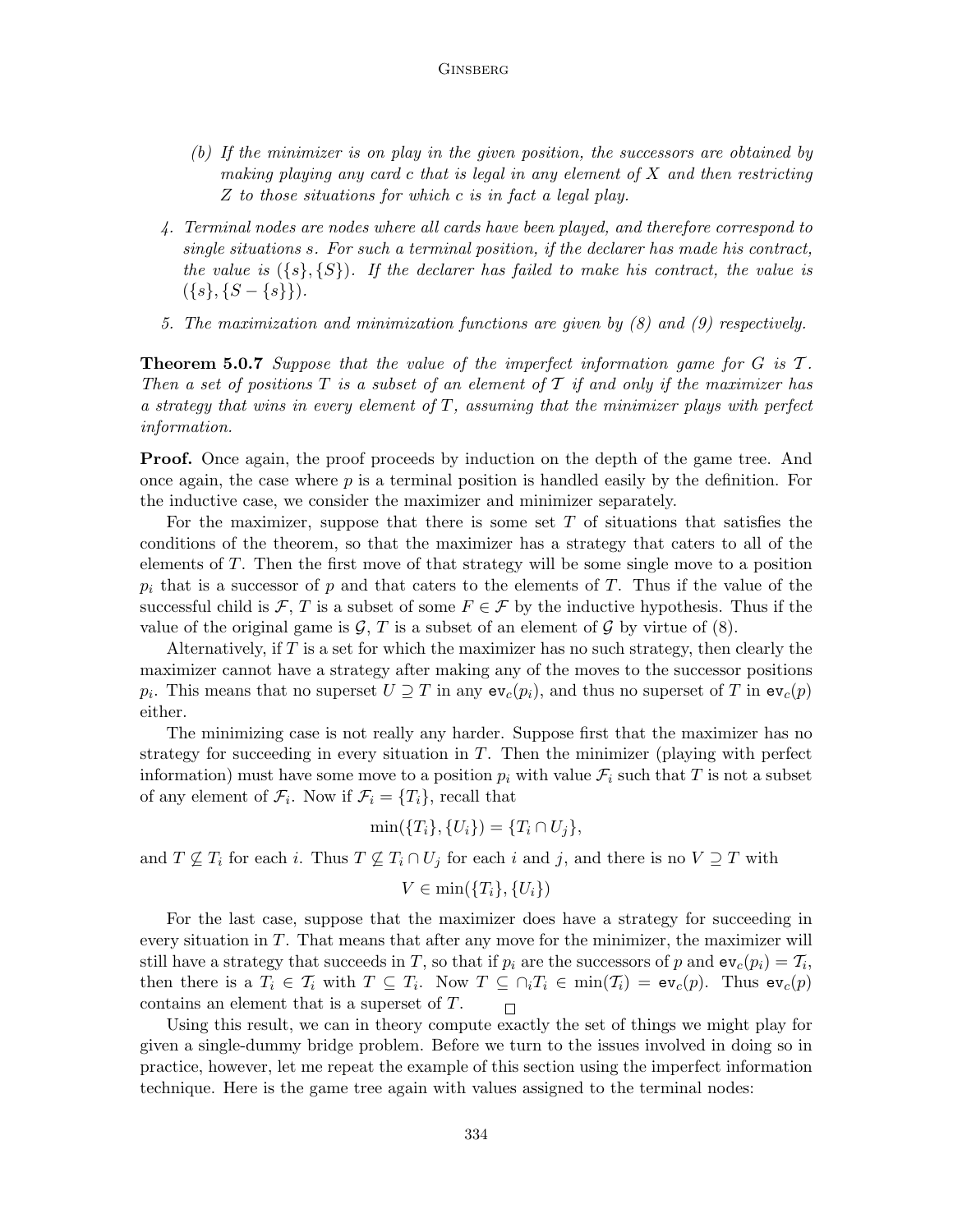

Backing up past the minimizer's final move gives us:



And we can now complete the analysis to finally get:



Note the difference in the values assigned to the maximizer's third and fourth choices at the first ply. The third choice has value  $\{S, T\}$ , indicating clearly that the maximizer will need to subsequently decide whether to play for  $S$  or for  $T$ . But the fourth choice has value  $\{S \cup T\}$  indicating that both possibilities are catered to.

The value assigned to the root contains some redundancy (which we will deal with in Section 7), in that one of the maximizer's choices  $(S \cup T)$  dominates the others. Nevertheless, this value clearly indicates that the maximizer has an option available at the root that caters to both situations.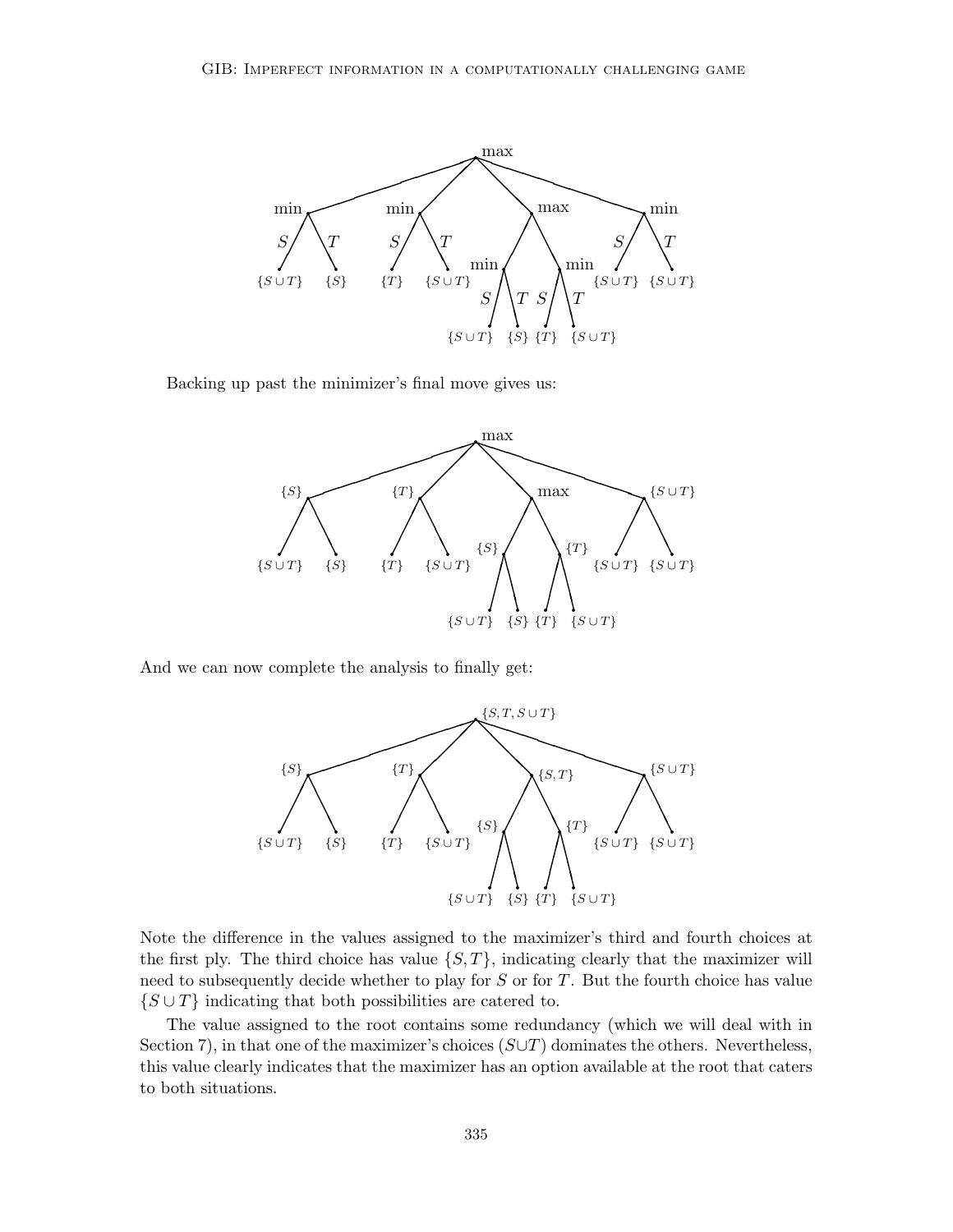

Figure 7: Equivalent games?

# 6. Extending alpha-beta pruning to lattices

The results of the previous section allow us to deal with imperfect information in theory. Unfortunately, computing the value in theory is hardly the same as computing it in practice. Some ideas, such as transposition tables and partition search, can fairly obviously be applied to games with values taken from sets more general than total orders. But what about  $\alpha$ - $\beta$ pruning, the linchpin of high-performance adversary search algorithms? The answer here is far more subtle.

#### 6.1 Some necessary definitions

Let us begin by considering the two small game trees in Figure 7, where the minimizer is on play at the nonfringe nodes and none of the  $m_i$  is intended to be necessarily terminal. Are these two games always equivalent?

We would argue that they are. In the game on the left, the minimizer needs to select among the four options  $m_1, m_2, m_3, m_4$ . In the game on the right, he needs to first select whether or not to play  $m_2$ ; if he decides not to, he must select among the remaining options. Since the minimizer has the same possibilities in both cases, we assume that the values assigned to the games are the same.

From a more formal point of view, the value of the game on the left is  $f_-(m_1, m_2, m_3, m_4)$ , while that of the game on the right is  $f_-(m_2, f_-(m_1, m_3, m_4))$  where we have abused notation somewhat, writing  $m_i$  for the value of the node  $m_i$  as well.

**Definition 6.1.1** A game will be called simple if for any  $x \in v \subseteq V$ ,

$$
f_{+}\{x\} = f_{-}\{x\} = x
$$

and also

$$
f_{+}(v) = f_{+}\{x, f_{+}(v - x)\}\
$$

and

$$
f_{-}(v) = f_{-}\{x, f_{-}(v - x)\}
$$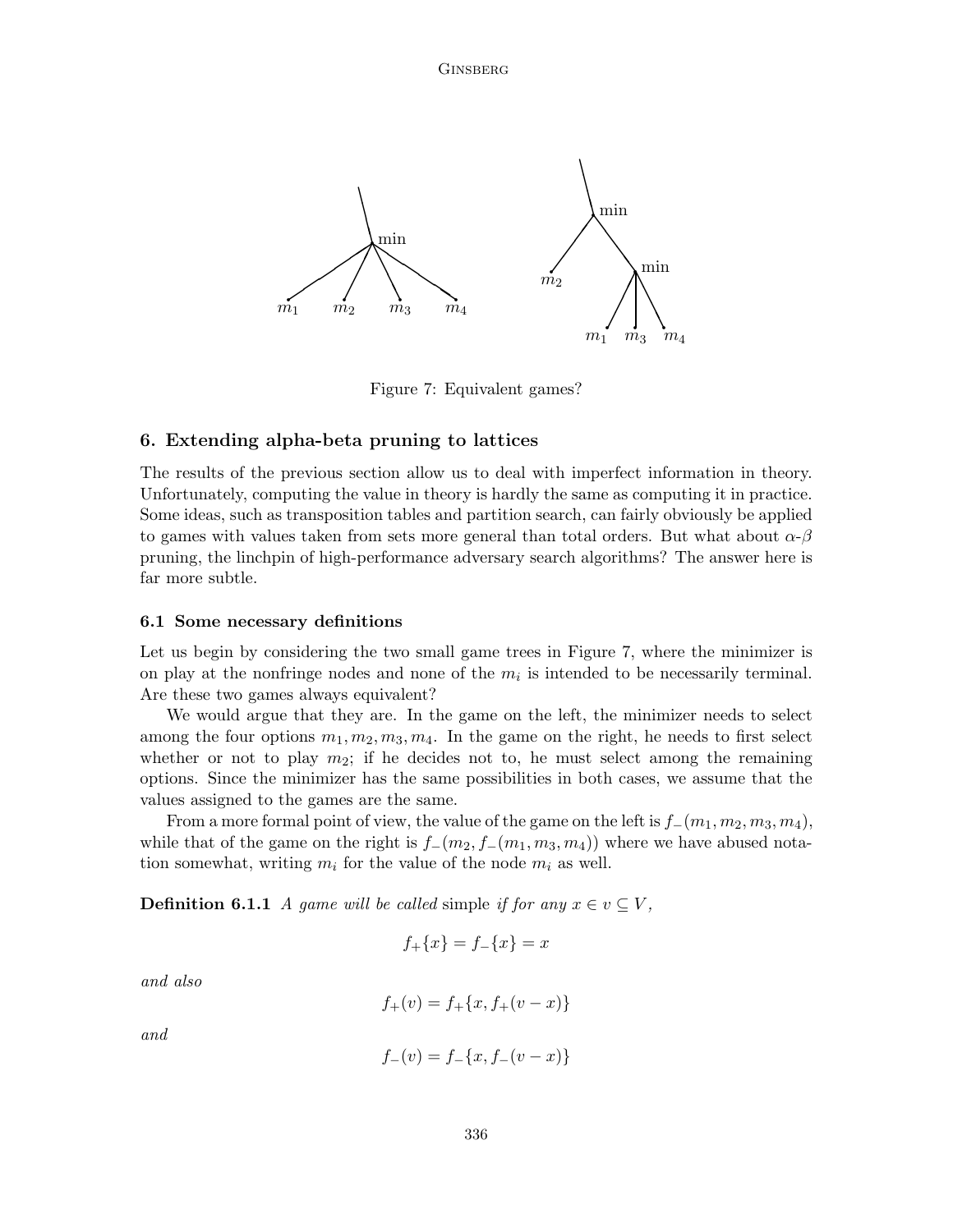We have augmented the condition developed in the discussion of Figure 7 with the assumption that if a player's move in a position  $p$  is forced (so that  $p$  has a unique successor), then the value before and after the forced move is the same.

**Proposition 6.1.2** For any simple game, there are binary functions  $\wedge$  and  $\vee$  from V to itself that are commutative, associative and idempotent<sup>14</sup> and such that

$$
f_{+}\{v_0,\ldots,v_m\}=v_0\vee\cdots\vee v_m
$$

and

$$
f_{-}\{v_0,\ldots,v_m\}=v_0\wedge\cdots\wedge v_m
$$

**Proof.** Induction on m.

 $\Box$ 

When referring to a simple game, we will typically replace the functions  $f_+$  and  $f_-$  by the equivalent binary functions ∨ and ∧. We assume throughout the rest of this section that all games are simple.<sup>15</sup>

The binary functions  $\vee$  and  $\wedge$  now induce a partial order  $\leq$ , where we will say that  $x \leq y$ if and only if  $x \vee y = y$ . It is not hard to see that this partial order is reflexive  $(x \leq x)$ , antisymmetric  $(x \leq y$  and  $y \leq x$  if and only if  $x = y$ ) and transitive. The operators  $\vee$ and ∧ behave like greatest lower bound and least upper bound operators with regard to the partial order.

We also have the following:

**Proposition 6.1.3** Whenever  $S \subseteq T$ ,  $f_+(S) \leq f_+(T)$  and  $f_-(S) \geq f_-(T)$ .  $\Box$ 

In other words, assuming that the minimizer is trying to reach a low value in the partial order and the maximizer is trying to reach a high one, having more options is always good.

#### 6.2 Shallow pruning

We are now able to investigate  $\alpha-\beta$  pruning in our general framework. Let us begin with shallow pruning, shown in Figure 8.

The idea here is that if the minimizer prefers  $x$  to  $y$ , he will never allow the maximizer even the possibility of selecting between  $y$  and the value of the subtree rooted at  $T$ . After all, the value of the maximizing node in the figure is  $y \vee ev_c(T) \ge y \ge x$ , and the minimizer will therefore always prefer  $x$ .

In order for the usual correctness proof for (shallow)  $\alpha$ - $\beta$  pruning to hold, we need the following condition to be satisfied:

**Definition 6.2.1** (Shallow  $\alpha$ -β pruning) A game G will be said to allow shallow  $\alpha$ -β pruning for the minimizer if

$$
x \wedge (y \vee T) = x \tag{10}
$$

<sup>14.</sup> A binary function f is called *idempotent* if  $f(a, a) = a$  for all a.

<sup>15.</sup> We also assume that the games are sufficiently complex that we can find in the game tree a node with any desired functional value, e.g.,  $a \wedge (b \vee c)$  for specific a, b and c. Were this not the case, none of our results would follow. As an example, a game in which the initial position is also terminal surely admits pruning of all kinds (since the game tree is empty) but need not satisfy the conclusions of the results in this section.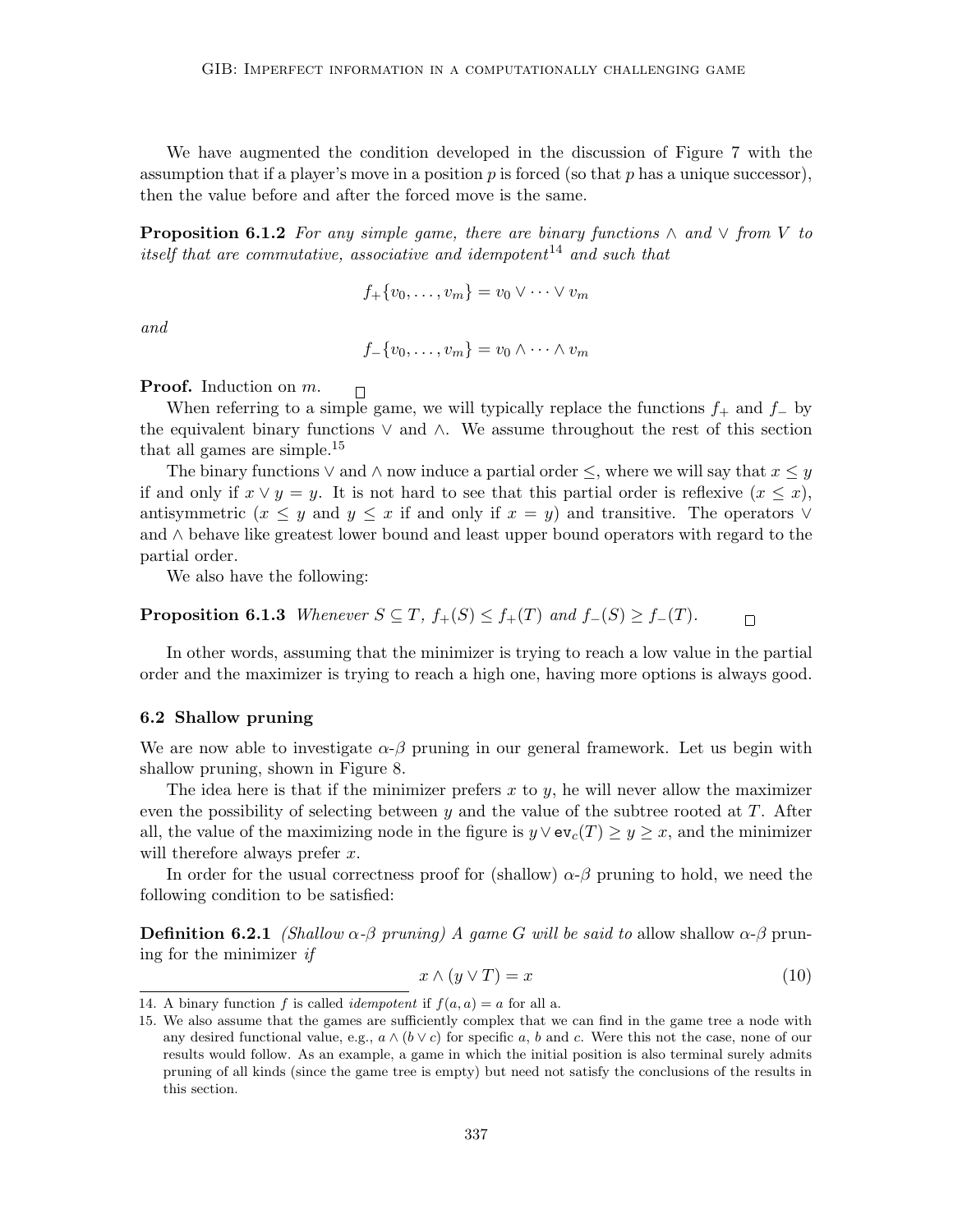

Figure 8: T can be pruned (shallowly) if  $x \leq y$ 

for all  $x, y, T \in V$  with  $x \leq y$ . The game will be said to allow shallow  $\alpha$ - $\beta$  pruning for the maximizer if

$$
x \lor (y \land T) = x \tag{11}
$$

for all  $x, y, T \in V$  with  $x \geq y$ . We will say that G allows shallow pruning if it allows shallow  $\alpha$ - $\beta$  pruning for both players.

The definition basically says that the backed up value at the root of the game tree is unchanged by pruning the maximizing subtree in the figure.

As we will see shortly, the expressions (10) and (11) describing shallow pruning are identical to what are more typically known as absorption identities.

**Definition 6.2.2** Suppose V is a set and  $\land$  and  $\lor$  are two binary operators on V. The triple  $(V, \wedge, \vee)$  is called a lattice if  $\wedge$  and  $\vee$  are idempotent, commutative and associative, and satisfy the absorption identities in that for any  $x, y \in V$ ,

$$
x \vee (x \wedge y) = x \tag{12}
$$

$$
x \wedge (x \vee y) = x \tag{13}
$$

We also have the following:

**Definition 6.2.3** A lattice  $(V, \land, \lor)$  is called distributive if  $\land$  and  $\lor$  distribute with respect to one another, so that

$$
x \vee (y \wedge z) = (x \vee y) \wedge (x \vee z) \tag{14}
$$

$$
x \wedge (y \vee z) = (x \wedge y) \vee (x \wedge z) \tag{15}
$$

**Lemma 6.2.4** Each of (12) and (13) implies the other. Each of (14) and (15) implies the other.

Proof. These are well known results from lattice theory (Grätzer, 1978).  $\Box$ 

**Proposition 6.2.5 (Ginsberg & Jaffray, 2001)** For a game G, the following conditions are equivalent: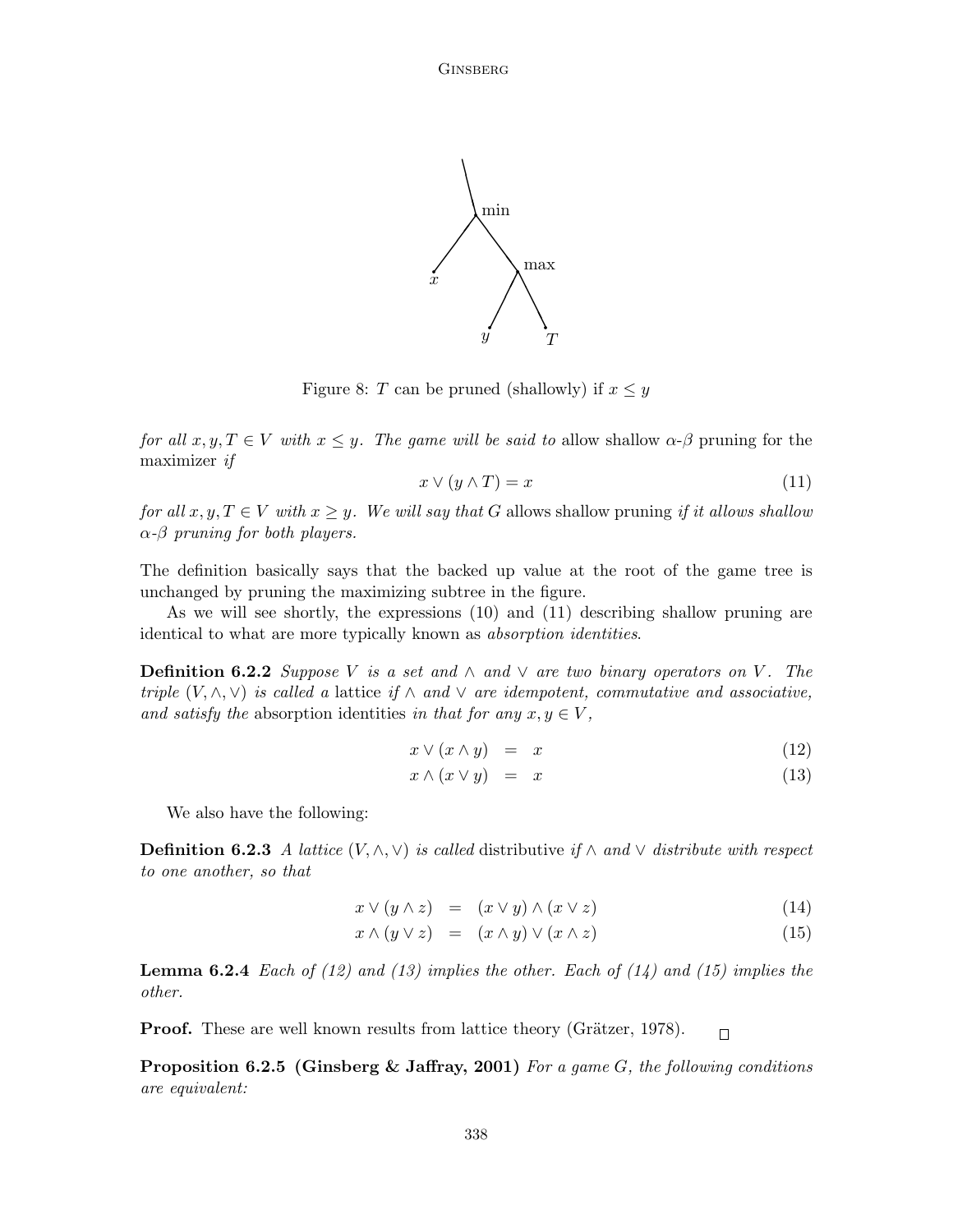

Figure 9: T can be pruned (deeply) if  $x \leq y$ 

- 1. G allows shallow  $\alpha$ - $\beta$  pruning for the minimizer.
- 2. G allows shallow  $\alpha$ - $\beta$  pruning for the maximizer.
- 3. G allows shallow pruning.
- 4.  $(V, \wedge, \vee)$  is a lattice.

**Proof.**<sup>16</sup> We show that the first and fourth conditions are equivalent; everything else follows easily.

If G allows shallow  $\alpha$ - $\beta$  pruning for the minimizer, we take  $x = a$  and  $y = T = a \vee b$  in (10). Clearly  $x \leq y$  so we get

$$
a \wedge (y \vee y) = a \wedge y = a \wedge (a \vee b) = a
$$

as in (13).

For the converse, if  $x \leq y$ , then  $x \wedge y = x$  and

$$
x \wedge (y \vee T) = (x \wedge y) \wedge (y \vee T)
$$
  
=  $x \wedge (y \wedge (y \vee T))$   
=  $x \wedge y$   
=  $x.$ 

## 6.3 Deep pruning

Deep pruning is a bit more subtle. An example appears in Figure 9.

As before, assume  $x \leq y$ . The argument is as described previously: Given that the minimizer has a guaranteed value of  $x$  at the upper minimizing node, there is no way that a choice allowing the maximizer to reach  $y$  can be on the main line; if it were, then the maximizer could get a value of at least y.

<sup>16.</sup> The proofs of this and Proposition 6.3.2 are due to Alan Jaffray.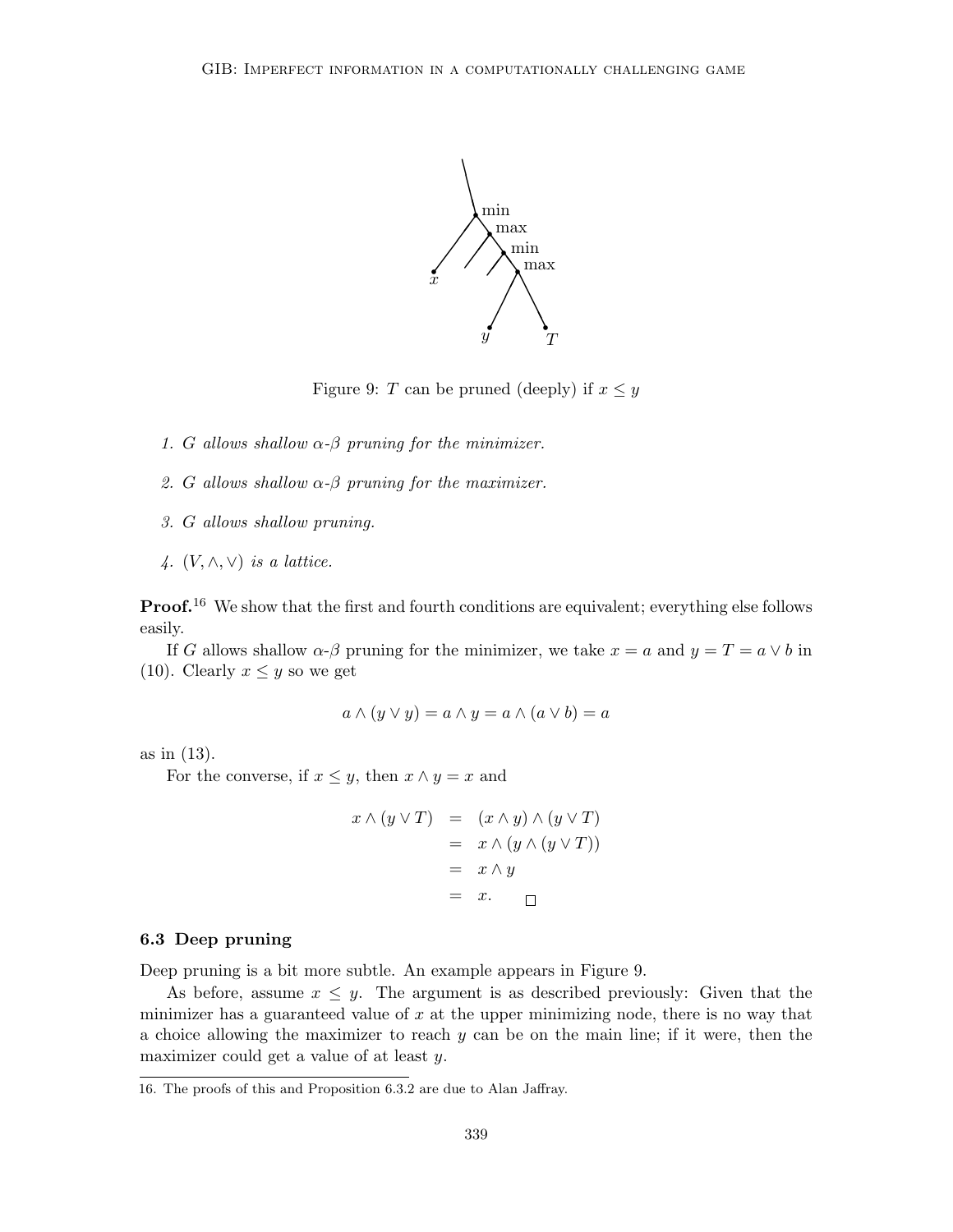

Figure 10: The deep pruning counterexample

**Definition 6.3.1** (Deep  $\alpha$ - $\beta$  pruning) A game G will be said to allow  $\alpha$ - $\beta$  pruning for the minimizer if for any  $x, y, T, z_1, \ldots, z_{2i} \in V$  with  $x \leq y$ ,

$$
x \wedge (z_1 \vee (z_2 \wedge \cdots \vee (z_{2i} \wedge (y \vee T))) \cdots) =
$$
  

$$
x \wedge (z_1 \vee (z_2 \wedge \cdots \vee z_{2i}) \cdots).
$$

The game will be said to allow  $\alpha$ - $\beta$  pruning for the maximizer if

$$
x \vee (z_1 \wedge (z_2 \vee \cdots \wedge (z_{2i} \vee (y \wedge T))) \cdots) =
$$
  

$$
x \vee (z_1 \wedge (z_2 \vee \cdots \wedge z_{2i}) \cdots).
$$

We will say that G allows pruning if it allows  $\alpha$ - $\beta$  pruning for both players.

As before, the prune allows us to remove the dominated node  $(y \text{ in Figure 9})$  and all of its siblings.

The fact that a game allows shallow  $\alpha$ - $\beta$  pruning does not mean that it allows pruning in general, as is shown by the following counterexample. The example involves a game with one card that is known to both players; only the suit of the card matters. The game tree appears in Figure 10.

In this tree, a node labelled with a suit symbol is terminal and means that the maximizer wins if and only if the suit of the card matches the given symbol. So at the root of the given tree, the maximizer (whose turn it is to play) can choose to "turn over" the card, winning if and only if it's a club, or can defer to the minimizer. The minimizer can choose to turn the card (losing just in case it's a diamond – the suit symbols refer to the maximizer's result), or hand the situation back to the maximizer. If the maximizer defers yet again, the minimizer can either turn over the card, losing if it's a club, or simply declare victory (presumably his choice).

There is one other wrinkle in this game. At any point in the game, the maximizer can change the card from either a diamond or a spade to a club.

Now let's consider the game itself. At ply 4, the minimizer will obviously choose to win the game. Thus at ply 3, the maximizer will need to choose  $\heartsuit$ , winning just in case the card is a heart. But this means that at ply 2, the minimizer will win the game, since if the card is not a diamond he will move to the left (and win at once) while if the card is not a heart he can win by moving to the right. (Remember that the minimizer knows the suit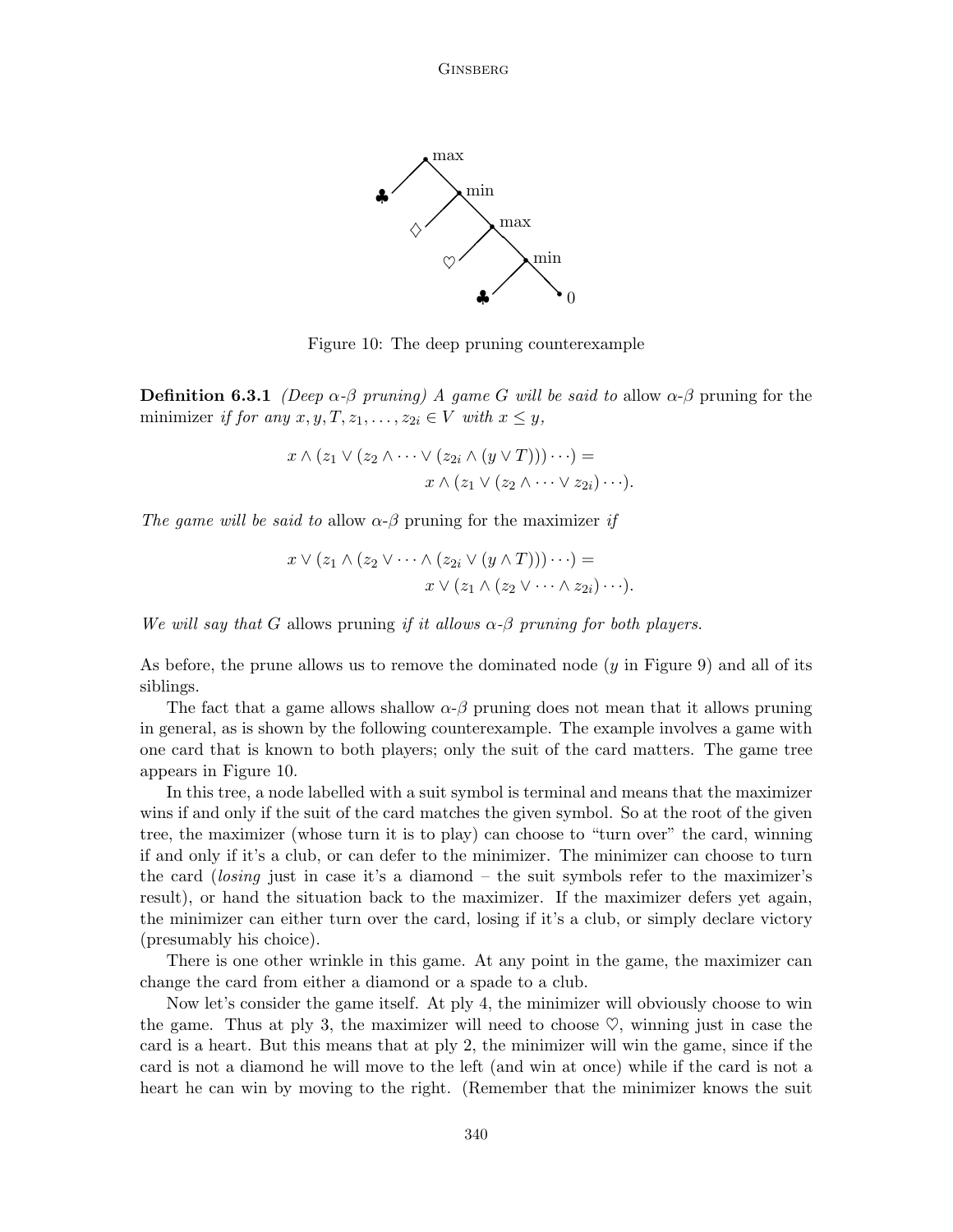of the card.) The upshot of this is that the maximizer wins the overall game if and only if the card in question is a club. A formal analysis proceeds similarly, labelling the nodes as follows:



Note, incidentally, that the maximizer's ability to change the card does not help him win the game.

Now suppose that we apply deep pruning to this game. The ply four node is one where the minimizer can force a value of at most  $\clubsuit$ , suggesting that the siblings of the bottom  $\clubsuit$ node can be pruned. But doing so produces the following tree:



If the maximizer reaches ply 3, he can win by changing the card to a club if need be.

Of course, the minimizer won't let the maximizer reach ply 3; at ply 2, he'll move left so that the maximizer wins only if the card is a diamond. That means that the maximizer wins at the root just in case the card is either a club or a diamond.

A partial graph of the values for this game is as follows:



where we have included the crucial fact that  $x \wedge y = 0$  if  $x \neq y$  (since the minimizer knows the card) and  $\heartsuit \vee \clubsuit = 1$  because the maximizer can invoke his special rule. Other least upper bounds are not shown in the diagram. The maximizing function ∨ moves up the figure; the minimizing function  $\land$  moves down.

The deep prune fails because we can't "push" the value  $\clubsuit \wedge 0$  past the  $\heartsuit$  to get to the ♣ near the root. Somewhat more precisely, the problem is that

$$
\heartsuit = \heartsuit \vee (\clubsuit \wedge 0) \neq (\heartsuit \wedge \clubsuit) \vee (\heartsuit \wedge 0) = 0
$$

This suggests the following: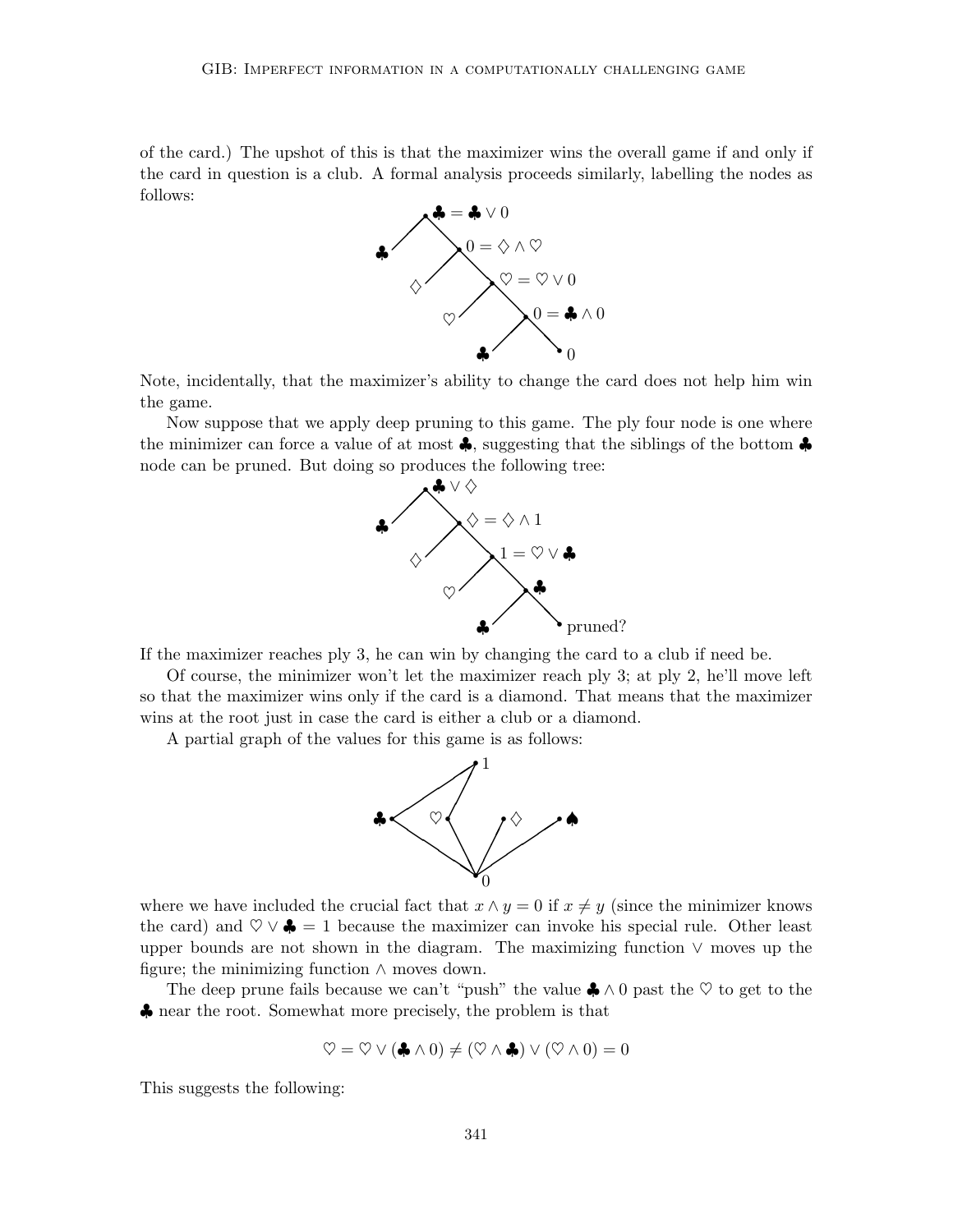**Proposition 6.3.2 (Ginsberg & Jaffray, 2001)** For a game G, the following conditions are equivalent:

- 1. G allows  $\alpha$ - $\beta$  pruning for the minimizer.
- 2. G allows  $\alpha-\beta$  pruning for the maximizer.
- 3. G allows pruning.
- 4.  $(V, \wedge, \vee)$  is a distributive lattice.

**Proof.** As before, we show only that the first and fourth conditions are equivalent. Since pruning implies shallow pruning (take  $i = 0$  in the definition), it follows that the first condition implies that  $(V, \wedge, \vee)$  is a lattice.

From deep pruning for the minimizer with  $i = 1$ , we have that if  $x \leq y$ , then for any  $z_1, z_2, T$ ,

$$
x \wedge (z_1 \vee (z_2 \wedge (y \vee T))) = x \wedge (z_1 \vee z_2)
$$

Now take  $y = T = x$  to get

$$
x \wedge (z_1 \vee (z_2 \wedge x)) = x \wedge (z_1 \vee z_2) \tag{16}
$$

It follows that each top level term in the left hand side of (16) is greater than or equal to the right hand side; specifically

$$
z_1 \lor (z_2 \land x) \ge x \land (z_1 \lor z_2). \tag{17}
$$

We claim that this implies that the lattice in question is distributive.

To see this, let  $u, v, w \in V$ . Now take  $z_1 = u \wedge w$ ,  $z_2 = v$  and  $x = w$  in (17) to get

$$
(u \wedge w) \vee (v \wedge w) \ge w \wedge ((u \wedge w) \vee v) \tag{18}
$$

But  $v \vee (u \wedge w) \geq w \wedge (v \vee u)$  is an instance of (17), and combining this with (18) gives us

$$
(u \wedge w) \vee (v \wedge w) \geq w \wedge ((u \wedge w) \vee v)
$$
  
\n
$$
\geq w \wedge w \wedge (v \vee u)
$$
  
\n
$$
= w \wedge (v \vee u)
$$

This is the hard direction;  $w \wedge (v \vee u) \ge (u \wedge w) \vee (v \wedge w)$  for any lattice because  $w \wedge (v \vee u) \geq u \wedge w$  and  $w \wedge (v \vee u) \geq v \wedge w$  individually. Thus  $w \wedge (v \vee u) = (u \wedge w) \vee (v \wedge w)$ , and deep pruning implies that the lattice is distributive.

For the converse, if the lattice is distributive and  $x \leq y$ , then

$$
x \wedge (z_1 \vee (z_2 \wedge (y \vee T))) = (x \wedge z_1) \vee (x \wedge z_2 \wedge (y \vee T))
$$
  
= 
$$
(x \wedge z_1) \vee (x \wedge z_2)
$$
  
= 
$$
x \wedge (z_1 \vee z_2)
$$

where the second equality is a consequence of the fact that  $x \leq (y \vee T)$ , so that  $x = x \wedge (y \vee T)$ . This validates pruning for  $i = 1$ ; deeper cases are similar.  $\Box$ 

Finally, note that in games where this result applies, we can continue to use Algorithms 2.2.5 or 2.3.3 without modification, since the prunes that they endorse continue to be sound as the game tree is expanded.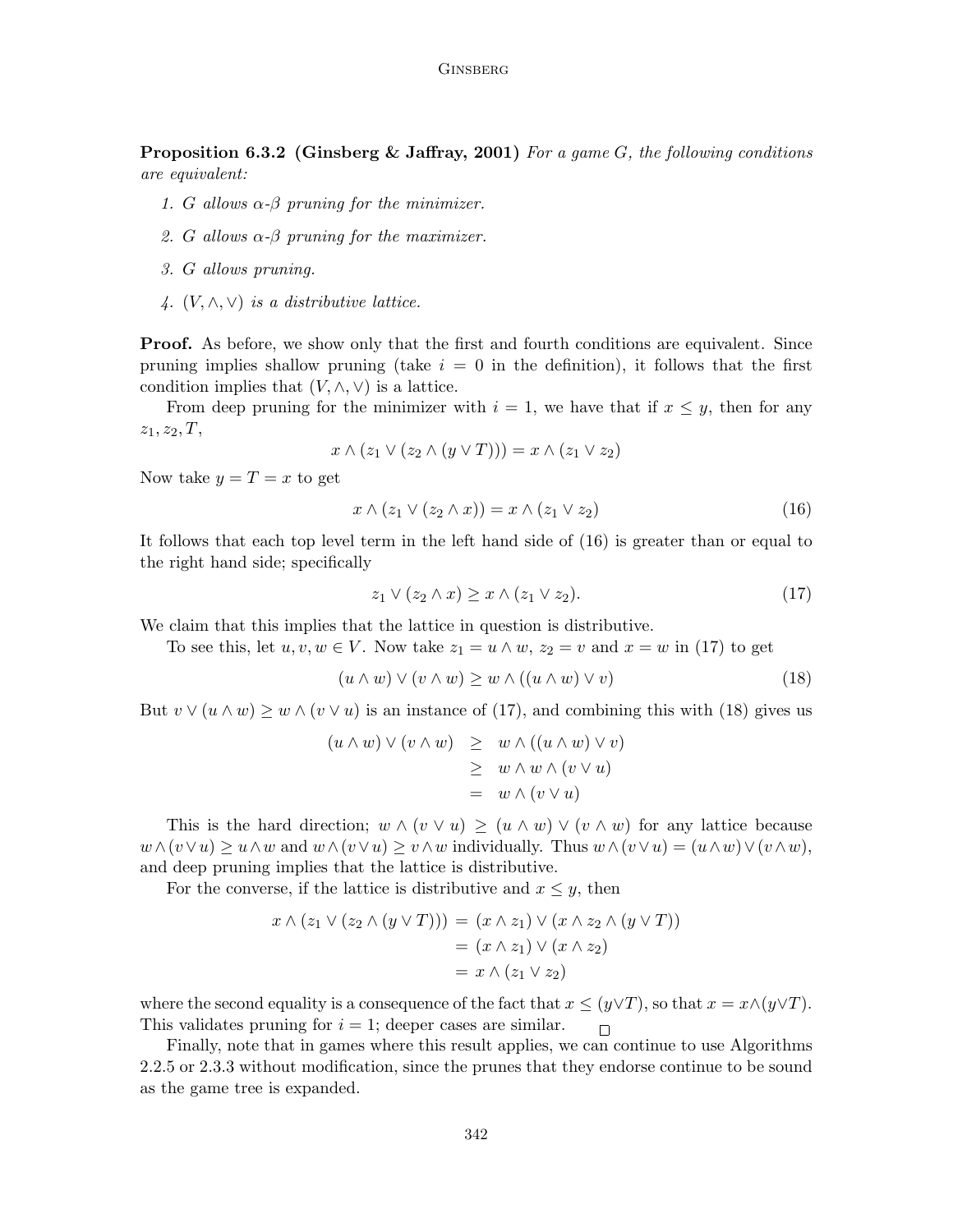#### 6.4 Application to imperfect information

In order to apply these ideas to games of imperfect information treated as in Section 5, we need to show that the value set introduced there is a (hopefully distributive) lattice.

To do this, recall that there is redundant information in an arbitrary element  $\mathcal F$  of  $2^{2^S}$ , since if F contains both T and U with  $T \subseteq U$  (in other words, the maximizer can play for either T or for U but U is properly better), the set T can be removed from  $\mathcal F$  without affecting the maximizer's options in any interesting way. This suggests the following:

**Definition 6.4.1** Let  $\mathcal{F} \in 2^{2^S}$  for an arbitrary set S. We will say that  $\mathcal{F}$  is reduced if there are no  $T, U \in \mathcal{F}$  with  $T \subseteq U$ . We will say that  $\mathcal{F}_1$  is a reduction of  $\mathcal{F}_2$  if  $\mathcal{F}_1$  is reduced and  $\mathcal{F}_1 \subseteq \mathcal{F}_2$ .

**Lemma 6.4.2** Every  $\mathcal{F} \in 2^{2^S}$  has a unique reduction.

**Proof.** This is immediate; just remove the subsumed elements from  $\mathcal{F}$ .

We will denote the reduction of  $\mathcal F$  by  $r(\mathcal F)$ .

Armed with this definition, we can now modify Definition 5.0.6 in the obvious way, replacing the value set V with the set of reduced elements of V and the maximizing and minimizing functions (8) and (9) with the reduced versions thereof, so that

$$
\max(\mathcal{F}, \mathcal{G}) = r(\mathcal{F} \cup \mathcal{G}) \tag{19}
$$

and

$$
\min(\{F_i\}, \{G_j\}) = r(\{F_i \cap G_j\})\tag{20}
$$

Remember that we typically write  $\vee$  for max and  $\wedge$  for min.

**Proposition 6.4.3** Given the above definitions,  $(V, \vee, \wedge)$  is a distributive lattice.

**Proof.** We need to show that max and min as defined above are commutative, associative, and idempotent, that they distribute with respect to one another, and that the absorption identity (12) is satisfied. Since the reduction operator clearly commutes with the initial definitions of max and min, commutativity, associativity and distributivity are obvious, as is the fact that  $\vee$  is idempotent. To see that  $\wedge$  is idempotent, we have

$$
\mathcal{F} \wedge \mathcal{F} = r(\{\min(F_i, F_j)\}) = r(\{F_i \cap F_j\})
$$

but each element of the set on the righthand side is a subset of  $F_i \cap F_i$  so

$$
\mathcal{F} \wedge \mathcal{F} = r(\{F_i\}) = r(\mathcal{F}) = \mathcal{F}.
$$

For the absorption identity, we need to show that

 $\mathcal{F} \vee (\mathcal{F} \wedge \mathcal{G}) = \mathcal{F}$ 

But

$$
\mathcal{F} \wedge \mathcal{G} = r\{F_i \cap G_j\}
$$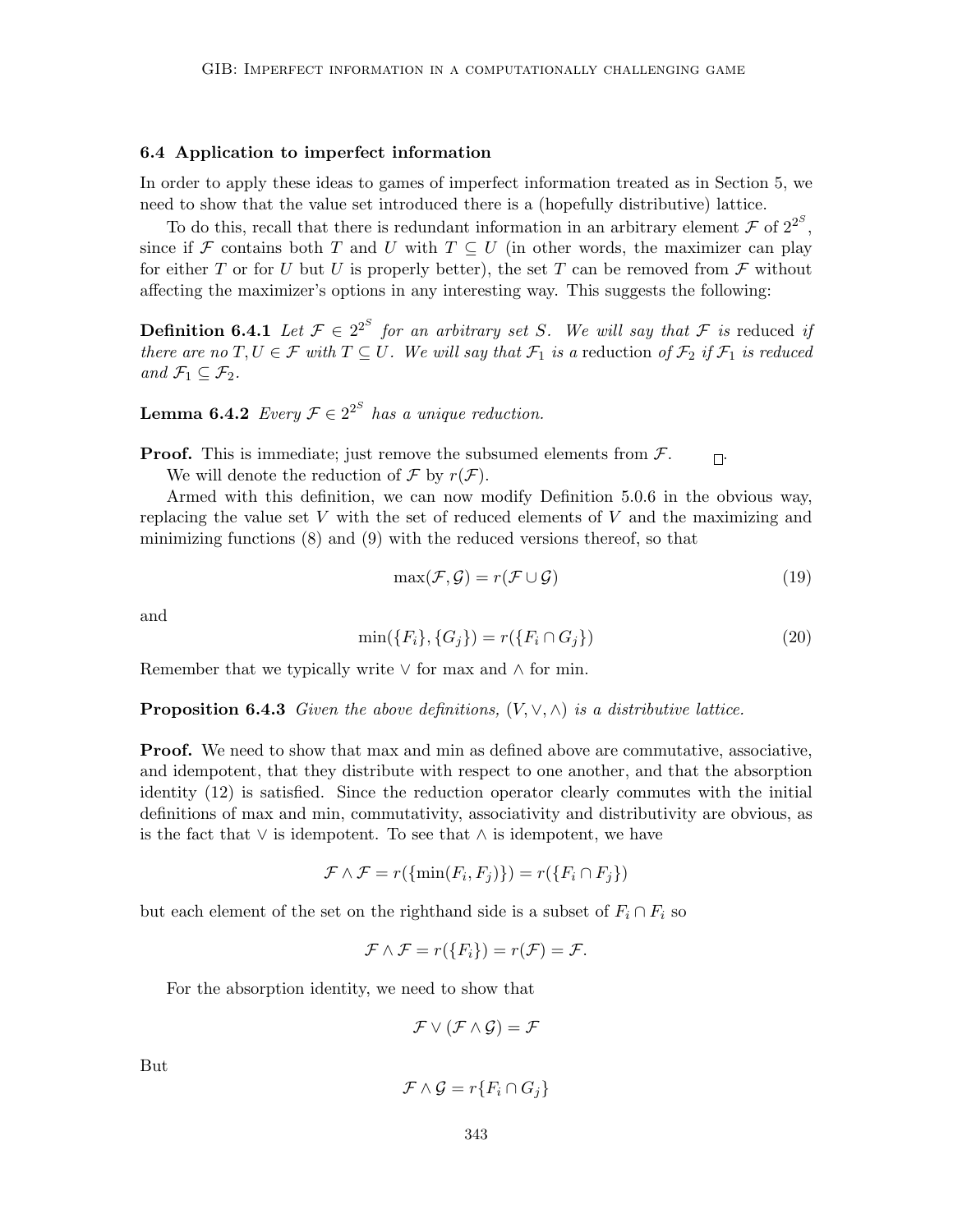$\mathcal{F} \vee (\mathcal{F} \wedge \mathcal{G}) = r(\mathcal{F} \vee r\{F_i \cap G_j\})$  $= r({F_i} \cup {F_i \cap G_j})$  $= r({F_i})$  $= r(\mathcal{F})$  $=$   $\mathcal{F}$ 

since, once again, each element of  $\mathcal{F} \wedge \mathcal{G}$  is subsumed by the corresponding  $F_i$ .  $\Box$ 

It follows that an implementation designed to compute the value of an imperfect information game as described by Theorem 5.0.7 can indeed use  $\alpha$ - $\beta$  pruning to speed the computation.

### 6.5 Bridge implementation

Given this body of theory, we implemented a single-dummy version of GIB's double-dummy search engine. Not surprisingly, the most difficult element of the implementation was building efficient data structures for the manipulation of elements of  $2^{2^s}$ .

To handle this, we represented each element of  $S$  as a conjunction. We first identified one of the two hidden hands  $H$ , and then for each card  $c$ , would write  $c$  if  $c$  were held by H and  $\neg c$  if c were not held by H. An element of  $2<sup>S</sup>$  was then taken to be a disjunctive combination of these conjunctions, and an element of  $2^{2^S}$  was taken to be a list of such disjunctions. The advantage of this representation was that logical inference could be used to construct the reduction of any such list.

In order to make this inference as efficient as possible, the disjunctions themselves were represented as *binary decision diagrams*, or BDD's (Lind-Nielsen, 2000). There are a variety of public domain implementations of BDD's available, and we used one provided by Lind-Nielsen (Lind-Nielsen, 2000).<sup>17</sup>

The resulting implementation solves small endings (perhaps 16 cards left in total) quickly but for larger endings, the running times come to be dominated by the BDD computations; this is hardly surprising, since the size of individual BDDs can be exponential in the size of S (the number of possible distributions of the unseen cards). We found that we were generally able to solve 32-card endings in about a minute, but that the running times were increasing by two orders of magnitude as each additional card was added.

This is both good news and bad news. Viewed positively, the performance of the system as constructed is far superior to the performance of preceding attempts to deal with the imperfect information arising in bridge. Frank et.al, for example, are only capable of solving single suit combinations (13 cards left, give or take) using an algorithm that appears to take several minutes to run (Frank, Basin, & Matsubara, 1998). They subsequently improve the performance to an average time of 0.6 seconds (Frank et al., 2000), but are still restricted to problems that are too small to be of much use to a program intended to play the complete game.

so

<sup>17.</sup> We tried a variety of non-BDD based implementations as well. The BDD-based implementation was far faster than any of the others.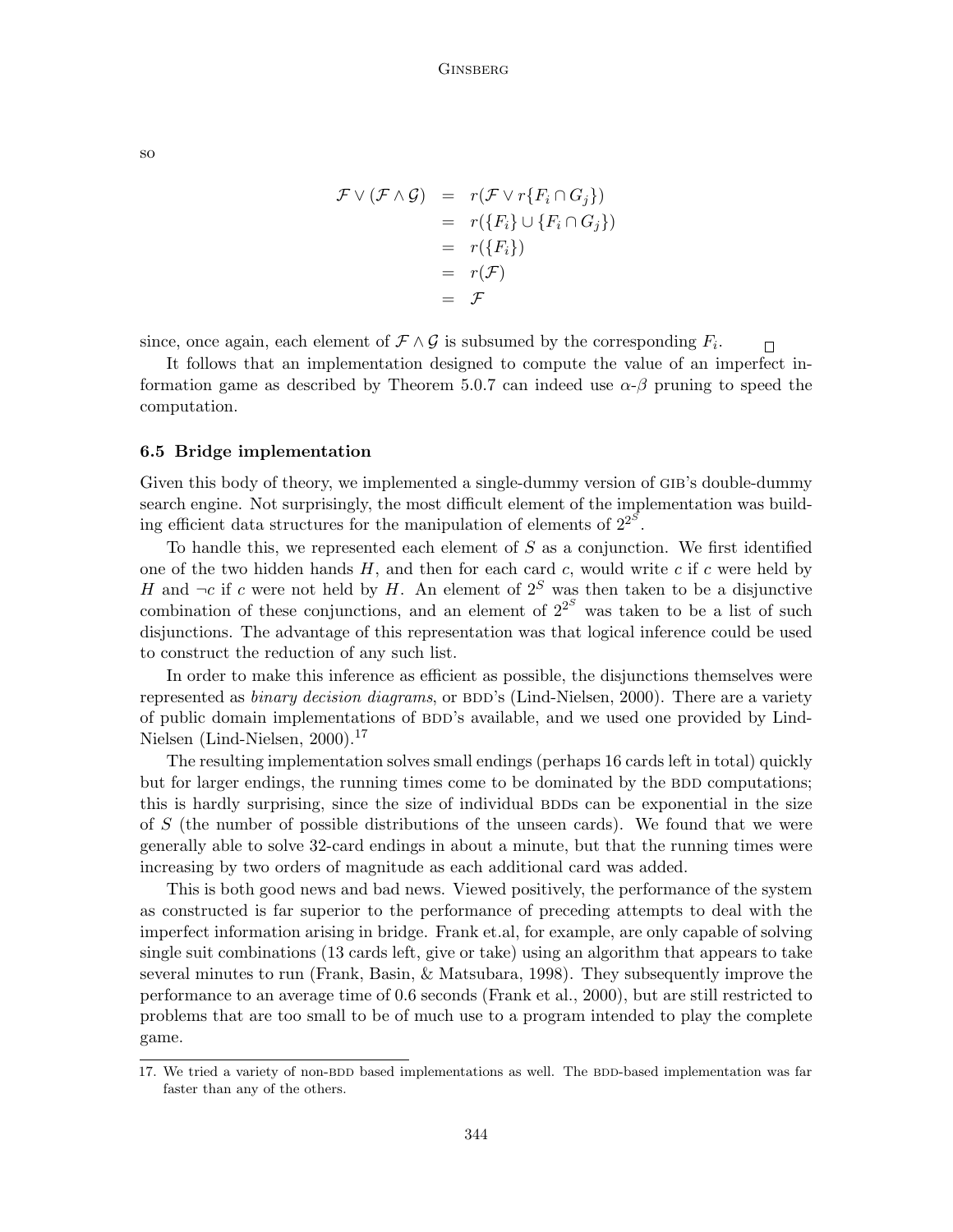That's the good news. The bad news is that a program capable only of solving an 8 card ending in a minute is inappropriate for production use. GIB is a production program, expected to play bridge at human speeds. Another approach was therefore needed.

# 7. Solving single-dummy problems in practice

### 7.1 Achievable sets

The key to practical application of the ideas in the previous section is the realization that when it comes time to make a play, a single element of  $\mathcal F$  must be selected: if you can play for West to have the ♠Q or for each player to have three hearts but cannot cater to both possibilities simultaneously, you eventually have to actually make the choice.

**Definition 7.1.1** Suppose that the value of the imperfect information game for G is  $\mathcal{F}$ . Given a specific  $A \subseteq S$ , we will say that A is achievable if there is some  $F \in \mathcal{F}$  for which  $A\subseteq F$ .

In other words, the set A of situations is achievable if the maximizer has a plan that wins for all elements of A.

**Definition 7.1.2** Given a set S of situations, a payoff function for S is any function  $f: 2^S \to \mathbb{R}$  such that  $f(U) \leq f(T)$  whenever  $U \subseteq T$ .

The payoff function evaluates potential achievable sets.

**Definition 7.1.3** Let G be a game and S the associated set of situations. If f is a payoff function for S, a solution to G under f is any achievable set A for which  $f(A)$  is maximal.

In practice, we need not find the actual value of the game; finding a solution to G under an appropriate payoff function suffices. In bridge, the payoff function is presumably the probability that the cards are dealt as in the set A; this function clearly increases with increasing set size as required by Definition 7.1.2 and can be evaluated in practice using the Monte Carlo sample of Section 3.

Instead of finding the solution to an imperfect information game, suppose instead that we have a Monte Carlo sample for the game consisting of a set of situations  $S = \{s_i\}$  that is ordered as  $i = 0, \ldots, n$ . We can now produce an achievable set A as follows:

**Algorithm 7.1.4** To construct a maximal achievable set A from a sequence  $\langle s_0, \ldots, s_n \rangle$  of situations:

- 1. Set  $A = \emptyset$ .
- 2. For  $i = 0, \ldots, n$ , if  $A \cup \{s_i\}$  is achievable, set  $A = A \cup \{s_i\}$ .

The algorithm constructs the achievable set in a greedy fashion, gradually adding elements of S to A until no more can be added.

**Definition 7.1.5** Given a game G and a sequence S of situations, the achievable set induced by S for G is the set constructed by Algorithm 7.1.4.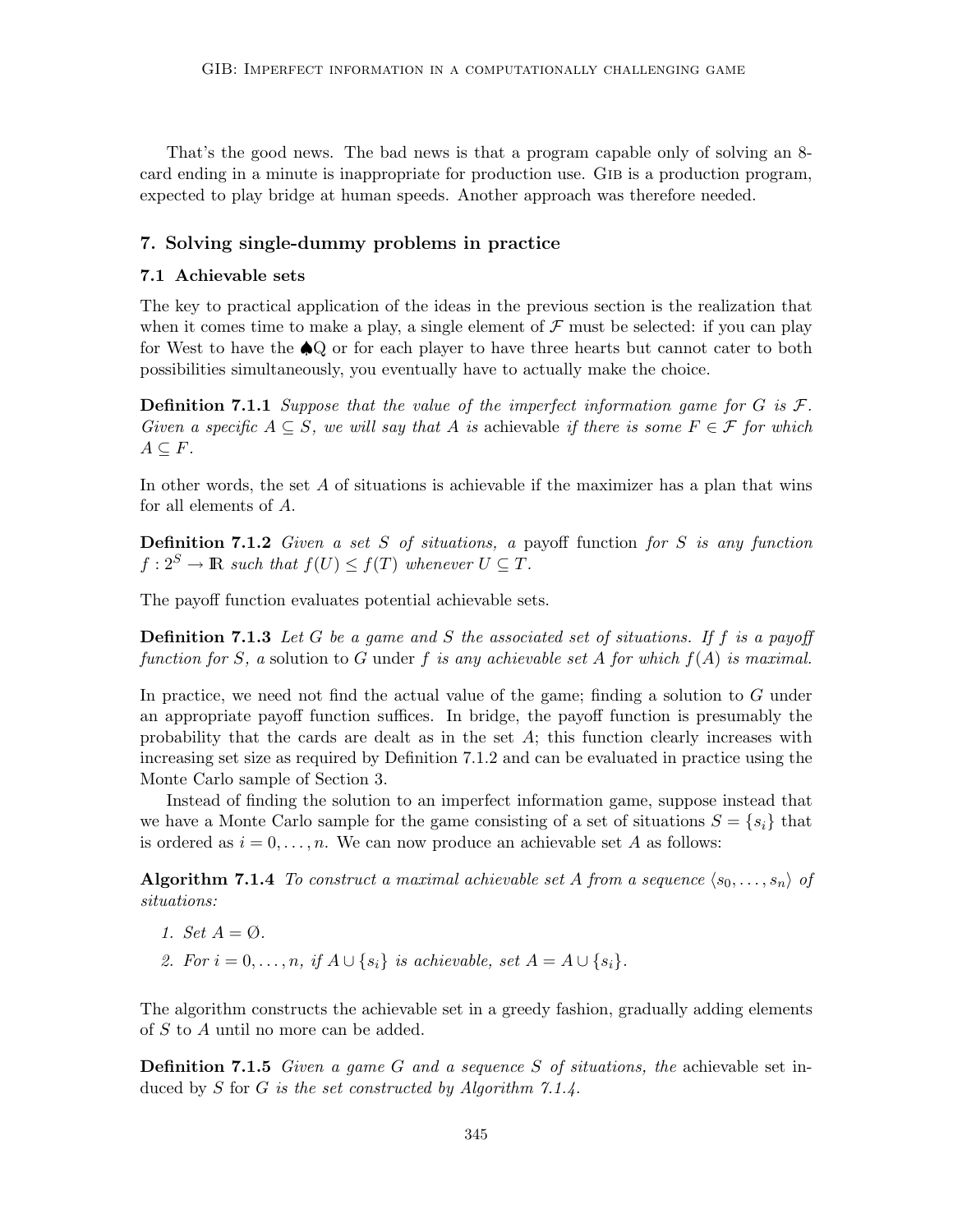From a computational point of view, the expensive step in the algorithm is determining whether or not the set  $A \cup \{s_i\}$  is achievable. This is relatively straightforward, however, since the focus on a specific set effectively replaces the game  $G$  with a new game with values in  $\{0, 1\}$ . At any particular node n, if expanding n demonstrates that  $A \cup \{s_i\}$  is not achievable, the value of the game is zero. If expanding n indicates that  $A \cup \{s_i\}$  is achievable once n is reached, then the value of the node  $n$  is one. Although the search space is unchanged from that of the original imperfect information game as in Definition 5.0.6, there is no longer any need to manipulate complex values, and the check for achievability is therefore tractable in practice.

Let me illustrate this by returning to our usual example of Section 5. Here is the fully evaluated tree once again:



Note that we have replaced the value at the root with its reduction.

Now suppose that we view the set of positions as containing only two elements,  $s \in S$ and  $t \in T$ . Presumably West holds the  $\bigcirc$ Q in s, and East holds three hearts in t. If the ordering chosen is  $\langle s, t \rangle$ , then we first try to achieve  $\{s\}$ . In this context, a node n is a win for the maximizer if either the maximizer can indeed win at  $n \text{ or } s$  is no longer possible (in which case the maximizer's ability to achieve  $\{s\}$  is undiminished). The game tree becomes:



All of the T branches are wins for the maximizer (who is concerned with s only), and the S branches are wins just in case the maximizer does indeed win (as he does if he guesses right at either of the first two plies). Backing up the values gives us: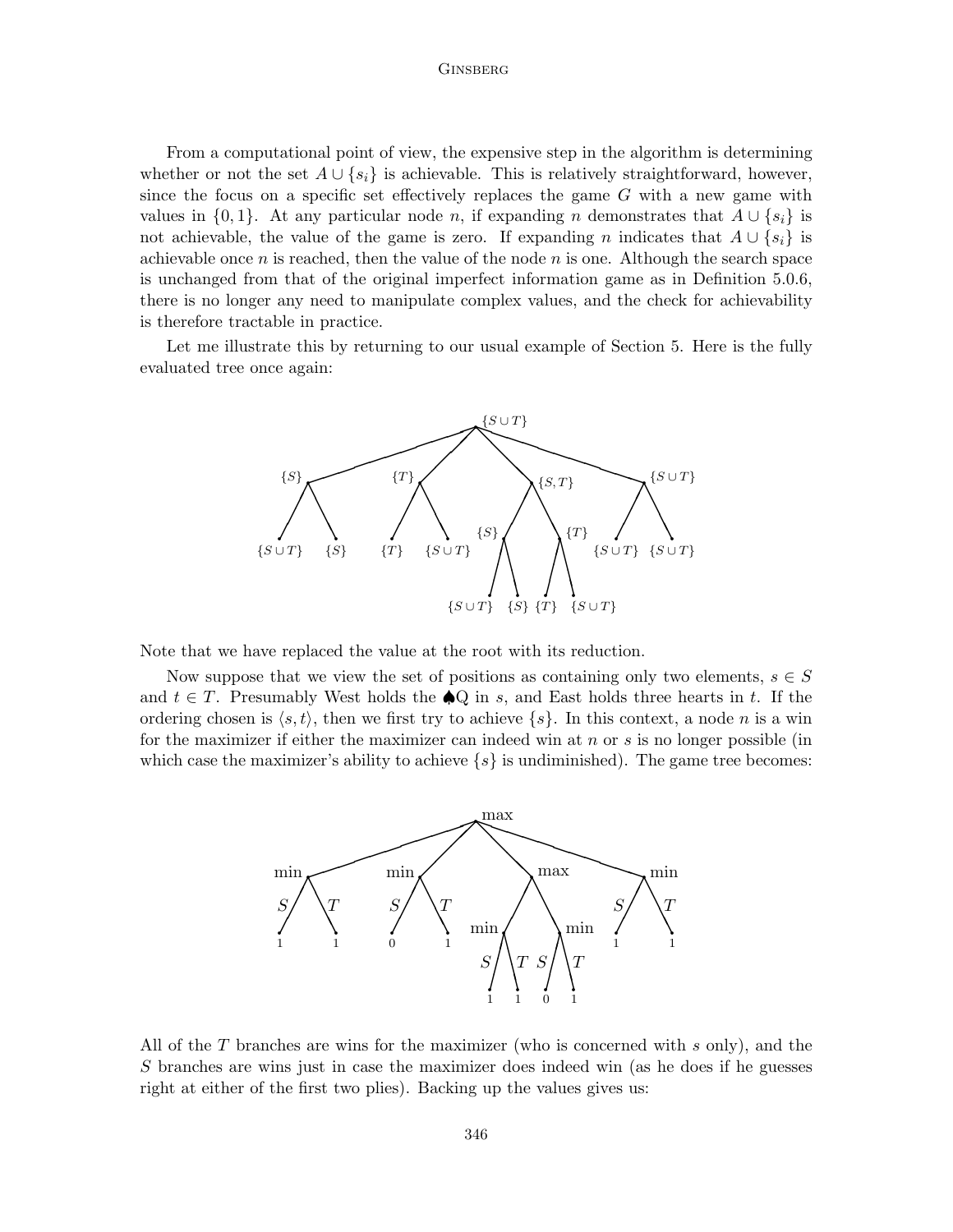

This indicates (correctly) that the maximizer can achieve s provided that he doesn't decide to play for  $T$  at the root of the tree. Note that this analysis is a straight minimax, allowing fast algorithms to be applied while avoiding the manipulation of elements of  $2^{2^S}$  described in the previous section.

Now we add t to our achievable set, which thus becomes  $\{s, t\}$ . The maximizer wins only if he really does win (and not just because he isn't interested in  $T$  any more), and the basic tree becomes:



Backing up the values gives:



The maximizer can achieve the extended result only by making the rightmost move, as desired.

What if the rightmost branch did not exist, so that the maximizer were unable to combine his chances? Now the value of the root node in the above tree is 0, so that  $\{s, t\}$  is not achievable. The maximal achievable set returned by the algorithm would be  $S$ ; had the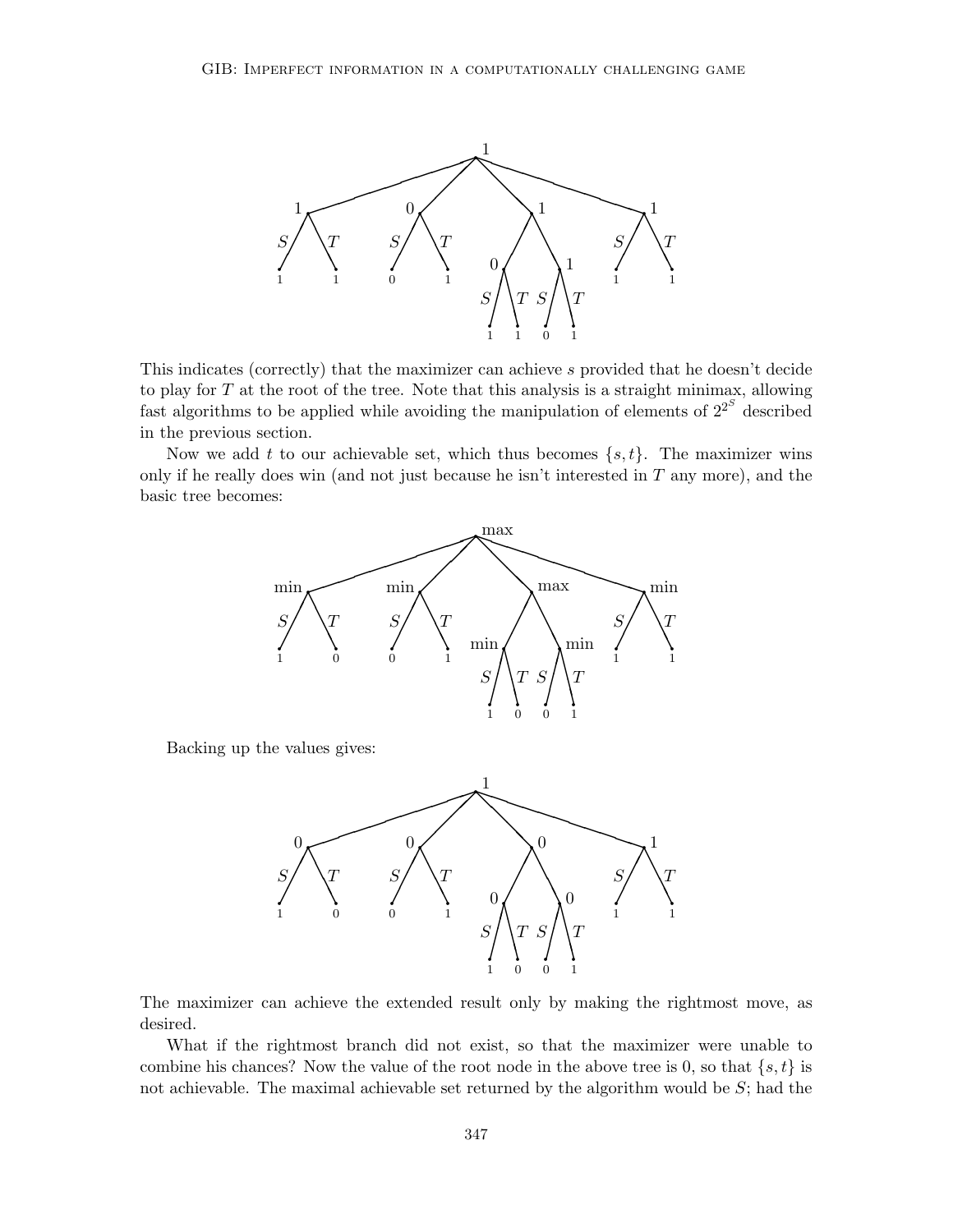ordering been  $\langle t, s \rangle$  instead, an alternative maximal achievable set of T would have been returned instead.

In any event, we have:

**Proposition 7.1.6** Given a game G and a sequence S of situations, let A be the achievable set induced by  $S$  for  $G$ . Then no proper superset of  $A$  in  $S$  is achievable.

**Proof.** This is straightforward. For any element  $s \in S - A$ , we know that  $U \cup \{s\}$  is not achievable for some  $U \subseteq A$ . Thus  $A \cup \{s\}$  is not achievable as well.  $\Box$ 

Algorithm 7.1.4 allows us to construct maximal achievable sets relative to our Monte Carlo sample; recall that we are taking our sequence  $S$  of situations to be any ordering of the sample itself. In practice, however, it is important not to focus too sharply on the sample itself, lest the eventual achievable set constructed overfit irrelevant probabilistic characteristics of that sample. This can be accomplished by replacing the simple union in step 2 of the algorithm with some more complicated operation that captures the idea of "situations that are either like  $s_i$  or like those already in A." In bridge, for example, A might be all situations where West has two or three hearts, and  $s_i$  might be some new situation where West has four hearts. The generalized union would be situations where West has two, three or four hearts. If this more general set is not achievable, another attempt could be made with the simple union. If we denote the "general union" by  $\oplus$ , Algorithm 7.1.4 becomes:

Algorithm 7.1.7 To construct an achievable set A from a sequence  $\langle s_0, \ldots, s_n \rangle$  of situations:

1. Set  $A = \emptyset$ .

2. For 
$$
i = 0, \ldots, n
$$
:

- (a) If  $A \oplus \{s_i\}$  is achievable, set  $A = A \oplus \{s_i\}.$
- (b) Otherwise, if  $A \cup \{s_i\}$  is achievable, set  $A = A \cup \{s_i\}.$

This algorithm can be used in practice to find achievable sets that are either maximal or effectively so over the set of all possible instances, not just those appearing in the Monte Carlo sample.

#### 7.2 Maximizing the payoff

It remains to find not just maximal achievable sets, but ones that approximate the solution to the game in question given a particular payoff function.

To understand how we do this, let me draw an analogy between the problem we are trying to solve and resource-constrained project scheduling (RCPS). In RCPS, one has a list of tasks to be performed, together with ordering constraints saying that certain tasks need to be performed before others. In addition, each task uses a certain quantity of various resources; there are limitations on the availability of any particular resource at any particular time. As an example, building an aircraft wing may involve fabricating the top and bottom flight surfaces, building the aileron, and attaching the two. It should be clear that the aileron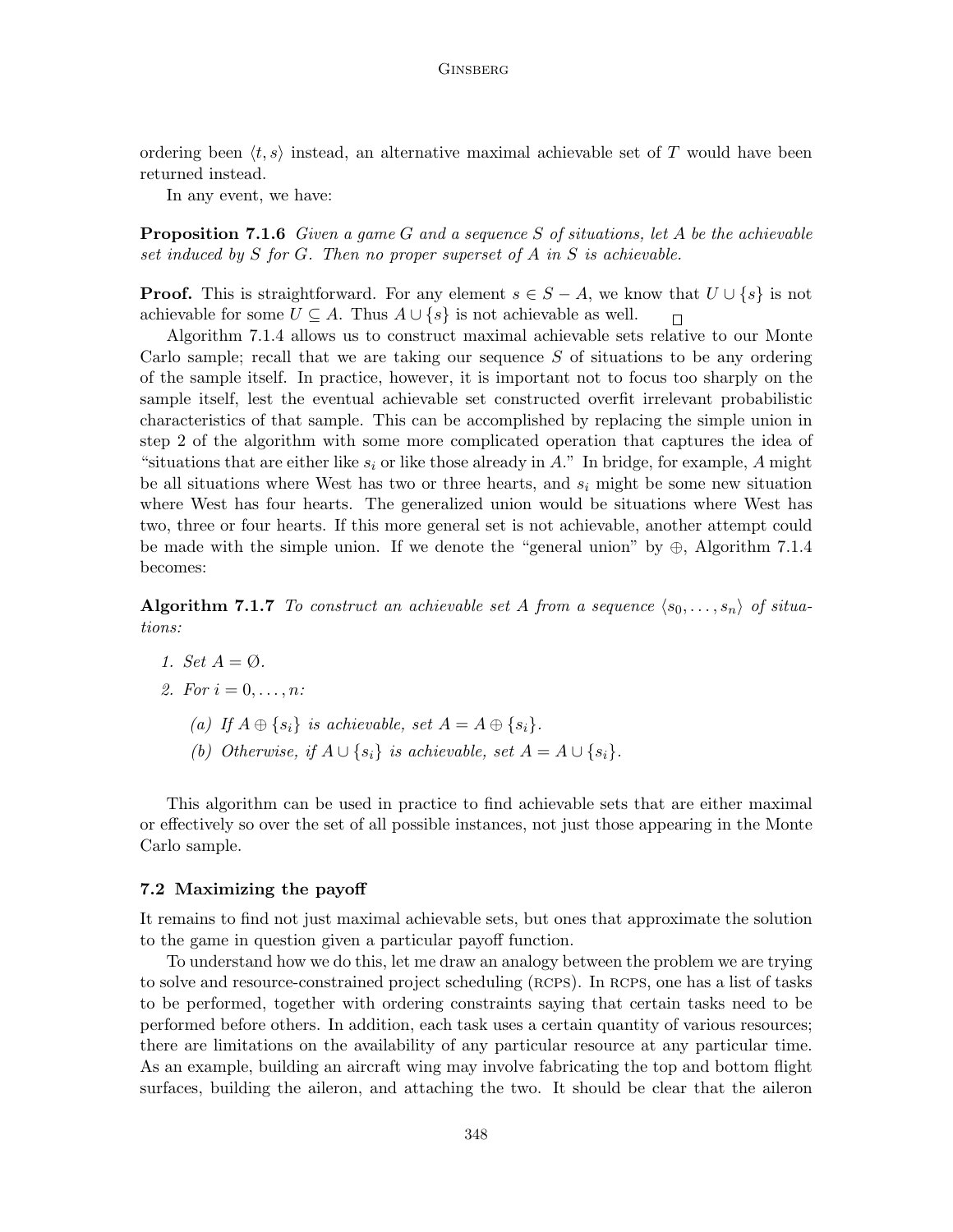cannot be attached until both it and the wing have been constructed. Building each section may involve the use of three sheetmetal workers, but only five may be available in general.

The goal in an RCPS problem is typically to minimize the length of the schedule (often called the makespan) without exceeding the resource limits. In building a wing, it is more efficient (and more cost effective) to build it quickly than slowly.

Many production scheduling systems try to minimize makespan by building the schedule from the initial time forward. At each point, they select a task all of whose predecessors have been scheduled, and then schedule that task as early as possible given the previously scheduled tasks and the resource constraints. Scheduling the tasks in this way produces a locally optimal schedule that may be improved by modifying the order in which the tasks are selected for scheduling.

One method for finding an appropriate modification to the selection order is known as squeaky wheel optimization, or swo (Joslin & Clements, 1999). In swo, a locally optimal schedule is examined to determine which tasks are scheduled most suboptimally relative to some overall metric; those tasks are deemed to "squeak" and are then advanced in the task list so that they are scheduled earlier when the schedule is reconstructed. This process is repeated, producing a variety of candidate solutions to the scheduling problem at hand; one of these schedules is typically optimal or nearly so.

Applying swo to our game-playing problem is relatively straightforward.<sup>18</sup> When we use Algorithm 7.1.7 to construct an achievable set, we also construct as a byproduct a list of sample elements to which that achievable set cannot be extended; moving elements of this list forward in the sequence of  $\langle s_0, \ldots, s_n \rangle$  will cause them to be more likely to be included in the achievable set  $A$  if the algorithm is reinvoked. The weights assigned to the failing sequence elements can be constructed by determining how representative each particular element is of the remainder of the sample.

Returning to our example, suppose that the set S (where West has the  $\spadesuit Q$ ) has a single representative  $s_1$  in the Monte Carlo sample (presumably this means it is unlikely for West to hold the card in question), while T has five such representatives  $t_1$ ,  $t_2$ ,  $t_3$ ,  $t_4$  and  $t_5$ . Suppose also that the initial ordering of the six elements is  $\langle s_1, t_4, t_2, t_1, t_5, t_3 \rangle$ .

Assuming that the maximizer loses his rightmost option (so that he cannot cater to S and  $T$  simultaneously), the maximal achievable set corresponding to this ordering is  $S$ . An examination now reveals that all of the  $t_i$ 's could have been achieved but weren't; in swo terms, these elements of the sample "squeak."

At the next iteration, the priorities of the  $t_i$ 's are increased by moving them forward in the sequence, while the priority of  $s_1$  falls. Perhaps the new ordering is  $\langle t_4, t_2, s_1, t_1, t_5, t_3 \rangle$ .

This ordering can be easily seen to lead to the maximal achievable set  $T$ ;  $S \cup T$  is still unachievable. But the payoff assigned to  $T$  is likely to be much better than that assigned to S (a probability of 0.8 instead of 0.2, if the Monte Carlo sample itself is unweighted). It is in this way that swo allows us to find a globally optimal (or nearly so) achievable set.

<sup>18.</sup> Squeaky wheel optimization was developed at the University of Oregon; the patent application for the technique has been allowed by the U.S. Patent and Trademark Office. The University's interests in swo are licensed exclusively to On Time Systems, Inc. for use in scheduling and related applications, and to Just Write, Inc. for use in bridge-playing systems.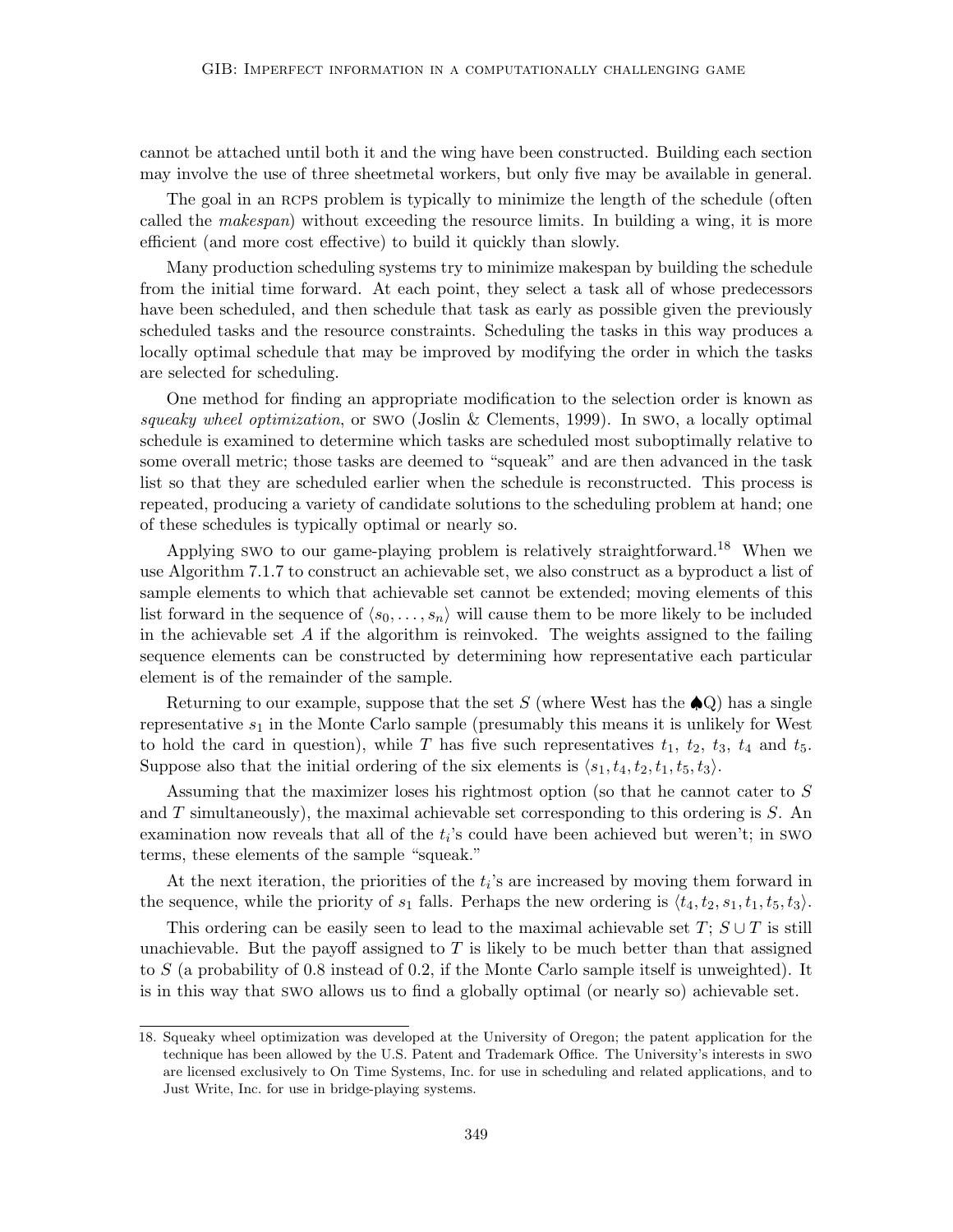# 7.3 Results

Our implementation of gib's cardplay when declarer is based on the ideas described above. (As a defender, a direct Monte Carlo approach appears preferable because enough information is typically available about declarer's hand to make the double-dummy assumption reasonably valid.) The implementation is fast enough to conform to the time requirements placed on a production program (roughly one cpu minute to play each deal).

Evaluating the impact of these ideas on gib's cardplay is difficult, since declarer play is already the strongest aspect of its game. In extended matches between the two versions of gib, the approach based on the ideas described here beats the Monte-Carlo based version by approximately 0.1 imps/deal, but there is a great deal of noise in the data because most of the swings correspond to differences in bidding or defensive play. It is possible to remove some of these differences artificially (requiring the bidding to be identical both times the deal is played, for example), but defensive differences remain. Nevertheless, GIB is currently a strong enough player that the 0.1 imps/deal difference is significant.

The situation on problem deals, such as those from the par contests or from the Gitelman sets, is much clearer. In addition, many of the deals that GIB gets "wrong" are in fact deals that gib plays correctly but that the problem composers play incorrectly (Gitelman or, in the case of the par contests, Swiss bridge expert Pietro Bernasconi). In the following table, we have been generous with all parties, deeming a line to be correct if it is not clearly inferior to another. Let me point out that the designers of the problems are *attempting* to construct deals where there is a unique solution (the "answer" to the test they are posing the solver), so that a deal with multiple solutions is in fact one that the composer has already misanalyzed.

| <b>Source</b>    | size | $_{\rm BB}$ | $\rm GIB_{MC}$ |    | $\rm{GIB}_{\rm{SWO}}$ composer | ambiguous |
|------------------|------|-------------|----------------|----|--------------------------------|-----------|
| BM level 1       | 36   | 16          | 31             | 36 | 35                             |           |
| level 2          | 36   | 8           | 23             | 34 | 34                             |           |
| level 3          | 36   | 2           | 12             | 34 | 34                             |           |
| level 4          | 36   |             | 21             | 31 | 34                             |           |
| level 5          | 36   |             | 13             | 28 | 34                             | Ð         |
| 1998 par contest | 12   |             | 5              | 11 | 12                             | റ         |
| 1990 par contest | 18   |             |                | 14 |                                |           |

The rows are in order of increasing difficulty; it was universally felt among the human competitors that the deals in the 1990 par contest were far more difficult than those in 1998. The columns are as follows:

| <b>Source</b>      | is the source from which the problems were obtained.                     |
|--------------------|--------------------------------------------------------------------------|
| <b>Size</b>        | is the number of problems available from this particular source.         |
| $_{\rm BB}$        | gives the number of problems solved correctly by Bridge Baron 6.         |
| GIBMC              | gives the number solved correctly by GIB using a Monte Carlo approach.   |
| GIB <sub>SWO</sub> | gives the number solved correctly by GIB using SWO and achievable sets.  |
| composer           | gives the number solved correctly by the composer (in that the intended  |
|                    | solution was the best one available).                                    |
| ambiguous          | gives the number misanalyzed by the composer (in that multiple solutions |
|                    | exist).                                                                  |
|                    |                                                                          |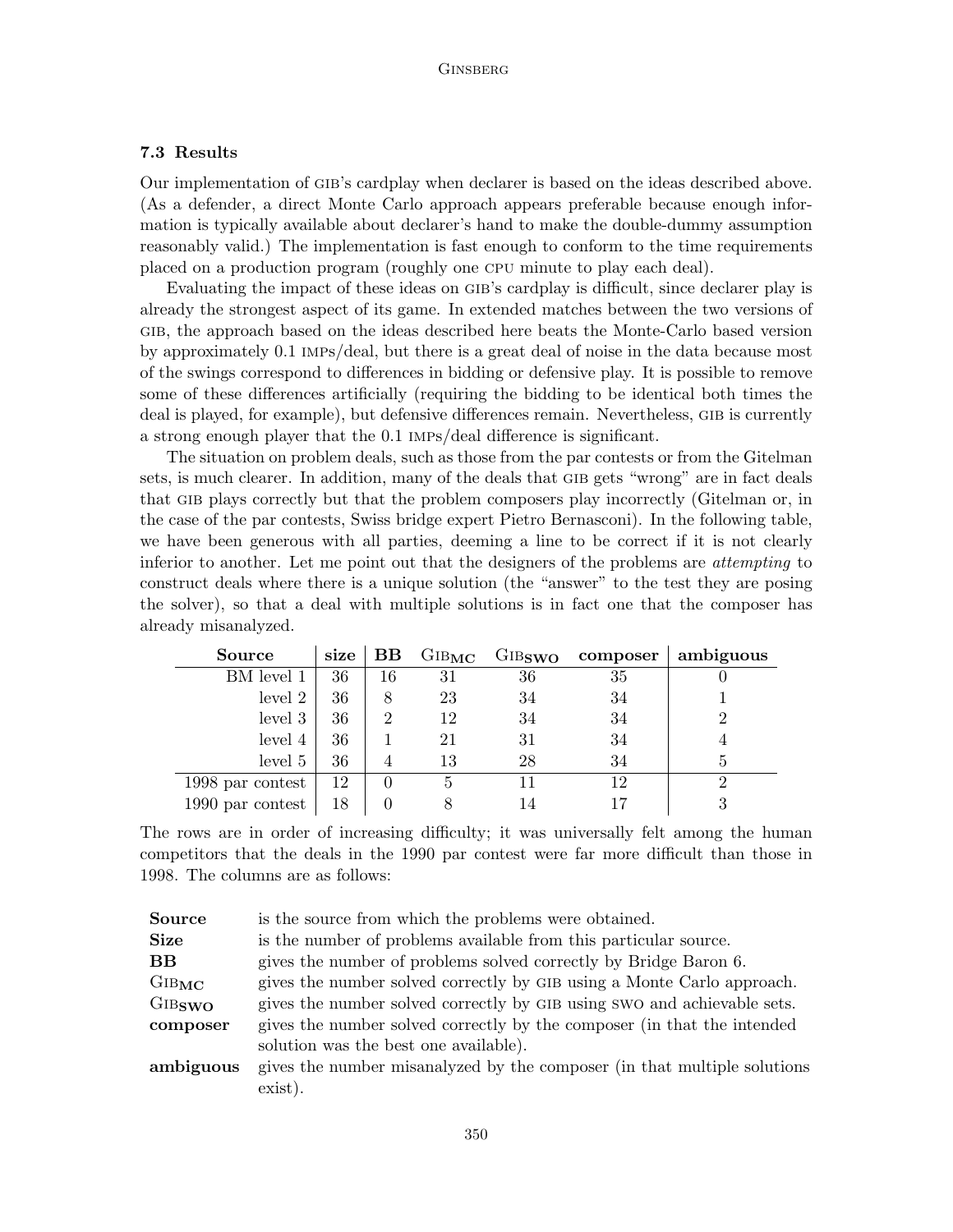Note, incidentally, that GIB's performance is still less than perfect on these problems. The reason is that GIB's sample may be skewed in some way, or that swo may fail to find a global optimum among the set of possible achievable sets.

### 8. Conclusion

#### 8.1 GIB compared

Other programs Gib participated in both the 1998 and the 2000 World Computer Bridge Championships. (There was no 1999 event.) Play was organized with each machine playing two hands and the competitors being trusted not to cheat by "peeking" at partner's cards or those of the opponents.<sup>19</sup>

Each tournament began with a complete round robin among the programs, with the top four programs continuing to a knockout phase. The matches in the round robin were quite short, and it was expected that bridge's stochastic element would keep any program from being completely dominant.

While this may have been true in theory, in practice GIB dominated both round robins, winning all of its matches in 1998 and all but one in 2000. The round robin results from the 2000 event were as follows: $20$ 

|                   | Gib | WВ             | MICRO                                 | <b>BUFF</b> | $Q$ -Plus | CHIP | <b>BARON</b> | M'LARK | Total |
|-------------------|-----|----------------|---------------------------------------|-------------|-----------|------|--------------|--------|-------|
| Gib               |     | 14             | 11                                    | 16          |           | 19   | 16           | 17     | 100   |
| WBRIDGE           | 6   |                | 19                                    | 13          | 16        |      | 18           | 20     | 99    |
| <b>MICRO</b>      |     |                | $\hspace{1.0cm} \rule{1.5cm}{0.15cm}$ | 18          | 15        | 15   | 13           | 20     | 91    |
| <b>BUFF</b>       |     |                | 2                                     |             | 12        | 20   | .5           | 20     | 70    |
| $Q$ -Plus         | 13  | 4              | 5                                     | 8           |           | 11   | 14           |        | 66    |
| <b>BLUE CHIP</b>  |     | 13             | 5                                     | $\theta$    | 9         |      | 11           | 20     | 59    |
| <b>BARON</b>      |     | $\overline{2}$ |                                       | 15          | 6         | 9    |              | 14     | 57    |
| <b>MEADOWLARK</b> | 3   |                | 0                                     | 0           | 9         |      |              |        | 18    |

Each match was converted first to IMPs and then to *victory points*, or VPs, with the two competing programs sharing the 20 VPs available in each match. The first entry in the above table indicates that GIB beat WBRIDGE by  $14$  VPs to 6; the fourth that GIB lost to Q-PLUS BRIDGE by 7 VPs to 13. (This is GIB's only loss ever to another program in tournament play.)

In the 1998 knockout phase, gib beat Bridge Baron in the semifinals by 84 imps over 48 deals. Had the programs been evenly matched, the imp difference could be expected to be normally distributed, and the observed 84 imp difference would be a 2.2 standard deviation

<sup>19.</sup> Starting with the 2001 event, each computer will handle only one of the four players, although there is still no attempt to prevent the (networked) computers from transmitting illegal information between partners.

<sup>20.</sup> There were eight competitors in the event: gib (www.gibware.com), Hans Leber's q-plus (www.q-plus.com), Tomio and Yumiko Uchida's micro bridge (www.threeweb.ad.jp/˜mcbridge), Mike Whittaker and Ian Trackman's BLUE CHIP bridge (www.bluechipbridge.co.uk), Rod Ludwig's meadowlark bridge (rrnet.com/meadowlark), bridge baron (www.bridgebaron.com), and two newcomers: Doug Bannion's bridge BUFF (www.bridgebuff.com) and Yves Costel's WBRIDGE (ourworld.compuserve.com/homepages/yvescostel).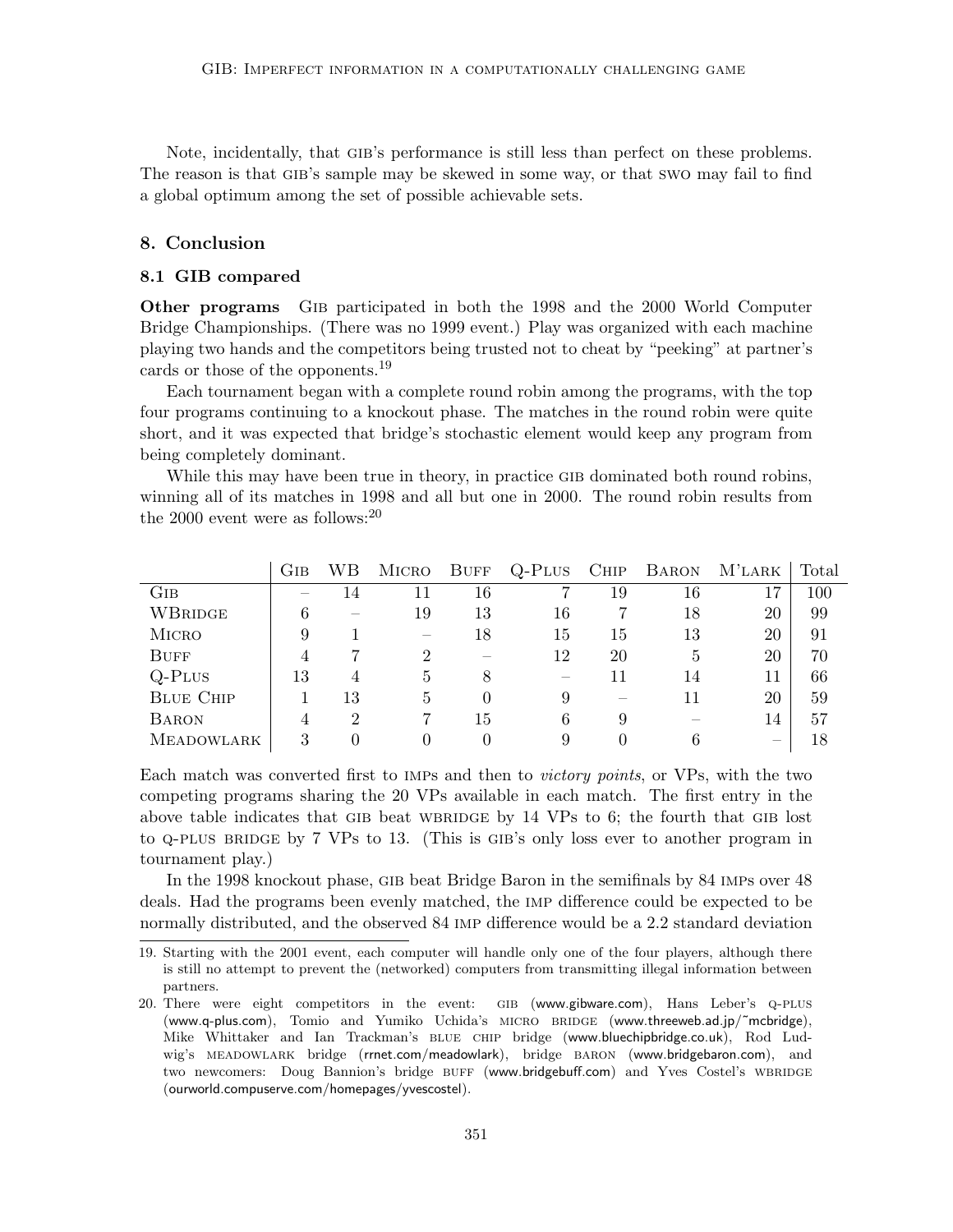event. GIB then beat Q-Plus Bridge in the finals by 63 IMPs over 64 deals (a 1.4 standard deviation event). In 2000, it beat Bridge Buff by 39 imps over 48 deals in the semifinals (a 1.0 standard deviation event) and then beat WBRIDGE by 101 IMPs over 58 deals (a  $2.6$ ) standard deviation event). The finals had been scheduled to run 64 deals, but WBRIDGE conceded after 58 had been played.

The most publicized deal from the final was this one, an extremely difficult deal that both programs played moderately well. Gib reached a better contract and was aided somewhat by WBRIDGE's misdefence in a moderately complex situation.



When WBRIDGE played the North-South cards and GIB was East-West, North opened  $1\diamond$  and eventually played in three notrump, committing to taking nine tricks. The GIB East started with four rounds of diamonds as South discarded two clubs and . . . ?

Looking at all four hands, the contract is cold; South can discard another club and East has none to play. There are thus nine tricks: four in each of hearts and spades, and the diamond nine.

Give East a club, however, and the contract rates to be down no less than four since the defense will be able to take at least four club tricks. WBRIDGE decided to play safe, keeping the  $\clubsuit$ KQ and discarding a heart. There are now only eight tricks and the contract was down one.

The bidding and play were more interesting when gib was N-S. North opened 1NT, showing 11–14 HCP without four hearts or spades unless exactly three cards were held in every other suit. East overcalled a natural  $2\diamondsuit$  and South cue bid  $3\diamondsuit$ , showing weakness in diamonds and asking North to bid a 4-card heart or spade suit if he had one.

North has no good bid at this point. Bidding 3NT with five small diamonds rates to be wrong and 4♣ is clearly out of the question. Gib's simulation suggested that 3♠ (ostensibly showing four of them) was the least of evils. South raised to  $4\spadesuit$ , and East doubled, ending the auction.

East led a top diamond, and shifted to the  $\heartsuit 3$ , won by North's  $\heartsuit Q$ . GIB now cashed the  $\heartsuit J$  and led the  $\clubsuit 6$ , which East chose (wrongly) to ruff. WBRIDGE now led the  $\Diamond K$  as East, which was ruffed with the  $\clubsuit$ J. GIB was now able to cash the  $\spadesuit AK$  to produce: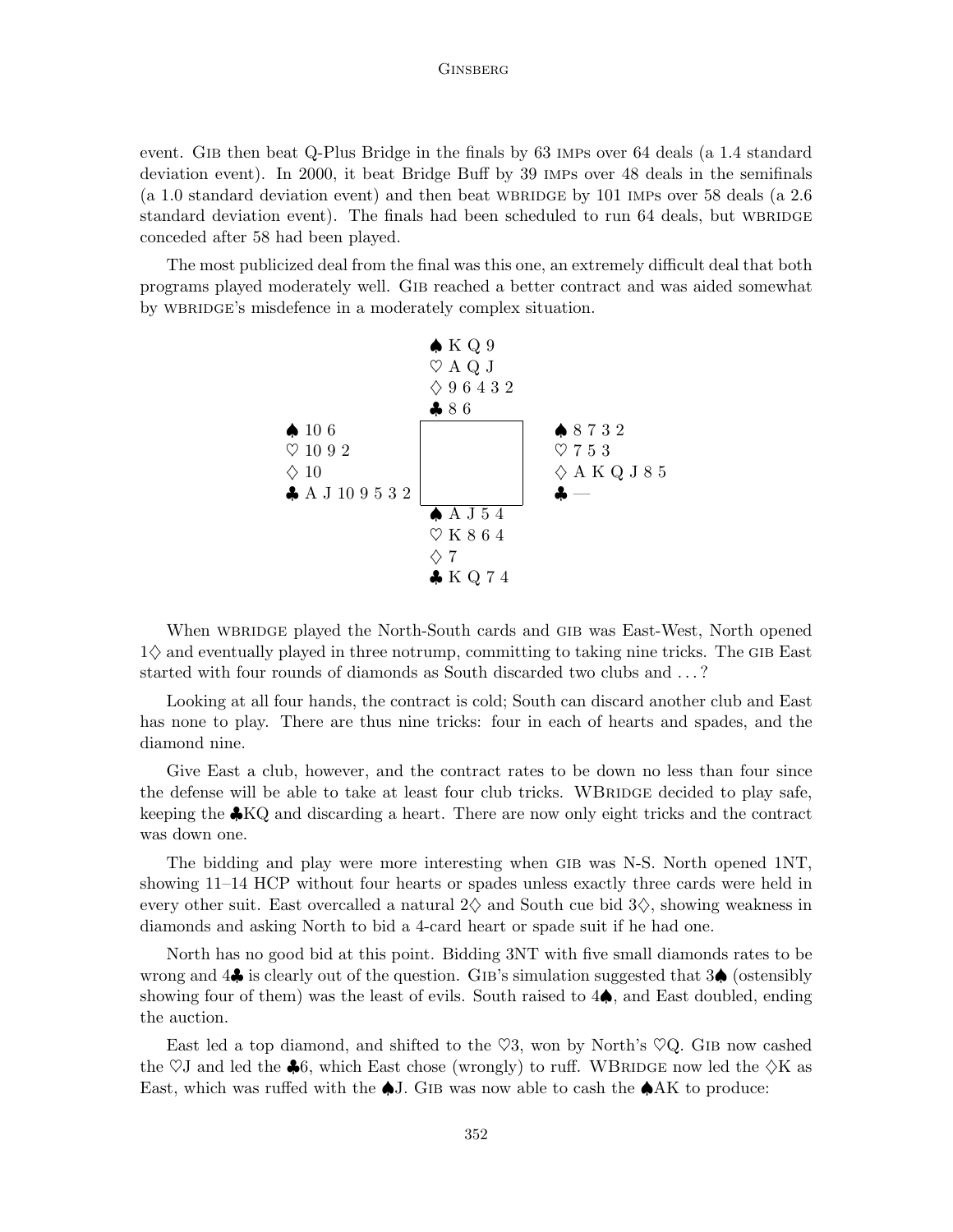

Knowing the position exactly, gib needed five more tricks with North to lead. It ruffed a diamond, returned to the  $\heartsuit A$  and drew East's trump with the  $\clubsuit Q$ . Now a club forced an entry to the South hand, where the  $\heartsuit K$  provided the tenth trick.

Humans Gib played a 14-deal demonstration match against human world champions Zia Mahmood and Michael Rosenberg<sup>21</sup> in the AAAI Hall of Champions in 1998, losing by a total of 6.4 IMPs (a 0.3 standard deviation event). Early versions of GIB also played on OKBridge, an internet bridge club with some 15,000 members.<sup>22</sup> After playing thousands of deals against human opponents of various levels, gib's ranking was comparable to the OKBridge average.

It is probable that neither of these results is an accurate reflection of gib's current strength. The Mahmood-Rosenberg match was extremely short and gib appeared to have the best of the luck. The OKBridge interface has changed and the gib 'OKbots' no longer function. The performance figures there are thus somewhat outdated, predating various recent improvements including all of the ideas in Sections 5–7. More interesting information will become available starting in late July of 2001, when GIB, paired with Gitelman and his regular partner Brad Moss, will begin a series of 64-deal matches against human opponents of varying skill levels.

### 8.2 Current and future work

Recent work on gib has focused on its weakest areas: defensive cardplay and bidding. The bidding work has been and continues to be primarily a matter of extending the existing bidding database, although gib's bidding language is also being changed from Standard American (a fairly natural system) to a variant of an artificial system called Moscito developed in Australia.<sup>23</sup> Moscito has very sharply defined meanings, making it ideal for use

<sup>21.</sup> Mahmood and Rosenberg have won, among other titles, the 1995 Cap Volmac World Top Invitational Tournament. As remarked earlier, Rosenberg would also go on after the GIB match to win the Par Competition in which GIB finished 12th.

<sup>22.</sup> http://www.okbridge.com

<sup>23.</sup> Gib's version of Moscito is called Moscito Byte.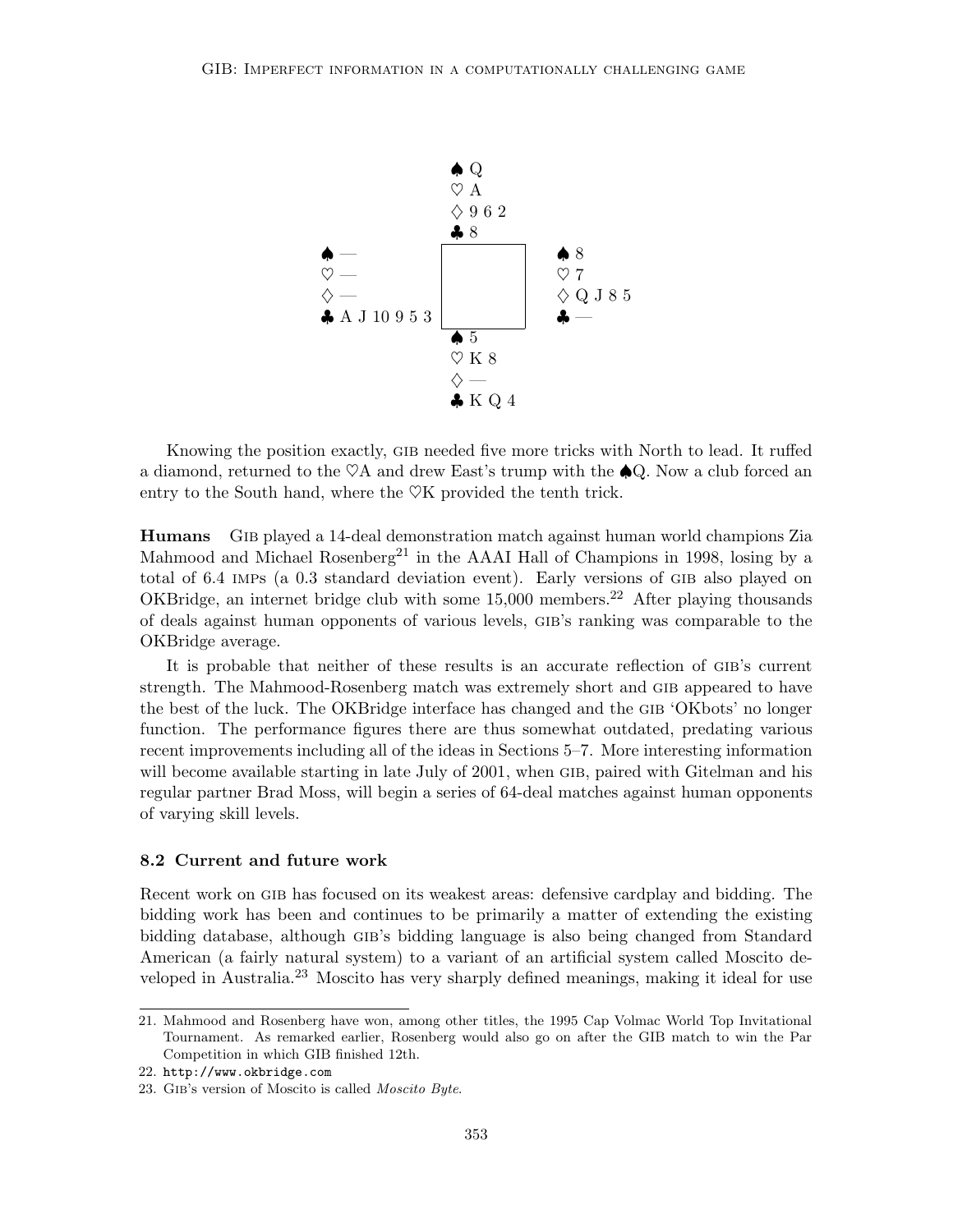by a computer program, and is an "action" system, working hard to make the opponents' bidding as difficult as possible.

With regard to defensive cardplay, the key elements of high level defense are to make it hard for partner to make a mistake while making it easy for declarer to do so. Providing GIB with these abilities will involve an extra level of recursion in the cardplay, as each element of the Monte Carlo sample must now be considered from other players' points of view, as they generate and then analyze their own samples. These ideas have been implemented but currently lead to small performance degradations (approximately 0.05 imps/deal) because the computational cost of the recursive analyses require reducing the size of the Monte Carlo sample substantially. As processor speeds increase, it is reasonable to expect these ideas to bear significant fruit.

In 1997, Martel, a computer scientist himself, suggested that he expected gib to be the best bridge player in the world in approximately  $2003<sup>†</sup>$ . The work appears to be roughly on schedule.

### 8.3 Other games

I have left essentially untouched the question of to what extent the basic techniques we have discussed could be applied to games of imperfect information other than bridge.

The ideas that we have presented are likely to be the most applicable in games where the perfect information variant is tractable but computationally challenging, and the assumption that one's opponents are playing with perfect information is a reasonable one. This suggests that games like hearts and other trick-taking games will be amenable to our techniques, while games like poker (where it is essential to realize and exploit the fact that the opponents also have imperfect information) are likely to need other approaches.

### Acknowledgments

A great many people have contributed to the GIB project over the years. In the technical community, I would like to thank Jonathan Schaeffer, Rich Korf, David Etherington, Bart Massey and the other members of CIRL. In the bridge community, I have received invaluable assistance from Chip Martel, Rod Ludwig, Zia Mahmood, Andrew Robson, Alan Jaffray, Hans Kuijf, Fred Gitelman, Bob Hamman, Eric Rodwell, Jeff Goldsmith, Thomas Andrews and the members of the rec.games.bridge community. The work itself has been supported by Just Write, Inc., by DARPA/Rome Labs under contracts F30602-95-1-0023 and F30602- 97-1-0294, and by the Boeing Company under contract AHQ569. To everyone who has contributed, whether named above or not, I owe my deepest appreciation.

### Appendix A. A summary of the rules of bridge

We give here a very brief summary of the rules of bridge. Readers wanting a more complete description are referred to any of the many excellent texts available (Sheinwold, 1996).

Bridge is a card game for four players, who are split into two pairs. Members of a single pair sit opposite one another, so that North-South form one pair and East-West the other.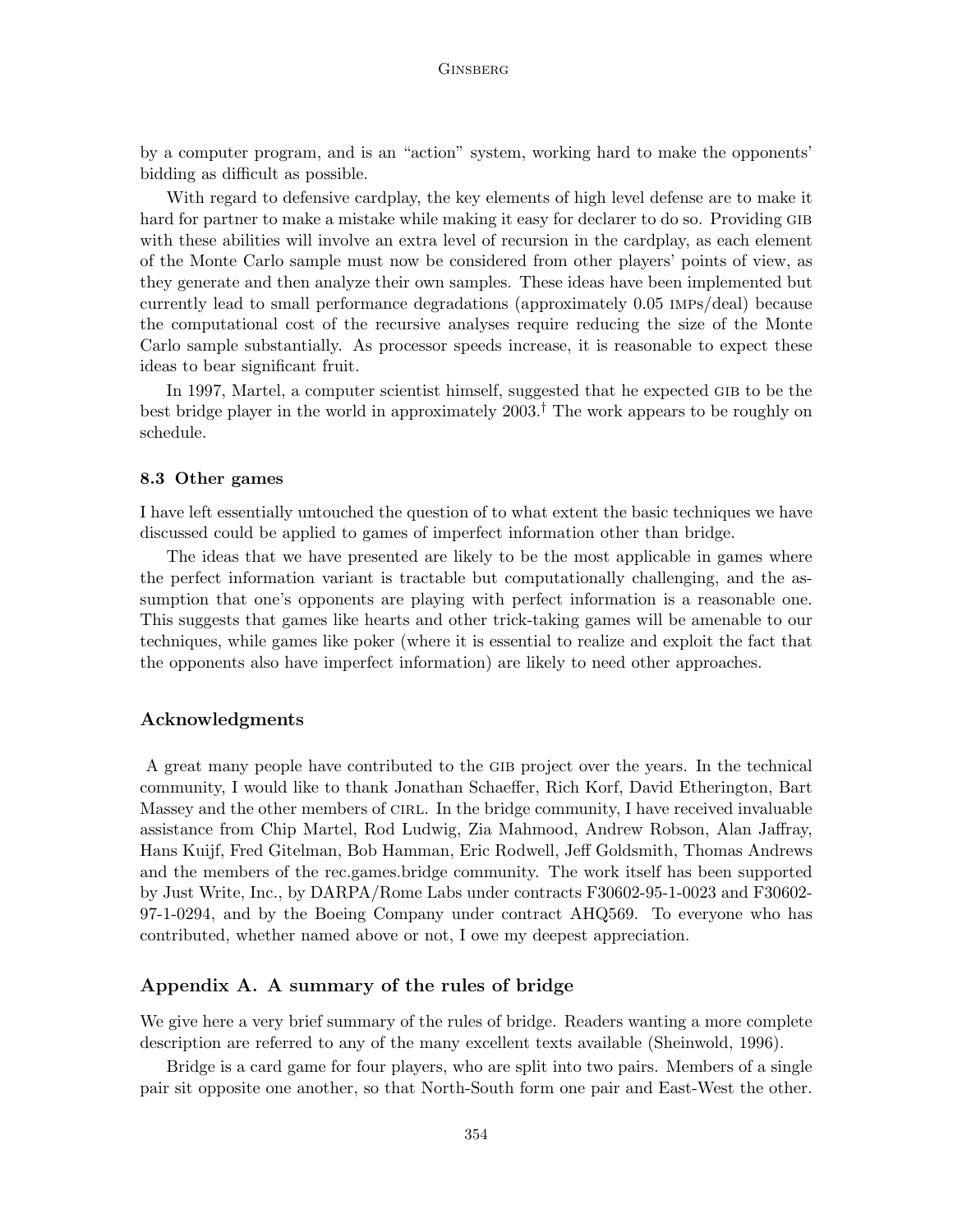The deck is distributed evenly among the players, so that each deal involves giving each player a hand of 13 cards. The game then proceeds through a bidding and a playing phase.

The playing phase consists of 13 *tricks*, with each player contributing one card to each trick in a clockwise fashion. The player who plays first to any trick is said to lead to that trick. The highest card of the suit led wins the trick (Ace is high and deuce low), unless a trump is played, in which case the highest trump wins the trick. The person who leads to a trick is free to lead any card he wishes; subsequent players must play a card of the suit led if they have one, and can play any card they choose if they don't. The winner of one trick leads to the next; the person who leads to the first trick (the opening leader) is determined during the bidding phase of the game.

The object of the card play phase is always for your partnership to take as many tricks as possible; there is no advantage to one partner's taking a trick over another, and the order in which the tricks are taken is irrelevant. After the opening leader plays the first card to the first trick, the player to his left places his cards face up on the table so that all of the other players can see them. This player is called the dummy, and when it is dummy's turn to play, dummy's partner (who can see the partnership's combined assets) selects the card to be played. Dummy's partner is called the *declarer* and the members of the other pair are called the defenders.

The purpose of the bidding phase is to identify trumps and the declarer, and also the contract, which will be described shortly. The opening leader is identified as well, and is the player to the declarer's left.

During the bidding phase, various contracts are proposed. The dealer has the first opportunity to propose a contract and subsequent opportunities are given to each player in a clockwise direction. Each player has many opportunities to suggest a contract during this phase of the game, which is called the *auction*. Each partnership is required to explain the meanings of their actions during the auction to the other side, if requested.

Each contract suggests a particular trump suit (or perhaps that there not be a trump suit at all). Each player suggesting a contract is committing his side to winning some particular number of the 13 available tricks. The minimum commitment is 7 tricks, so there are 35 possible contracts (each of 4 possible trumps, or no trumps, and seven possible commitments, from seven to thirteen tricks). These 35 contracts are ordered, which guarantees that the bidding phase will eventually terminate.

After the bidding phase is complete, the side that suggested the final contract is the declaring side. Of the two members of the declaring side, the one who first suggested the eventual trump suit (or no trumps) is the declarer. Play begins with the player to the declarer's left leading to the first trick.

After the hand is complete, there are two possible outcomes. If the declaring side took at least as many tricks as it committed to taking, the declaring side receives a positive score and the defending side an equal but negative score. There are substantial bonuses awarded for committing to taking particular numbers of tricks; in general, the larger the commitment, the larger the bonus. There are small bonuses awarded for winning tricks above and beyond the commitment.

If the declaring side failed to honor its commitment, it receives a negative score and the defenders receive an equal but positive score. The overall score in this case (where the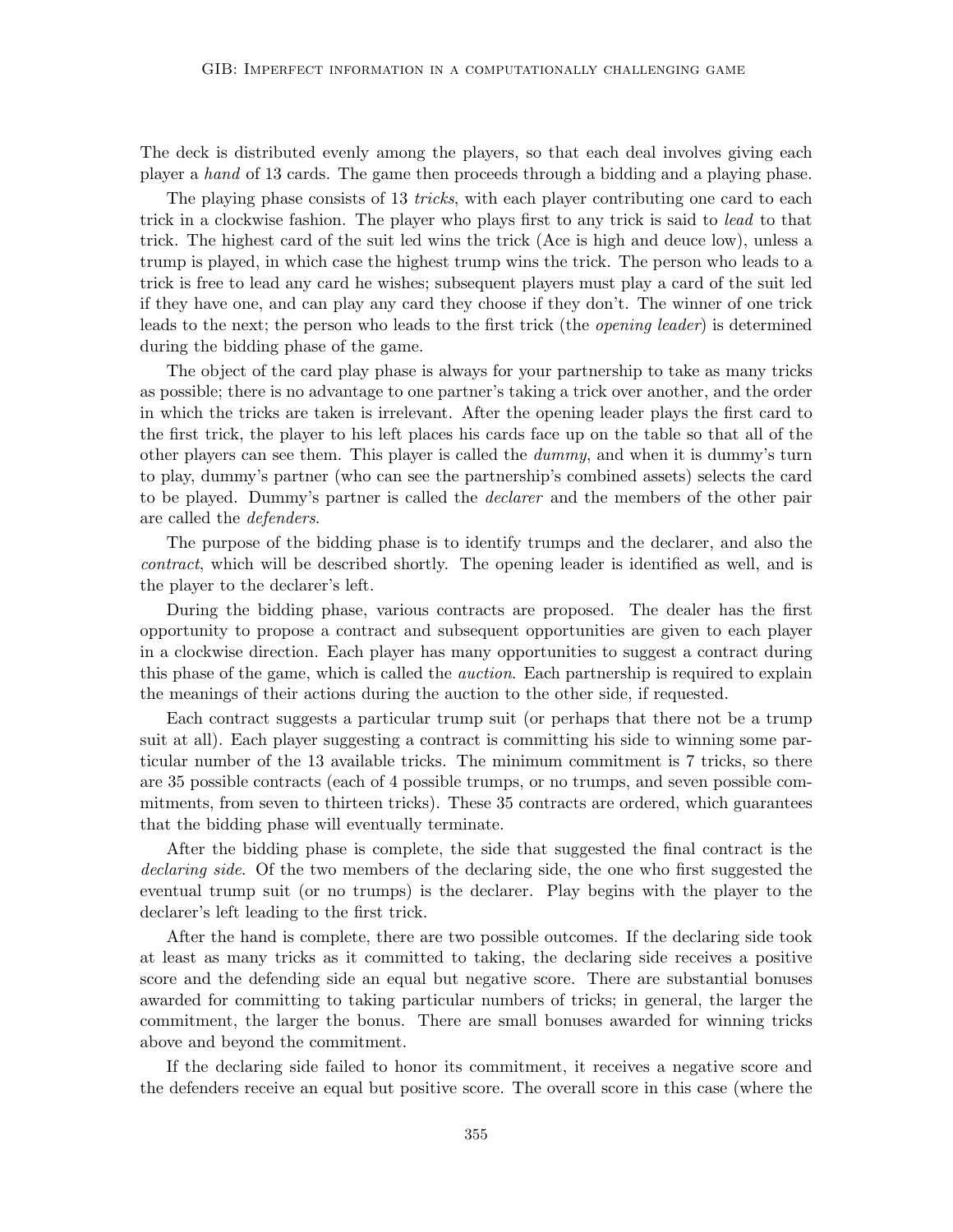declarer "goes down") is generally smaller than the overall score in the case where declarer "makes it" (i.e., honors his commitment).

# Appendix B. A new ending discovered by GIB

This deal occurred during a short imp match between gib and Bridge Baron.



With South (GIB) dealing at unfavorable vulnerability, the auction went  $P-2\spadesuit$ –X– $P-3NT$ – all pass. (P is pass and X is double.) The opening lead was the  $\clubsuit K$ , ducked by GIB, and Bridge Baron now switched to a small heart. East won the ace and returned to spades, gib winning.

Gib cashed all the hearts, pitching a small club from its hand. It then tested the diamonds, learning of the bad break and winning the third diamond in hand. It then led the  $\Diamond 9$  in the following position:



When GIB pitched the ten of clubs from dummy (it had been aiming for this ending all along), the defenders were helpless to take more than two tricks independent of the location of the club queen. At the other table, Bridge Baron let GIB play in  $2\spadesuit$  making exactly, and GIB picked up 12 IMPs.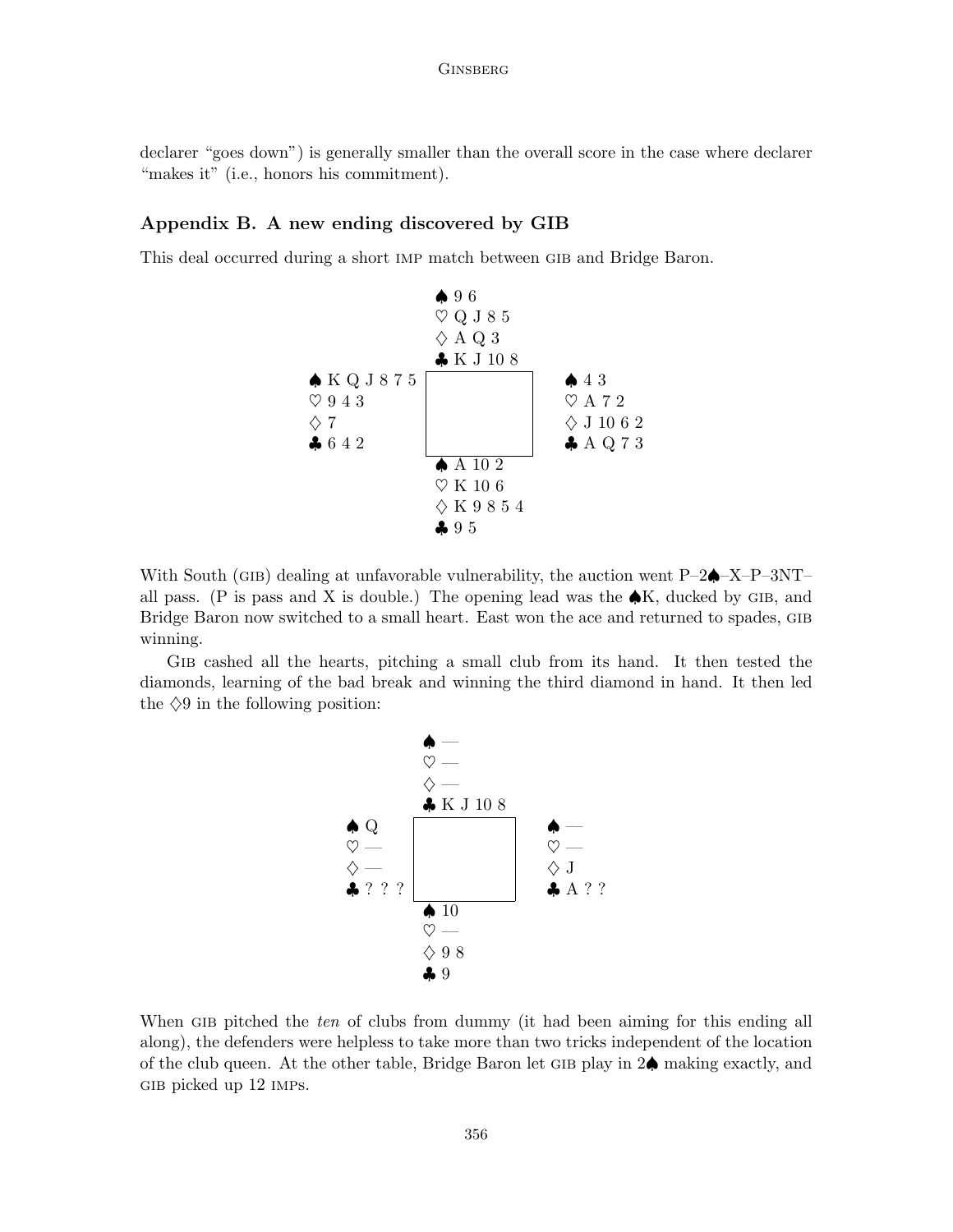# References

- Adelson-Velskiy, G., Arlazarov, V., & Donskoy, M. (1975). Some methods of controlling the tree search in chess programs. Artificial Intelligence, 6, 361–371.
- Bayardo, R. J., & Miranker, D. P. (1996). A complexity analysis of space-bounded learning algorithms for the constraint satisfaction problem. In Proceedings of the Thirteenth National Conference on Artificial Intelligence, pp. 298–304.
- Billings, D., Papp, D., Schaeffer, J., & Szafron, D. (1998). Opponent modeling in poker. In Proceedings of the Fifteenth National Conference on Artificial Intelligence, pp. 493– 499.
- Blackwood, E. (1979). Play of the Hand with Blackwood. Bobbs-Merrill.
- Eskes, O. (1997). GIB: Sensational breakthrough in bridge software. IMP,  $8(2)$ .
- Frank, I. (1998). Search and Planning under Incomplete Information: A Study Using Bridge Card Play. Springer-Verlag, Berlin.
- Frank, I., & Basin, D. (1998). Search in games with incomplete information: A case study using bridge card play. Artificial Intelligence, 100, 87–123.
- Frank, I., Basin, D., & Bundy, A. (2000). Combining knowledge and search to solve singlesuit bridge. In Proceedings of the Sixteenth National Conference on Artificial Intelligence, pp. 195–200.
- Frank, I., Basin, D., & Matsubara, H. (1998). Finding optimal strategies for imperfect information games. In Proceedings of the Fifteenth National Conference on Artificial Intelligence, pp. 500–507.
- Ginsberg, M. L. (1993). Dynamic backtracking. Journal of Artificial Intelligence Research, 1, 25–46.
- Ginsberg, M. L., & Harvey, W. D. (1992). Iterative broadening. Artificial Intelligence, 55, 367–383.
- Ginsberg, M. L., & Jaffray, A. (2001). Alpha-beta pruning under partial orders. In Games of No Chance II. To appear.
- Grätzer, G. (1978). General Lattice Theory. Birkhäuser Verlag, Basel.
- Greenblatt, R., Eastlake, D., & Crocker, S. (1967). The greenblatt chess program. In Fall Joint Computer Conference 31, pp. 801–810.
- Joslin, D. E., & Clements, D. P. (1999). Squeaky wheel optimization. Journal of Artificial Intelligence Research, 10, 353–373.
- Koller, D., & Pfeffer, A. (1995). Generating and solving imperfect information games. In Proceedings of the Fourteenth International Joint Conference on Artificial Intelligence, pp. 1185–1192.
- Levy, D. N. (1989). The million pound bridge program. In Levy, D., & Beal, D. (Eds.), Heuristic Programming in Artificial Intelligence, Asilomar, CA. Ellis Horwood.
- Lind-Nielsen, J. (2000). BuDDy: Binary Decision Diagram package. Tech. rep., Department of Information Technology, Technical University of Denmark, DK-2800 Lyngby, Denmark.